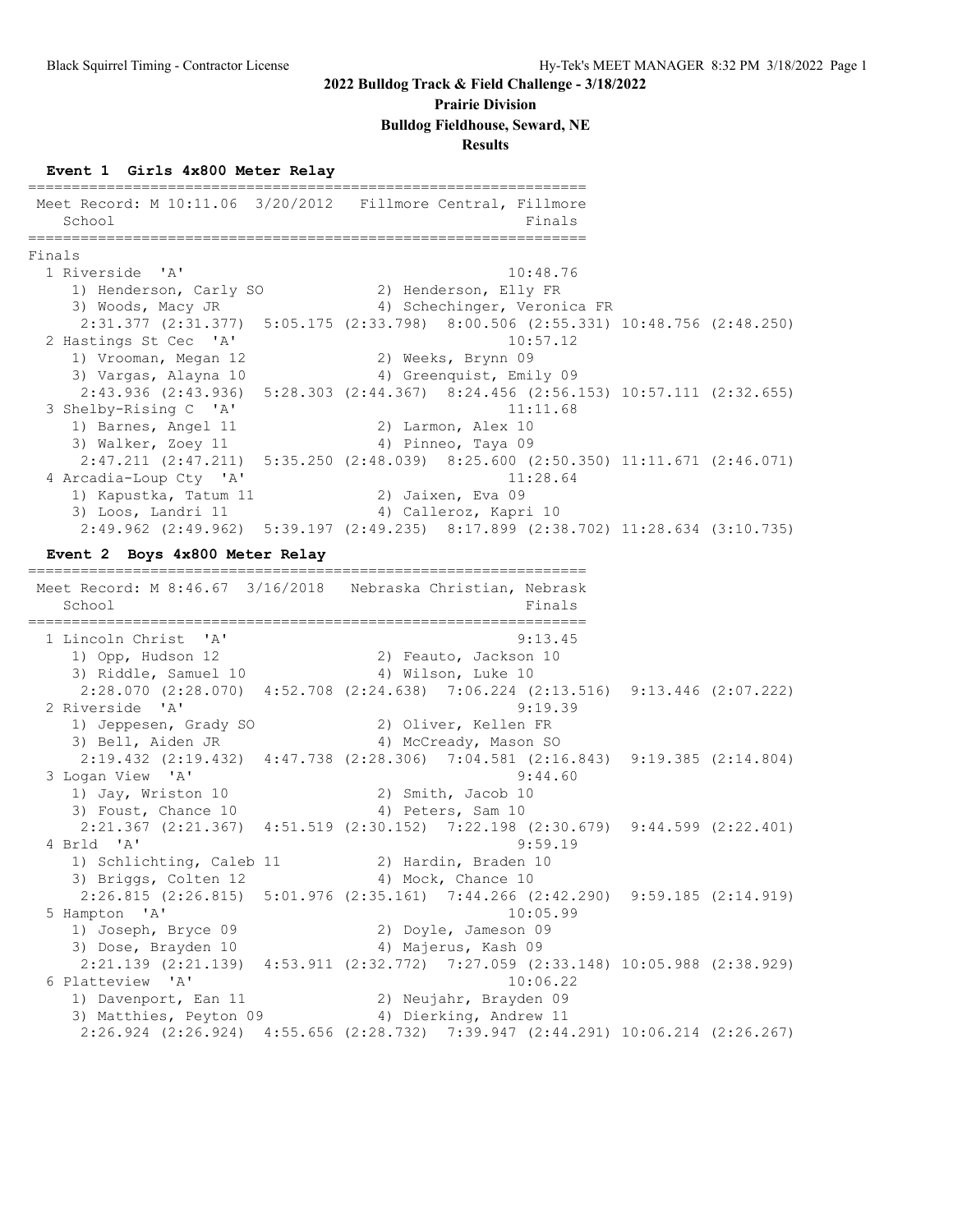**Prairie Division**

**Bulldog Fieldhouse, Seward, NE**

**Results**

#### **Event 3 Girls 3200 Meter Run**

| Meet Record: M 11:43.04 3/18/2017 Cameron Hucke, Hastings St                                                                     |                                                                                     |                                                             |                                                                                                                    |
|----------------------------------------------------------------------------------------------------------------------------------|-------------------------------------------------------------------------------------|-------------------------------------------------------------|--------------------------------------------------------------------------------------------------------------------|
| 1 Swanson, Hannah                                                                                                                |                                                                                     |                                                             |                                                                                                                    |
|                                                                                                                                  |                                                                                     |                                                             |                                                                                                                    |
|                                                                                                                                  | 3:45.844 (49.002) 4:35.326 (49.482) 5:25.530 (50.204) 6:16.608 (51.078)             |                                                             |                                                                                                                    |
| 7:07.250(50.642)                                                                                                                 |                                                                                     | 7:58.096 (50.846) 8:49.002 (50.906) 9:41.004 (52.002)       |                                                                                                                    |
| 10:32.117(51.113)                                                                                                                | $11:22.509$ (50.392)                                                                | $12:12.375$ (49.866)                                        | 12:58.645 (46.270)                                                                                                 |
| 2 Barnes, Angel                                                                                                                  | 11 Shelby-Rising C 14:18.23<br>1:29.735 (48.286) 2:22.870 (53.                      |                                                             |                                                                                                                    |
| 41.449 (41.449)                                                                                                                  |                                                                                     |                                                             | $2:22.870$ (53.135) 3:15.711 (52.841)                                                                              |
| 4:09.837(54.126)                                                                                                                 | 5:05.946 (56.109)                                                                   |                                                             | $6:01.345$ (55.399) $6:59.702$ (58.357)                                                                            |
| $7:58.453$ (58.751)                                                                                                              | 8:54.914(56.461)                                                                    | $9:53.274$ (58.360)                                         | $10:50.982$ (57.708)                                                                                               |
| 11:49.925(58.943)                                                                                                                | $12:42.425$ (52.500)                                                                | $13:28.297$ $(45.872)$                                      | 14:18.230(49.933)                                                                                                  |
| 3 Mundt, Marlie                                                                                                                  | 11 Nebraska Christ                                                                  | 14:24.90                                                    |                                                                                                                    |
| 43.316 (43.316)                                                                                                                  | $1:32.398$ (49.082)                                                                 |                                                             | 2:23.913 (51.515) 3:16.190 (52.277)<br>6:04.612 (56.388) 7:03.910 (59.298)<br>9:57.341 (58.326) 10:55.118 (57.777) |
| 4:12.550(56.360)                                                                                                                 | $5:08.224$ (55.674)                                                                 |                                                             |                                                                                                                    |
| 8:00.516(56.606)                                                                                                                 | 8:59.015 (58.499)                                                                   |                                                             |                                                                                                                    |
| $11:51.883$ (56.765)                                                                                                             | 12:44.716 (52.833)                                                                  | 13:36.515(51.799)                                           | 14:24.892 (48.377)                                                                                                 |
| 4 Francis, Keegan                                                                                                                |                                                                                     |                                                             |                                                                                                                    |
| 50.805 (50.805)                                                                                                                  |                                                                                     |                                                             |                                                                                                                    |
| 4:36.753(56.271)                                                                                                                 |                                                                                     |                                                             |                                                                                                                    |
| 8:30.247(1:00.063)                                                                                                               |                                                                                     |                                                             |                                                                                                                    |
|                                                                                                                                  | 12:31.243 (1:00.775) 13:30.696 (59.453) 14:28.063 (57.367) 15:19.930 (51.867)       |                                                             |                                                                                                                    |
| 5 Cody, Becca                                                                                                                    | SO Riverside                                                                        | $\overline{a}$<br>15:49.67                                  |                                                                                                                    |
|                                                                                                                                  | 42.379 (42.379) 1:35.073 (52.694) 2:31.140 (56.067) 3:27.929 (56.789)               |                                                             |                                                                                                                    |
|                                                                                                                                  | 4:24.934 (57.005) 5:24.342 (59.408) 6:24.907 (1:00.565) 7:28.627 (1:03.720)         |                                                             |                                                                                                                    |
|                                                                                                                                  | 8:30.212 (1:01.585) 9:31.942 (1:01.730) 10:37.481 (1:05.539) 11:41.931 (1:04.450)   |                                                             |                                                                                                                    |
| 12:45.708 (1:03.777) 13:48.299 (1:02.591) 14:43.923 (55.624) 15:49.661 (1:05.738)<br>6 Ostrander, Melanie 09 Platteview 16:37.37 |                                                                                     |                                                             |                                                                                                                    |
|                                                                                                                                  |                                                                                     |                                                             |                                                                                                                    |
|                                                                                                                                  | 41.824 (41.824) 1:30.802 (48.978) 2:26.001 (55.199) 3:25.126 (59.125)               |                                                             |                                                                                                                    |
|                                                                                                                                  | 4:25.195 (1:00.069) 5:26.356 (1:01.161) 6:30.762 (1:04.406) 7:39.391 (1:08.629)     |                                                             |                                                                                                                    |
|                                                                                                                                  | 8:46.097 (1:06.706) 9:57.019 (1:10.922) 11:06.663 (1:09.644) 12:13.683 (1:07.020)   |                                                             |                                                                                                                    |
|                                                                                                                                  | 13:26.926 (1:13.243) 14:39.354 (1:12.428) 15:48.989 (1:09.635) 16:37.362 (48.373)   |                                                             |                                                                                                                    |
| 7 Meyer, Hannah                                                                                                                  | 10 Heartland Luth 17:28.82                                                          |                                                             |                                                                                                                    |
|                                                                                                                                  |                                                                                     |                                                             |                                                                                                                    |
|                                                                                                                                  | 5:19.476 (1:10.354) 6:26.542 (1:07.066) 7:32.381 (1:05.839) 8:39.483 (1:07.102)     |                                                             |                                                                                                                    |
|                                                                                                                                  | 9:45.461 (1:05.978) 10:54.009 (1:08.548) 12:02.477 (1:08.468) 13:12.389 (1:09.912)  |                                                             |                                                                                                                    |
|                                                                                                                                  | 14:20.001 (1:07.612) 15:26.133 (1:06.132) 16:30.889 (1:04.756) 17:28.811 (57.922)   |                                                             |                                                                                                                    |
| 8 Ketelsen, Rebekah (19 St. Edward 18:17.28<br>57.805 (57.805) 2:05.260 (1:07.455) 3:11.577 (1:06.317) 4:19.800 (1:08.223)       |                                                                                     |                                                             |                                                                                                                    |
|                                                                                                                                  |                                                                                     |                                                             |                                                                                                                    |
|                                                                                                                                  | 5:26.835 (1:07.035) 6:33.289 (1:06.454) 7:38.064 (1:04.775) 8:47.372 (1:09.308)     |                                                             |                                                                                                                    |
|                                                                                                                                  | 9:56.295 (1:08.923) 11:07.914 (1:11.619) 12:21.854 (1:13.940) 13:34.466 (1:12.612)  |                                                             |                                                                                                                    |
|                                                                                                                                  | 14:46.878 (1:12.412) 16:00.768 (1:13.890) 17:14.411 (1:13.643) 18:17.277 (1:02.866) |                                                             |                                                                                                                    |
| 9 Ketelsen, Lydia                                                                                                                | 10 St. Edward                                                                       | 21:42.26                                                    |                                                                                                                    |
| $1:00.574$ $(1:00.574)$                                                                                                          |                                                                                     | 2:10.009 (1:09.435) 3:20.275 (1:10.266) 4:31.623 (1:11.348) |                                                                                                                    |
| 5:47.177(1:15.554)                                                                                                               |                                                                                     | 7:06.654 (1:19.477) 8:28.628 (1:21.974) 9:51.525 (1:22.897) |                                                                                                                    |
|                                                                                                                                  | 11:16.032 (1:24.507) 12:42.772 (1:26.740) 14:12.447 (1:29.675) 15:43.774 (1:31.327) |                                                             |                                                                                                                    |
|                                                                                                                                  | 17:16.892 (1:33.118) 18:50.343 (1:33.451) 20:20.356 (1:30.013) 21:42.253 (1:21.897) |                                                             |                                                                                                                    |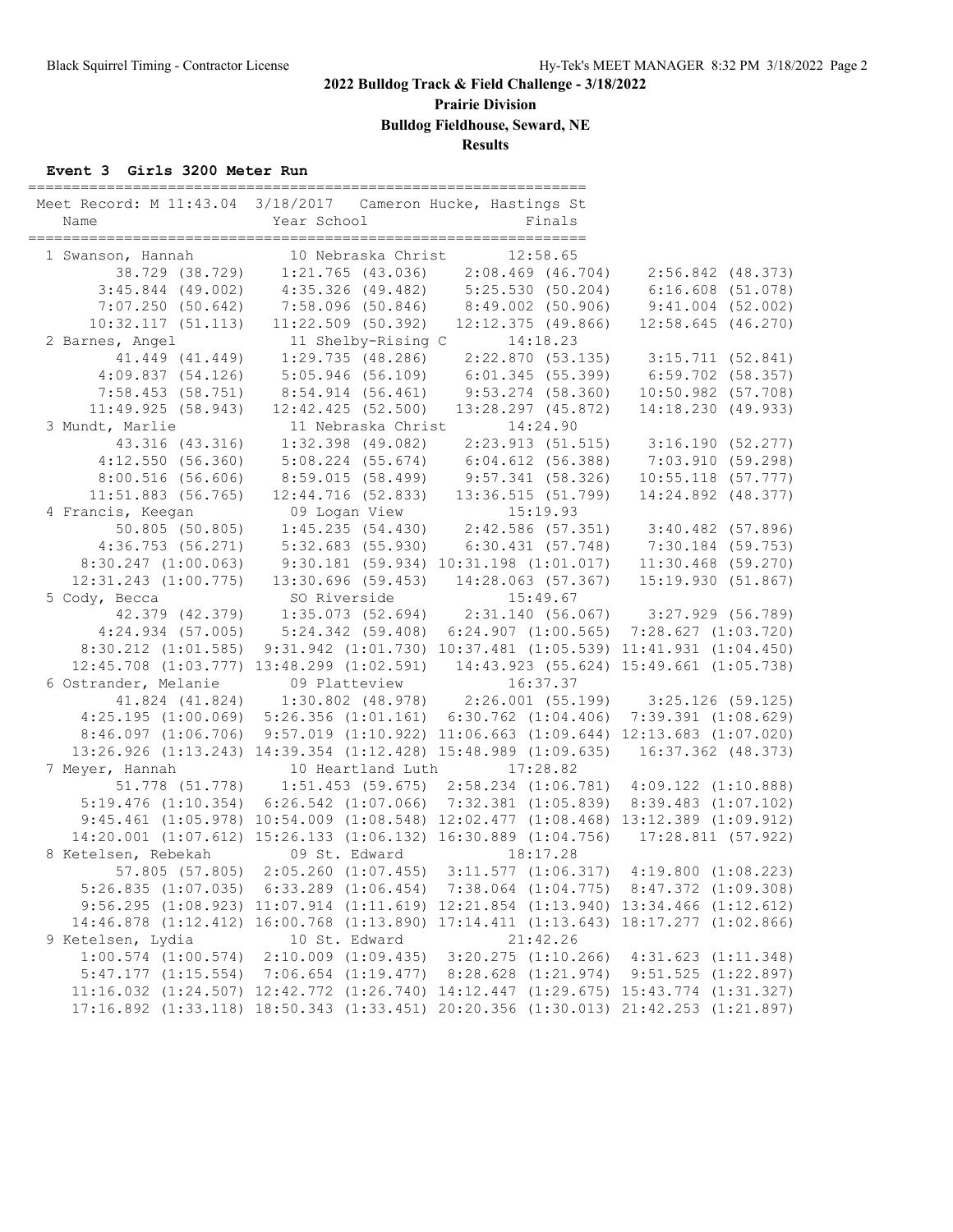**Prairie Division**

**Bulldog Fieldhouse, Seward, NE**

**Results**

#### **Event 4 Boys 3200 Meter Run**

| Meet Record: M 10:17.53 3/16/2018 Justin Vrooman, Hastings S<br>Name | Year School                                                                                                                | Finals                                  |                        |  |
|----------------------------------------------------------------------|----------------------------------------------------------------------------------------------------------------------------|-----------------------------------------|------------------------|--|
| 1 Raszler, Aaron                                                     | 10 Platteview                                                                                                              | 10:43.13                                |                        |  |
|                                                                      | er, Aaron 10 Platteview 10:43.13<br>35.380 (35.380) 1:15.020 (39.640) 1:57.137 (42.117) 2:36.987 (39.850)                  |                                         |                        |  |
| $3:17.793$ (40.806)                                                  | $3:58.677$ (40.884) $4:39.978$ (41.301) $5:21.653$ (41.675)                                                                |                                         |                        |  |
| 6:01.555(39.902)                                                     | 6:42.893 (41.338) 7:24.176 (41.283) 8:05.801 (41.625)                                                                      |                                         |                        |  |
| 8:46.996(41.195)                                                     | 9:28.121(41.125)                                                                                                           | $10:08.416$ (40.295)                    | $10:43.128$ $(34.712)$ |  |
| 2 Hrnchir, Robert                                                    | 11 Hastings St Cec 11:07.59                                                                                                |                                         |                        |  |
| 35.637 (35.637)                                                      | 1:15.318 (39.681) 1:57.922 (42.604) 2:38.895 (40.973)                                                                      |                                         |                        |  |
| $3:21.103$ $(42.208)$                                                | $4:04.416$ (43.313) $4:48.128$ (43.712) $5:30.406$ (42.278)                                                                |                                         |                        |  |
| $6:12.353$ $(41.947)$                                                | $6:54.603$ $(42.250)$                                                                                                      | 7:37.860 (43.257) 8:21.126 (43.266)     |                        |  |
| 9:05.439(44.313)                                                     | $9:48.749$ (43.310)                                                                                                        | $10:30.296$ $(41.547)$                  | $11:07.587$ (37.291)   |  |
| 3 Greenland, Ty                                                      | 11 Arcadia-Loup Cty 11:38.44                                                                                               |                                         |                        |  |
| 35.187 (35.187)                                                      | $1:14.588$ (39.401) $1:57.569$ (42.981) $2:38.575$ (41.006)<br>$4:04.074$ (43.293) $4:48.508$ (44.434) $5:33.120$ (44.612) |                                         |                        |  |
| $3:20.781$ (42.206)                                                  |                                                                                                                            |                                         |                        |  |
| $6:18.557$ (45.437)                                                  | 7:05.385 (46.828) 7:52.366 (46.981) 8:39.238 (46.872)                                                                      |                                         |                        |  |
| $9:25.375$ (46.137)                                                  | $10:11.533$ (46.158)                                                                                                       | $10:58.212$ $(46.679)$                  | $11:38.436$ (40.224)   |  |
| 4 Duhachek, Eric                                                     | JR Riverside                                                                                                               | 11:50.91                                |                        |  |
| 37.871 (37.871)                                                      | $1:16.792$ (38.921) $1:59.021$ (42.229) $2:43.927$ (44.906)                                                                |                                         |                        |  |
| $3:29.637$ $(45.710)$                                                | 4:15.684 (46.047) 5:01.300 (45.616) 5:48.982 (47.682)                                                                      |                                         |                        |  |
| $6:37.198$ $(48.216)$                                                | 7:23.607 (46.409)                                                                                                          | 8:09.929 (46.322)                       | 8:56.373 (46.444)      |  |
| $9:42.902$ $(46.529)$                                                | $10:31.149$ $(48.247)$                                                                                                     | $11:14.981$ (43.832)                    | $11:50.907$ (35.926)   |  |
| 5 Arndt, Eli                                                         | 10 Hampton                                                                                                                 | 11:52.59                                |                        |  |
| 34.816 (34.816)                                                      | 1:14.906(40.090)                                                                                                           | $1:58.309$ (43.403) $2:42.625$ (44.316) |                        |  |
| $3:28.601$ (45.976)                                                  | 4:14.650(46.049)                                                                                                           | 5:00.185 (45.535) 5:47.760 (47.575)     |                        |  |
| $6:35.398$ $(47.638)$                                                | 7:22.218 (46.820)                                                                                                          | 8:09.221 (47.003) 8:55.388 (46.167)     |                        |  |
| $9:42.014$ (46.626)                                                  | 10:29.353 (47.339)                                                                                                         | 11:14.935(45.582)                       | $11:52.589$ (37.654)   |  |
| 6 Wagner, Gabe                                                       | 10 Lincoln Christ                                                                                                          | 12:24.77                                |                        |  |
| 36.014 (36.014)                                                      | $1:16.367$ (40.353)                                                                                                        | $1:59.938$ (43.571) $2:45.921$ (45.983) |                        |  |
| $3:33.903$ $(47.982)$                                                | 4:23.075 (49.172)                                                                                                          | 5:12.366 (49.291) 6:02.823 (50.457)     |                        |  |
| $6:50.907$ $(48.084)$                                                | 7:38.935 (48.028)                                                                                                          | 8:29.771 (50.836) 9:21.034 (51.263)     |                        |  |
| $10:09.808$ $(48.774)$                                               | $10:55.394$ (45.586)                                                                                                       | $11:38.702$ (43.308)                    | 12:24.769 (46.067)     |  |
| 7 Heneger, Atticus                                                   | 09 Platteview<br>39.835 (39.835) 1:22.747 (42.912) 2:07.537 (44.790) 2:53.753 (46.216)                                     | 12:45.47                                |                        |  |
|                                                                      | 3:40.326 (46.573) 4:27.459 (47.133) 5:17.054 (49.595) 6:04.098 (47.044)                                                    |                                         |                        |  |
|                                                                      | 6:54.209 (50.111) 7:44.911 (50.702) 8:36.733 (51.822) 9:27.053 (50.320)                                                    |                                         |                        |  |
| 10:18.849 (51.796)                                                   | 11:10.870(52.021)                                                                                                          | $12:00.223$ (49.353)                    | $12:45.461$ (45.238)   |  |
| 8 Cooley, Emmett                                                     |                                                                                                                            | 13:11.31                                |                        |  |
| 38.941 (38.941)                                                      | 09 Lincoln Christ<br>1:25.865 (46.924)                                                                                     | $2:14.241$ (48.376) 3:03.311 (49.070)   |                        |  |
| $3:54.632$ $(51.321)$                                                | 4:40.193 (45.561)                                                                                                          | $5:26.228$ $(46.035)$                   | 6:19.220(52.992)       |  |
| 7:12.656(53.436)                                                     | 8:05.930 (53.274)                                                                                                          | 8:56.878 (50.948)                       | 9:45.179(48.301)       |  |
| $10:42.228$ (57.049)                                                 | $11:36.446$ (54.218)                                                                                                       | 12:23.983 (47.537)                      | 13:11.310 (47.327)     |  |
| 9 Burdett, Tug                                                       | 11 Nebraska Christ                                                                                                         | 13:20.23                                |                        |  |
| 41.226 (41.226)                                                      | $1:27.833$ (46.607)                                                                                                        | $2:15.512$ (47.679)                     | $3:04.659$ (49.147)    |  |
| $3:55.685$ (51.026)                                                  | $4:44.604$ $(48.919)$                                                                                                      | $5:33.623$ (49.019)                     | 6:23.909 (50.286)      |  |
| 7:15.823(51.914)                                                     | 8:07.620 (51.797)                                                                                                          | 8:57.494 (49.874)                       | 9:49.072(51.578)       |  |
| $10:44.158$ (55.086)                                                 | $11:37.823$ (53.665)                                                                                                       | $12:27.851$ (50.028)                    | 13:20.226 (52.375)     |  |
| 10 Kryzsko, John                                                     | 09 Hastings St Cec                                                                                                         | 13:31.13                                |                        |  |
| 40.792 (40.792)                                                      | $1:25.971$ (45.179)                                                                                                        | $2:14.559$ (48.588)                     | 3:05.371(50.812)       |  |
| $3:55.278$ (49.907)                                                  | $4:45.782$ (50.504)                                                                                                        | 5:39.227(53.445)                        | $6:33.042$ $(53.815)$  |  |
| 7:24.661(51.619)                                                     | 8:18.692 (54.031)                                                                                                          | 9:13.335(54.643)                        | $10:05.859$ (52.524)   |  |
| $10:59.964$ (54.105)                                                 | 11:56.133(56.169)                                                                                                          | $12:50.265$ (54.132)                    | 13:31.128 (40.863)     |  |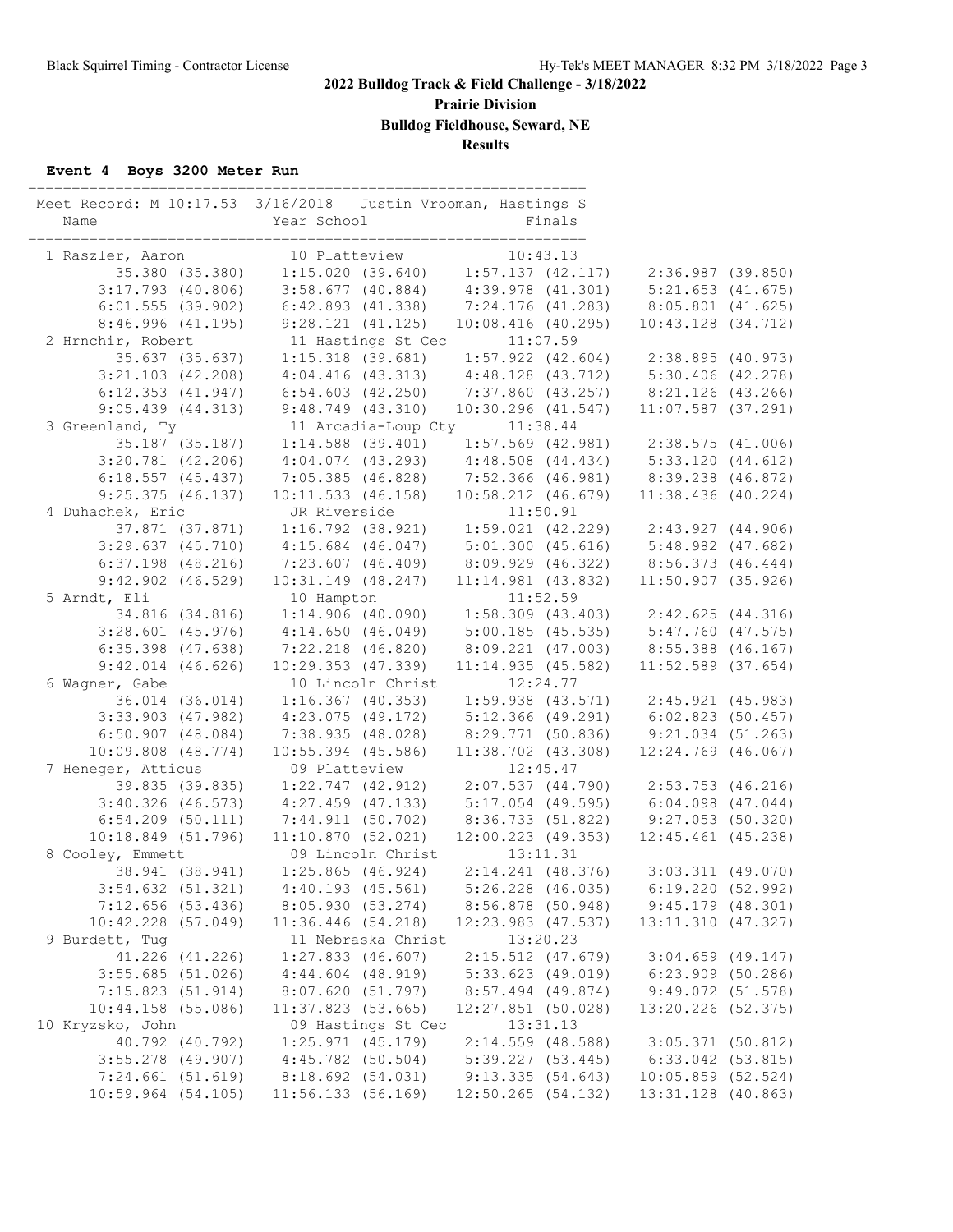**Prairie Division**

**Bulldog Fieldhouse, Seward, NE**

#### **Results**

#### **....Event 4 Boys 3200 Meter Run**

| 11 Laska, Conor     |                 | 12 St. Edward        | 13:42.41            |                       |  |
|---------------------|-----------------|----------------------|---------------------|-----------------------|--|
|                     | 41.616 (41.616) | $1:28.159$ (46.543)  | 2:16.235(48.076)    | $3:06.223$ (49.988)   |  |
| $3:57.268$ (51.045) |                 | 4:48.323(51.055)     | $5:40.879$ (52.556) | $6:32.321$ $(51.442)$ |  |
| 7:26.016(53.695)    |                 | 8:19.315 (53.299)    | 9:13.632(54.317)    | 10:08.282 (54.650)    |  |
| 11:03.320(55.038)   |                 | $11:58.819$ (55.499) | 12:52.960(54.141)   | 13:42.406 (49.446)    |  |
| -- Burns, Jacob     |                 | 09 Hastings St Cec   | DNS                 |                       |  |

#### **Event 5 Girls 60 Meter Hurdles**

# ===================================================================

| Meet Record: M 9.54 3/15/2013 Audrey Malone, Fillmore Cen |              |                    |         |            |                |
|-----------------------------------------------------------|--------------|--------------------|---------|------------|----------------|
| Name                                                      |              | Year School        | Prelims |            | H#             |
| Preliminaries                                             |              |                    |         |            |                |
| 1 Baker, Liberty                                          |              | 11 Shelby-Rising C |         | 9.83 $q$ 1 |                |
| 2 Jeffrey, Kaitlyn                                        |              | 12 Platteview      |         | $10.61q$ 2 |                |
| 3 Kassebaum, Mattea 69 Lincoln Christ                     |              |                    |         | 10.68q 2   |                |
| 4 Murphy, MacKenzie                                       | 11 Brld      |                    |         | $10.83q$ 3 |                |
| 5 Andrusyshyn, Veronica JR Riverside                      |              |                    |         | $10.99q$ 3 |                |
| 6 Richardson, Ayla                                        | FR Riverside |                    |         | 11.19q 1   |                |
| 7 Bohlen, McKenzie                                        |              | 11 Sandy Creek     |         | $11.20q$ 3 |                |
| 8 Bruning, Ali                                            |              | 10 Nebraska Christ |         | $11.28q$ 2 |                |
| 9 Shafer, Evyn                                            |              | 11 Lincoln Christ  |         | 11.39      | $\mathbf{1}$   |
| 10 Carlson, Amanda                                        |              | 11 Nebraska Christ |         | 11.43 3    |                |
| 11 McCready, Lili                                         |              | JR Riverside       |         | 11.53      | $\overline{c}$ |
| 12 James, Addison                                         |              | 09 Brld            |         | 11.72      | $\mathbf{1}$   |
| 13 Osbourne, Alannah                                      |              | 10 Brld            |         | 11.77      | $\mathcal{S}$  |
| 14 Turpitt, Bailey                                        |              | 09 Shelby-Rising C |         | 12.16      | $\mathcal{S}$  |
| 15 Thies, Mercy                                           |              | 10 Lincoln Christ  |         | 12.23      | $\mathbf{1}$   |
| 16 Stritt, Alli                                           |              | 11 Hastings St Cec |         | 12.42      | 3              |
| 17 Bullis, Maci                                           |              | 10 Hampton         |         | 12.47      | 2              |
| 18 Stettner, Taryn                                        |              | 09 Hampton         |         | 12.54      | $\mathbf{1}$   |
| -- Leaque, Lexie                                          |              | 12 Sandy Creek     |         | DNS        | $\overline{2}$ |

#### **Event 5 Girls 60 Meter Hurdles**

|        | Meet Record: M 9.54 3/15/2013 Audrey Malone, Fillmore Cen<br>Name | Year School        | Finals |
|--------|-------------------------------------------------------------------|--------------------|--------|
| Finals |                                                                   |                    |        |
|        | 1 Andrusyshyn, Veronica                                           | JR Riverside       | 9.34M  |
|        | 2 Baker, Liberty                                                  | 11 Shelby-Rising C | 9.85   |
|        | 3 Jeffrey, Kaitlyn                                                | 12 Platteview      | 10.46  |
|        | 4 Kassebaum, Mattea                                               | 09 Lincoln Christ  | 10.53  |
|        | 5 Murphy, MacKenzie                                               | 11 Brld            | 10.83  |
|        | 6 Bohlen, McKenzie                                                | 11 Sandy Creek     | 11.13  |
|        | 7 Richardson, Ayla                                                | FR Riverside       | 11.23  |
|        | 8 Bruning, Ali                                                    | 10 Nebraska Christ | 11.33  |
|        | Preliminaries                                                     |                    |        |
|        | 9 Shafer, Evyn                                                    | 11 Lincoln Christ  |        |
|        | 10 Carlson, Amanda                                                | 11 Nebraska Christ |        |
|        | 11 McCready, Lili                                                 | JR Riverside       |        |
|        | 12 James, Addison                                                 | 09 Brld            |        |
|        | 13 Osbourne, Alannah                                              | 10 Brld            |        |
|        | 14 Turpitt, Bailey                                                | 09 Shelby-Rising C |        |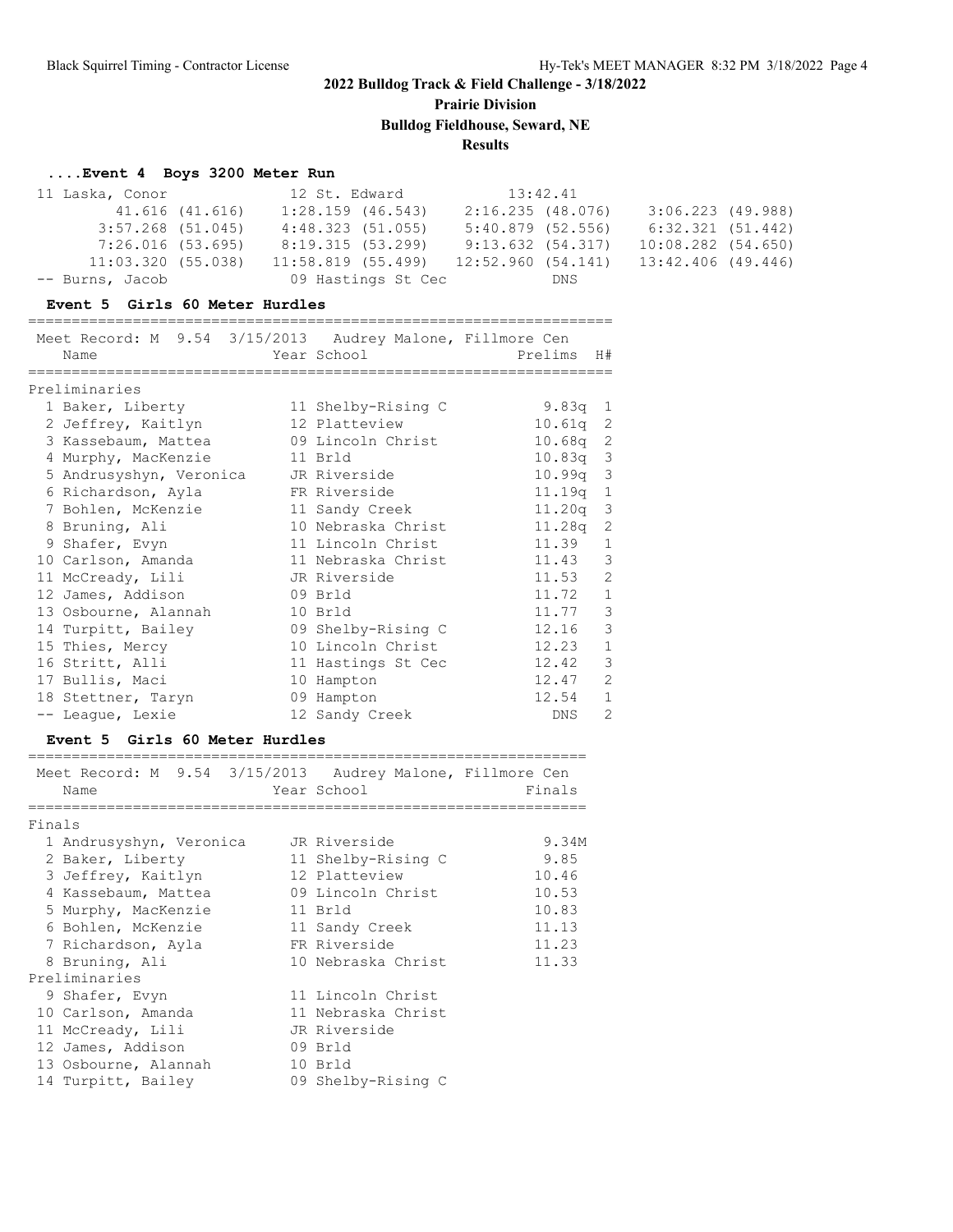### **Prairie Division**

#### **Bulldog Fieldhouse, Seward, NE**

### **Results**

===================================================================

#### **....Event 5 Girls 60 Meter Hurdles**

| 15 Thies, Mercy    |  | 10 Lincoln Christ  |
|--------------------|--|--------------------|
| 16 Stritt, Alli    |  | 11 Hastings St Cec |
| 17 Bullis, Maci    |  | 10 Hampton         |
| 18 Stettner, Taryn |  | 09 Hampton         |
| -- League, Lexie   |  | 12 Sandy Creek     |

#### **Event 6 Boys 60 Meter Hurdles**

| Meet Record: M 8.64 3/16/2018 Colton Meyer, Lincoln Lutheran<br>Name |         | Year School         | Prelims<br>H#            |
|----------------------------------------------------------------------|---------|---------------------|--------------------------|
| 1 White, Hunter                                                      |         | 12 Shelby-Rising C  | 9.16q<br>$\mathbf{1}$    |
| 2 Rhynalds, Colin                                                    |         | 12 North Bend Cent  | $\mathcal{E}$<br>9.20q   |
| 3 Endorf, Asher                                                      |         | 10 North Bend Cent  | $\overline{c}$<br>9.64q  |
| 4 Lueck, Justin                                                      |         | 12 Arcadia-Loup Cty | $\overline{c}$<br>9.88q  |
| 5 Hensley, Hayden                                                    |         | JR Riverside        | $\mathbf{3}$<br>10.07q   |
| 6 Rieken, Kyler                                                      |         | SO Riverside        | $10.49q$ 3               |
| 7 Miller, Colton                                                     |         | 10 Brld             | $\mathfrak{Z}$<br>10.67q |
| 8 Shaw, Ethan                                                        |         | 09 Sandy Creek      | $\mathfrak{Z}$<br>10.70q |
| 9 Whitmore, Isaac                                                    |         | 10 Shelby-Rising C  | 10.71<br>$\mathbf{1}$    |
| 10 Kuzelka, Gavin                                                    |         | 09 Hastings St Cec  | $\overline{2}$<br>11.20  |
| 11 Paulsen, Truman                                                   |         | 09 Lincoln Christ   | $\overline{c}$<br>11.23  |
| 12 Brenfoerder, Zach                                                 |         | 12 Sandy Creek      | 3<br>11.25               |
| 13 Joseph, Bryce                                                     |         | 09 Hampton          | $1\,$<br>11.59           |
| 14 Maxwell, Isaak                                                    |         | 09 Brld             | $1\,$<br>11.63           |
| 15 Reader, Anthony                                                   |         | 09 St. Edward       | 3<br>11.80               |
| 16 Jensen, Jackson                                                   | 09 Brld |                     | $\overline{2}$<br>12.05  |
| 17 Quota-Yentten, Austin 09 North Bend Cent                          |         |                     | $\overline{c}$<br>12.07  |
| 18 Bramman, Davis                                                    |         | FR Riverside        | $\mathbf{1}$<br>12.19    |
| 19 Mowrey, Trevin                                                    |         | 10 St. Edward       | $\overline{2}$<br>12.26  |
| 20 Carlson, Ethan                                                    |         | 11 Nebraska Christ  | 1<br>12.31               |

#### **Event 6 Boys 60 Meter Hurdles**

|        | Name                 |         | Meet Record: M 8.64 3/16/2018 Colton Meyer, Lincoln Luthera<br>Year School | Finals |
|--------|----------------------|---------|----------------------------------------------------------------------------|--------|
| Finals |                      |         |                                                                            |        |
|        | 1 Rhynalds, Colin    |         | 12 North Bend Cent                                                         | 8.98   |
|        | 2 White, Hunter      |         | 12 Shelby-Rising C                                                         | 9.10   |
|        | 3 Endorf, Asher      |         | 10 North Bend Cent                                                         | 9.62   |
|        | 4 Lueck, Justin      |         | 12 Arcadia-Loup Cty                                                        | 9.63   |
|        | 5 Rieken, Kyler      |         | SO Riverside                                                               | 9.95   |
|        | 6 Hensley, Hayden    |         | JR Riverside                                                               | 10.10  |
|        | 7 Miller, Colton     | 10 Brld |                                                                            | 10.57  |
|        | 8 Shaw, Ethan        |         | 09 Sandy Creek                                                             | 10.65  |
|        | Preliminaries        |         |                                                                            |        |
|        | 9 Whitmore, Isaac    |         | 10 Shelby-Rising C                                                         |        |
|        | 10 Kuzelka, Gavin    |         | 09 Hastings St Cec                                                         |        |
|        | 11 Paulsen, Truman   |         | 09 Lincoln Christ                                                          |        |
|        | 12 Brenfoerder, Zach |         | 12 Sandy Creek                                                             |        |
|        | 13 Joseph, Bryce     |         | 09 Hampton                                                                 |        |
|        | 14 Maxwell, Isaak    |         | 09 Brld                                                                    |        |
|        | 15 Reader, Anthony   |         | 09 St. Edward                                                              |        |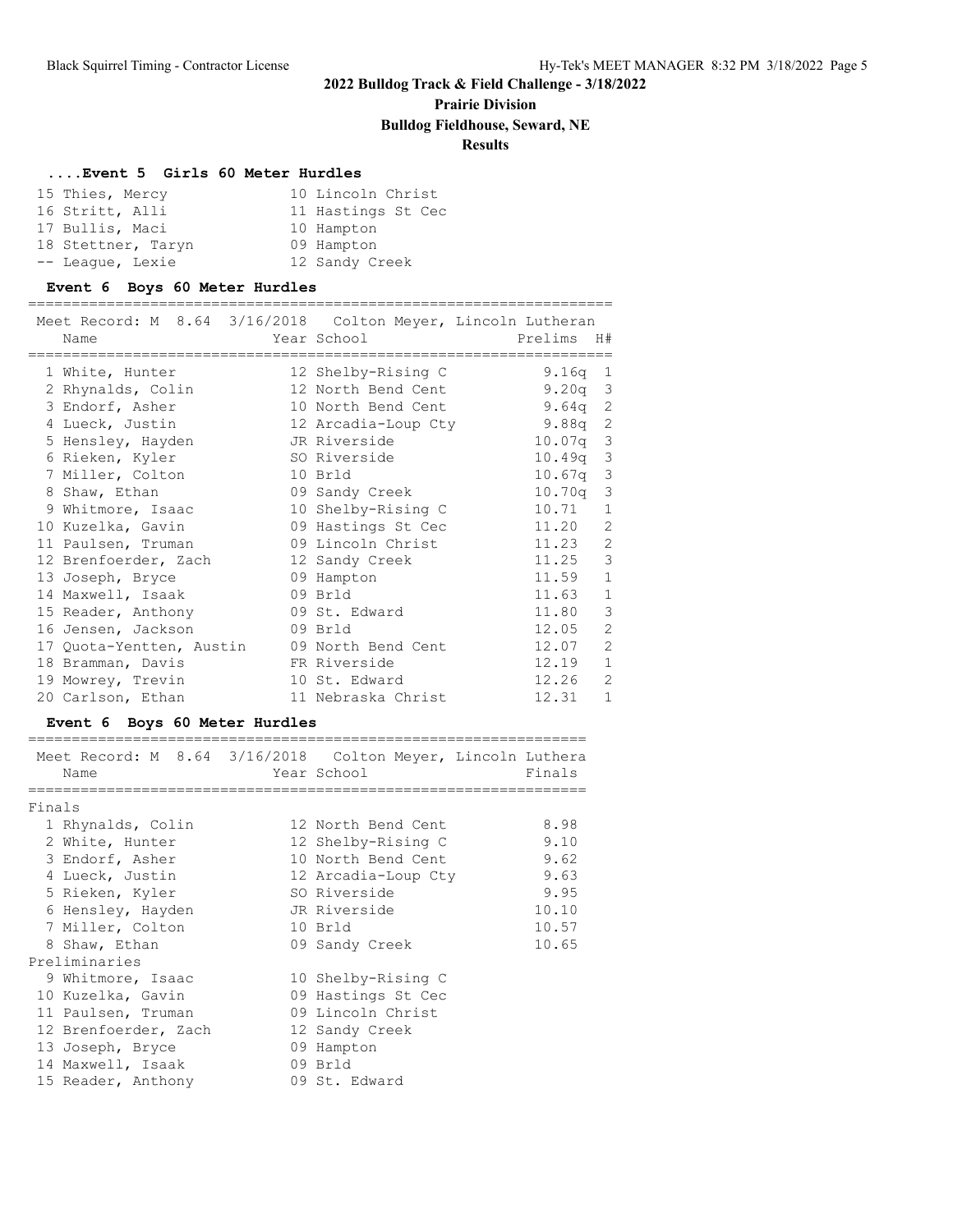**Prairie Division**

**Bulldog Fieldhouse, Seward, NE**

### **Results**

#### **....Event 6 Boys 60 Meter Hurdles**

| 16 Jensen, Jackson       | 09 Brld            |
|--------------------------|--------------------|
| 17 Ouota-Yentten, Austin | 09 North Bend Cent |
| 18 Bramman, Davis        | FR Riverside       |
| 19 Mowrey, Trevin        | 10 St. Edward      |
| 20 Carlson, Ethan        | 11 Nebraska Christ |

#### **Event 7 Girls 60 Meter Dash**

| Name                 | Meet Record: M 8.02 3/15/2019 Ally Korte, Lincoln Christian<br>Year School | Prelims    | H#             |         |
|----------------------|----------------------------------------------------------------------------|------------|----------------|---------|
|                      |                                                                            |            |                |         |
| 1 Hatch, Leah        | 12 Sandy Creek                                                             | 8.23q      | 2              |         |
| 2 Rexilius, Jacie    | 09 Lincoln Christ                                                          | 8.27q      | 4              |         |
| 3 Tagel, Hannah      | 10 Platteview                                                              | 8.38q      | 5              |         |
| 4 Brodd, Alexa       | 09 North Bend Cent                                                         | 8.39q      | 4              |         |
| 5 Kloster, Kylie     | 11 Logan View                                                              | 8.45q      | 4              |         |
| 6 Bluml, Izzy        | SR Riverside                                                               | 8.57q      | 4              |         |
| 7 Sidak, Julie       | 10 Nebraska Christ                                                         | 8.74q      | 1              |         |
| 8 Brumbaugh, Izzi    | 09 Nebraska Christ                                                         | 8.79q      |                | 2 8.781 |
| 9 Murray, Elle       | JR Riverside                                                               | 8.79       |                | 3 8.783 |
| 10 Stover, Callie    | 12 Platteview                                                              | 8.81       | 2              |         |
| 11 Augustyn, Sami    | 11 Arcadia-Loup Cty 8.82                                                   |            |                | 1 8.814 |
| 11 Avila, Katrina    | 11 Lincoln Christ                                                          | 8.82       |                | 2 8.814 |
| 13 Gordon, Emma      | SO Riverside                                                               | 8.95       | 1              |         |
| 14 Murphy, MacKenzie | 11 Brld                                                                    | 8.96       | $\mathbf{1}$   |         |
| 15 Oxford, Ellie     | 12 Arcadia-Loup Cty                                                        | 8.99       | 2              |         |
| 16 Sindelar, Skyelar | 10 St. Edward                                                              | 9.03       | 4              |         |
| 17 Stritt, Alli      | 11 Hastings St Cec                                                         | 9.07       | 5              |         |
| 18 Chanh, Anastasiia | 12 Heartland Luth                                                          | 9.08       | $\mathsf 3$    |         |
| 19 Janzen, Anna      | 09 Nebraska Christ                                                         | 9.12       | $\mathcal{S}$  |         |
| 20 Campbell, Katie   | 12 Platteview                                                              | 9.34       | $\overline{4}$ |         |
| 21 Schild, Alexia    | 10 Brld                                                                    | 9.36       |                | 2 9.356 |
| 22 Martensen, Nicole | 09 Shelby-Rising C                                                         | 9.36       |                | 1 9.357 |
| 23 Stritt, Anna      | 10 Hastings St Cec                                                         | 9.39       | 5              |         |
| 24 Schneck, Jenna    | 10 Logan View                                                              | 9.41       | 5              |         |
| 25 Silva, Miley      | 09 Logan View                                                              | 9.51       | $\mathcal{E}$  |         |
| 26 Weaver, Hanna     | 10 Heartland Luth                                                          | 9.56       | $\overline{4}$ |         |
| 27 Winkles, Ayla     | 10 Lincoln Christ                                                          | 9.60       | 3              |         |
| 28 Amos, Paige       | 10 Sandy Creek                                                             | 9.85       | 4              |         |
| 29 Stettner, Taryn   | 09 Hampton                                                                 | 9.88       |                | 5 9.874 |
| 30 Kingery, Shae     | 10 Hampton                                                                 | 9.88       | $\mathbf{1}$   | 9.877   |
| 31 Harms, Ava        | 09 North Bend Cent                                                         | 9.91       | 3              |         |
| 32 Consbruck, Lilly  | 11 Hastings St Cec                                                         | 9.95       | 5              |         |
| 33 Hernandez, Mia    | 09 North Bend Cent                                                         | 10.29      | 3              |         |
| 34 Paddack, Gracelyn | 12 Arcadia-Loup Cty                                                        | 10.33      | $\mathbf{1}$   |         |
| 35 Svoboda, Breanna  | 11 Sandy Creek                                                             | 10.56      | 5              |         |
| 36 Siffring, Aubree  | 10 Shelby-Rising C                                                         | 11.39      | 3              |         |
| -- Carter, Rylie     | 10 Shelby-Rising C                                                         | <b>DNS</b> | $\overline{c}$ |         |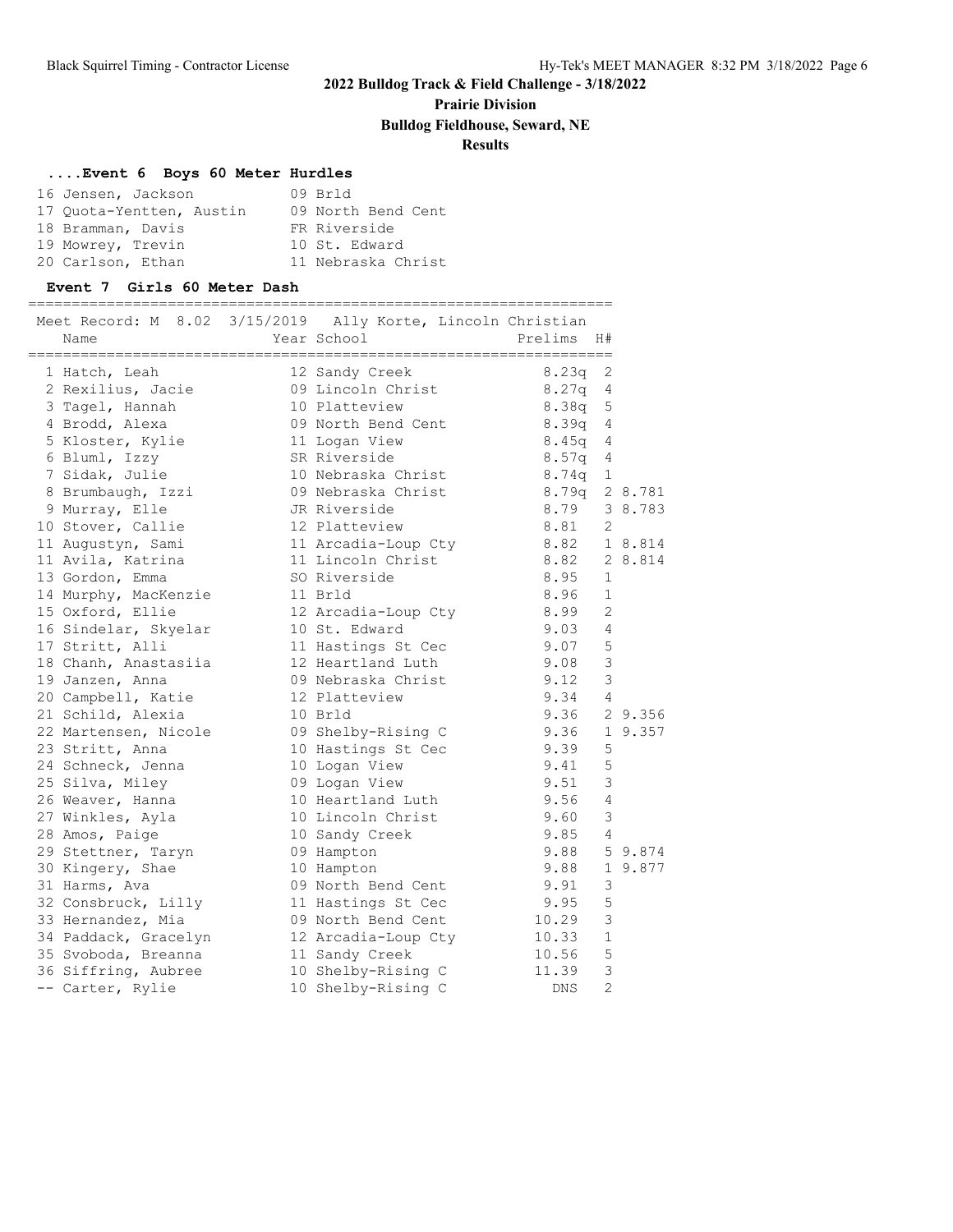# **Prairie Division**

# **Bulldog Fieldhouse, Seward, NE**

### **Results**

#### **Event 7 Girls 60 Meter Dash**

|        | Name                 | Meet Record: M 8.02 3/15/2019 Ally Korte, Lincoln Christian<br>Year School | Finals       |
|--------|----------------------|----------------------------------------------------------------------------|--------------|
| Finals | =============        | -----------------------------                                              | ------       |
|        | 1 Hatch, Leah        |                                                                            | 8.17         |
|        |                      | 12 Sandy Creek<br>09 Lincoln Christ                                        | 8.23         |
|        | 2 Rexilius, Jacie    |                                                                            | 8.35         |
|        | 3 Kloster, Kylie     | 11 Logan View<br>10 Platteview                                             | 8.38         |
|        | 4 Tagel, Hannah      | 09 North Bend Cent                                                         |              |
|        | 5 Brodd, Alexa       | SR Riverside                                                               | 8.46<br>8.55 |
|        | 6 Bluml, Izzy        | 10 Nebraska Christ                                                         | 8.77         |
|        | 7 Sidak, Julie       | 09 Nebraska Christ                                                         |              |
|        | 8 Brumbaugh, Izzi    |                                                                            | 8.89         |
|        | Preliminaries        |                                                                            |              |
|        | 9 Murray, Elle       | JR Riverside                                                               |              |
|        | 10 Stover, Callie    | 12 Platteview                                                              |              |
|        | 11 Augustyn, Sami    | 11 Arcadia-Loup Cty                                                        |              |
|        | 11 Avila, Katrina    | 11 Lincoln Christ                                                          |              |
|        | 13 Gordon, Emma      | SO Riverside                                                               |              |
|        | 14 Murphy, MacKenzie | 11 Brld                                                                    |              |
|        | 15 Oxford, Ellie     | 12 Arcadia-Loup Cty                                                        |              |
|        | 16 Sindelar, Skyelar | 10 St. Edward                                                              |              |
|        | 17 Stritt, Alli      | 11 Hastings St Cec                                                         |              |
|        | 18 Chanh, Anastasiia | 12 Heartland Luth                                                          |              |
|        | 19 Janzen, Anna      | 09 Nebraska Christ                                                         |              |
|        | 20 Campbell, Katie   | 12 Platteview                                                              |              |
|        | 21 Schild, Alexia    | 10 Brld                                                                    |              |
|        | 22 Martensen, Nicole | 09 Shelby-Rising C                                                         |              |
|        | 23 Stritt, Anna      | 10 Hastings St Cec                                                         |              |
|        | 24 Schneck, Jenna    | 10 Logan View                                                              |              |
|        | 25 Silva, Miley      | 09 Logan View                                                              |              |
|        | 26 Weaver, Hanna     | 10 Heartland Luth                                                          |              |
|        | 27 Winkles, Ayla     | 10 Lincoln Christ                                                          |              |
|        | 28 Amos, Paige       | 10 Sandy Creek                                                             |              |
|        | 29 Stettner, Taryn   | 09 Hampton                                                                 |              |
|        | 30 Kingery, Shae     | 10 Hampton                                                                 |              |
|        | 31 Harms, Ava        | 09 North Bend Cent                                                         |              |
|        | 32 Consbruck, Lilly  | 11 Hastings St Cec                                                         |              |
|        | 33 Hernandez, Mia    | 09 North Bend Cent                                                         |              |
|        | 34 Paddack, Gracelyn | 12 Arcadia-Loup Cty                                                        |              |
|        | 35 Svoboda, Breanna  | 11 Sandy Creek                                                             |              |
|        | 36 Siffring, Aubree  | 10 Shelby-Rising C                                                         |              |
|        | -- Carter, Rylie     | 10 Shelby-Rising C                                                         |              |

#### **Event 8 Boys 60 Meter Dash**

| Meet Record: M 7.06 3/20/2012 Ty Betka, Superior<br>Name | Year School        | Prelims H# |
|----------------------------------------------------------|--------------------|------------|
| 1 Casson, Mikey                                          | SR Riverside       | $7.36q$ 5  |
| 2 Ronnfeldt, Lucas                                       | 12 Brld            | $7.44q$ 1  |
| 3 Golda, Ethan                                           | 11 Platteview      | 7.51q 4    |
| 4 Fagan, Liam                                            | SR Riverside       | 7.53q 3    |
| 5 Lyon, Max                                              | 11 Lincoln Christ  | 7.55q 5    |
| 6 Shaw, Will                                             | 09 Hastings St Cec | $7.63q$ 1  |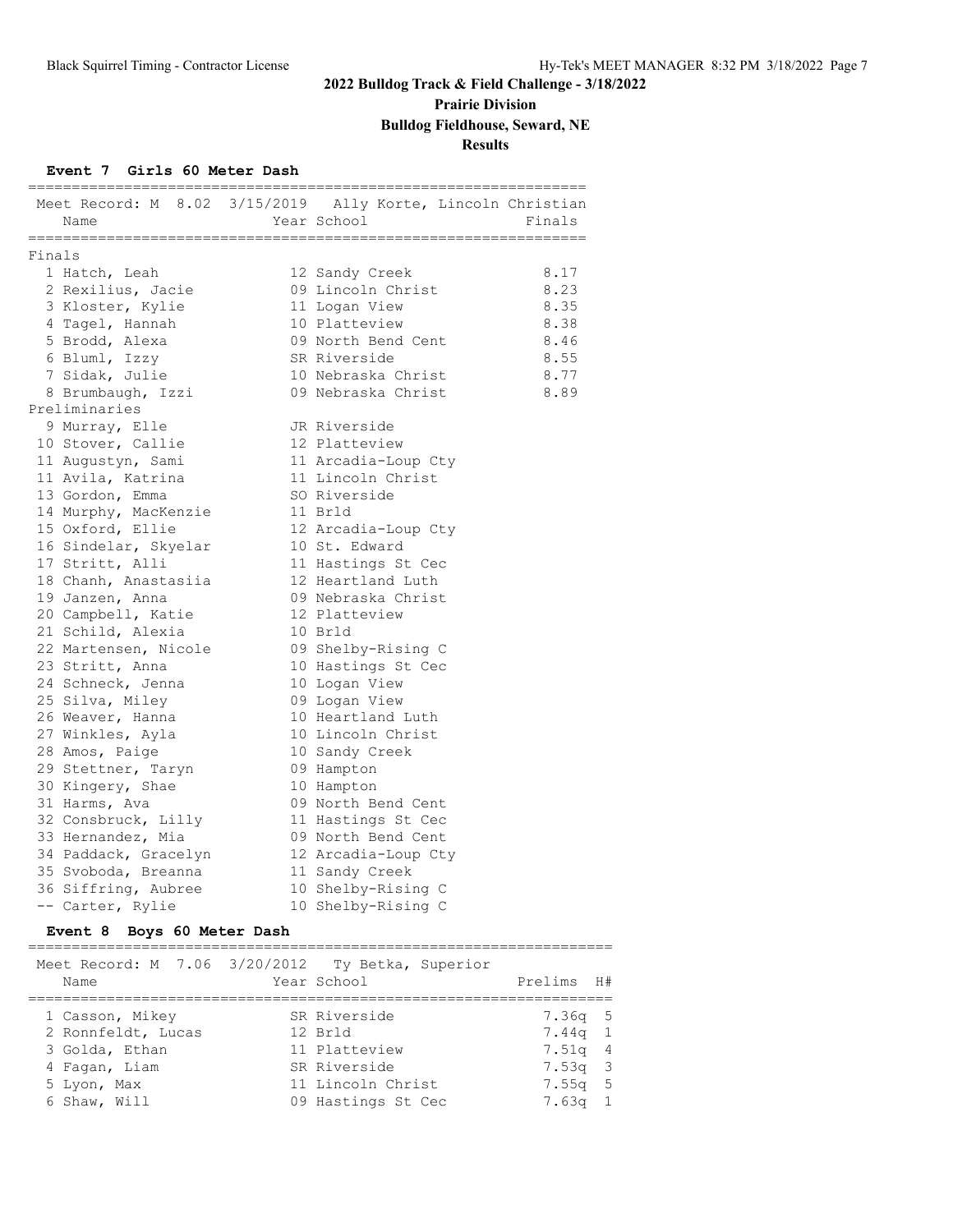# **Prairie Division**

# **Bulldog Fieldhouse, Seward, NE**

### **Results**

#### **....Event 8 Boys 60 Meter Dash**

| 7 Jordan, Harrison                  | 12 Logan View             | 7.67q      | 3              |         |
|-------------------------------------|---------------------------|------------|----------------|---------|
| 8 Schaefer, JJ                      | 09 Hastings St Cec        | 7.69q      | 2              |         |
| 9 Penrod, Luke                      | 11 Lincoln Christ         | 7.73       | 4              |         |
| 10 Briggs, Graysen                  | 09 Brld                   | 7.80       | 4              |         |
| 11 Bills, Brandon                   | 09 Platteview             | 7.81       | $\mathbf{1}$   |         |
| 12 Diaz, Itzamna                    | 11 Sandy Creek            | 7.82       | 5              |         |
| 13 Kuszak, Cole                     | 12 Arcadia-Loup Cty       | 7.85       | $\overline{2}$ |         |
| 14 Juzyk, Vendell                   | 09 Nebraska Christ        | 7.90       | 3              |         |
| 15 Ghyra, Justin                    | 12 Hampton                | 7.92       | 3              |         |
| 16 Schultz, Ashton                  | 11 Shelby-Rising C        | 8.03       | $\mathbf{1}$   |         |
| 17 Sliva, Payton                    | 11 Shelby-Rising C        | 8.04       | 5              |         |
| 18 Blaha, Joeseph                   | 09 North Bend Cent        | 8.07       |                | 5 8.067 |
| 19 Bullis, Jack                     | 09 Hampton                | 8.07       |                | 2 8.070 |
| 20 Sullivan, Ben                    | 09 Sandy Creek            | 8.15       |                | 1 8.148 |
| 21 Mendez, Kevin                    | 10 Brld                   | 8.15       |                | 5 8.149 |
| 22 Bruce, Peyton                    | 11 North Bend Cent        | 8.16       | 3              |         |
| 23 Lally, Drake                     | 11 Sandy Creek            | 8.18       | $\overline{4}$ |         |
| 24 Roberts, Isaac                   | 11 St. Edward             | 8.20       | $\overline{4}$ |         |
| 25 De Loera, Royer                  | 09 Hastings St Cec        | 8.23       |                | 1 8.227 |
| 26 Peters, Elijah                   | 12 Nebraska Christ        | 8.23       |                | 2 8.228 |
| 27 Nelson, Brenden                  | 11 Logan View             | 8.23       |                | 2 8.230 |
| 28 Bramlett, Dominic                | 10 Logan View             | 8.27       | 4              |         |
| 29 Roth, Dominic                    | 09 Lincoln Christ         | 8.36       | $\mathbf{1}$   |         |
| 30 Brandt, Brodrick                 | 8.38<br>12 Heartland Luth |            | 3              |         |
| 31 Schafer, Drake                   | 12 Hampton                | 8.43       | 4              |         |
| 32 Wilson, Dalton                   | 10 St. Edward             | 8.58       | 3              |         |
| 33 Messerschmidt, Nate JR Riverside |                           | 8.70       | 4              |         |
| 34 Hauser, Javon                    | 09 Heartland Luth         | 9.14       | 2              |         |
| 35 Tant, Izik                       | 09 North Bend Cent        | 9.29       | 5              |         |
| 36 Laska, Luke                      | 09 St. Edward             | 9.31       | 2              |         |
| 37 Davis, Josiah                    | 09 Nebraska Christ        | 9.49       | $\mathbf{1}$   |         |
| 38 Ross, Aaron                      | 10 Shelby-Rising C        | 11.03      | 3              |         |
| -- Rogers, Prestyn                  | 12 Arcadia-Loup Cty       | <b>DNS</b> | $\overline{2}$ |         |

# **Event 8 Boys 60 Meter Dash**

|        |                    | Meet Record: M 7.06 3/20/2012 Ty Betka, Superior |            |  |
|--------|--------------------|--------------------------------------------------|------------|--|
|        | Name               | Year School                                      | Finals     |  |
|        |                    |                                                  |            |  |
| Finals |                    |                                                  |            |  |
|        | 1 Casson, Mikey    | SR Riverside                                     | 7.34       |  |
|        | 2 Ronnfeldt, Lucas | 12 Brld                                          | 7.37       |  |
|        | 3 Golda, Ethan     | 11 Platteview                                    | 7.44       |  |
|        | 4 Lyon, Max        | 11 Lincoln Christ                                | 7.49       |  |
|        | 5 Fagan, Liam      | SR Riverside                                     | 7.53       |  |
|        | 6 Schaefer, JJ     | 09 Hastings St Cec                               | 7.70       |  |
|        | 7 Shaw, Will       | 09 Hastings St Cec                               | 7.75 7.742 |  |
|        | 8 Jordan, Harrison | 12 Logan View                                    | 7.75 7.750 |  |
|        | Preliminaries      |                                                  |            |  |
|        | 9 Penrod, Luke     | 11 Lincoln Christ                                |            |  |
|        | 10 Briggs, Graysen | 09 Brld                                          |            |  |
|        | 11 Bills, Brandon  | 09 Platteview                                    |            |  |
|        | 12 Diaz, Itzamna   | 11 Sandy Creek                                   |            |  |
|        | 13 Kuszak, Cole    | 12 Arcadia-Loup Cty                              |            |  |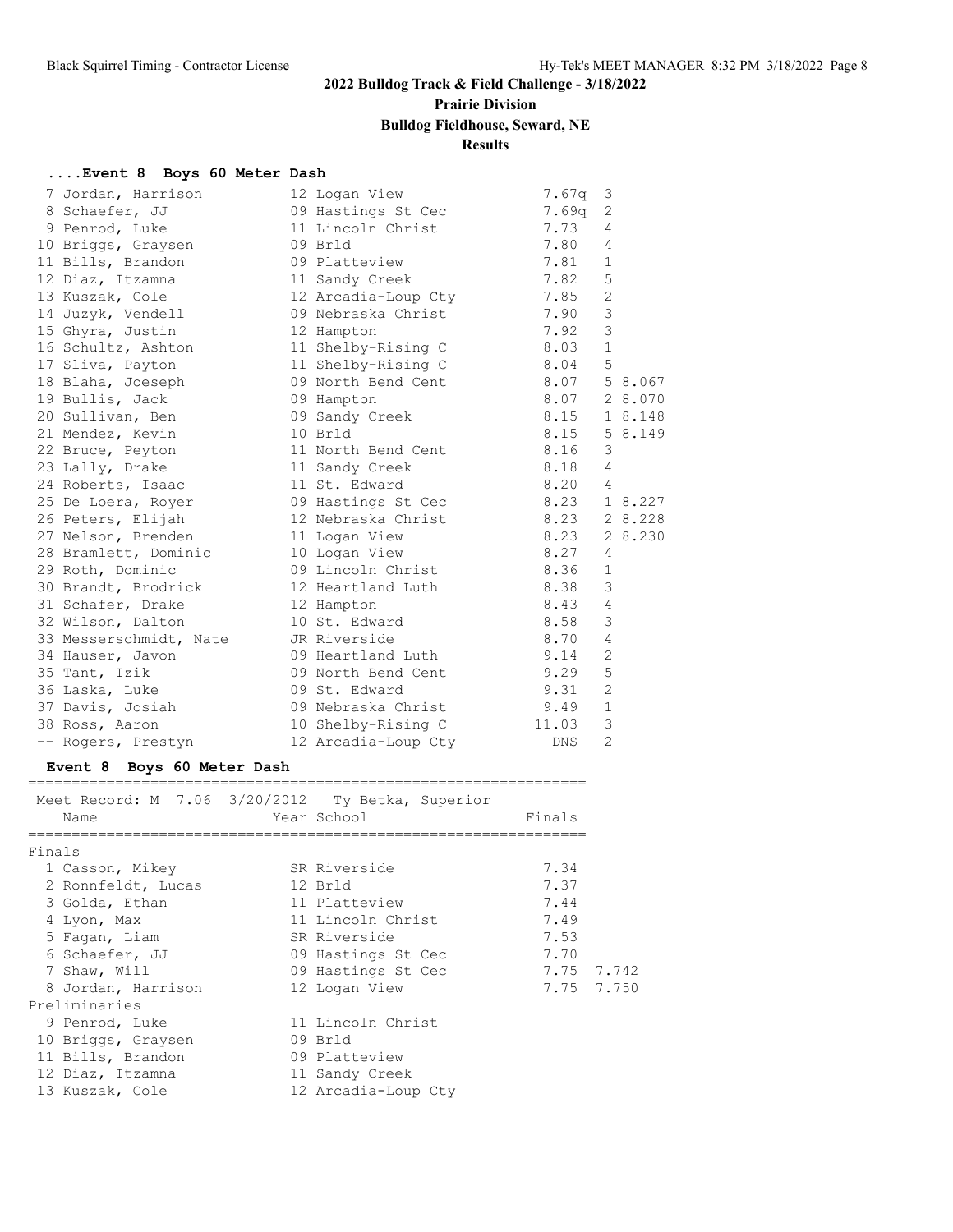#### **Prairie Division**

### **Bulldog Fieldhouse, Seward, NE**

### **Results**

#### **....Event 8 Boys 60 Meter Dash**

| 14 Juzyk, Vendell                   | 09 Nebraska Christ  |
|-------------------------------------|---------------------|
| 15 Ghyra, Justin                    | 12 Hampton          |
| 16 Schultz, Ashton                  | 11 Shelby-Rising C  |
| 17 Sliva, Payton                    | 11 Shelby-Rising C  |
| 18 Blaha, Joeseph                   | 09 North Bend Cent  |
| 19 Bullis, Jack                     | 09 Hampton          |
| 20 Sullivan, Ben                    | 09 Sandy Creek      |
| 21 Mendez, Kevin                    | 10 Brld             |
| 22 Bruce, Peyton                    | 11 North Bend Cent  |
| 23 Lally, Drake                     | 11 Sandy Creek      |
| 24 Roberts, Isaac                   | 11 St. Edward       |
| 25 De Loera, Royer                  | 09 Hastings St Cec  |
| 26 Peters, Elijah                   | 12 Nebraska Christ  |
| 27 Nelson, Brenden                  | 11 Logan View       |
| 28 Bramlett, Dominic                | 10 Logan View       |
| 29 Roth, Dominic                    | 09 Lincoln Christ   |
| 30 Brandt, Brodrick                 | 12 Heartland Luth   |
| 31 Schafer, Drake                   | 12 Hampton          |
| 32 Wilson, Dalton                   | 10 St. Edward       |
| 33 Messerschmidt, Nate JR Riverside |                     |
| 34 Hauser, Javon                    | 09 Heartland Luth   |
| 35 Tant, Izik                       | 09 North Bend Cent  |
| 36 Laska, Luke                      | 09 St. Edward       |
| 37 Davis, Josiah                    | 09 Nebraska Christ  |
| 38 Ross, Aaron                      | 10 Shelby-Rising C  |
| -- Rogers, Prestyn                  | 12 Arcadia-Loup Cty |

#### **Event 9 Girls 400 Meter Dash**

|        |                     | Meet Record: M 1:01.87 3/20/2012 Lindsey Maloley, Fillmore Cen |           |                 |
|--------|---------------------|----------------------------------------------------------------|-----------|-----------------|
|        | Name                | Year School                                                    | Finals H# |                 |
|        |                     |                                                                |           |                 |
| Finals |                     |                                                                |           |                 |
|        | 1 Erickson, Lydia   | SO Riverside                                                   | 1:03.65   | 6               |
|        | 31.369 (31.369)     | $1:03.648$ (32.279)                                            |           |                 |
|        | 2 Bratt, Arisyn     | 10 Lincoln Christ                                              | 1:03.92   | $6\overline{6}$ |
|        | $30.025$ $(30.025)$ | 1:03.913(33.888)                                               |           |                 |
|        | 3 Rexilius, Jacie   | 09 Lincoln Christ                                              | 1:04.21   | 5               |
|        | $31.613$ $(31.613)$ | $1:04.201$ (32.588)                                            |           |                 |
|        | 4 Perry, Kaylei     | 10 Shelby-Rising C                                             | 1:08.48   | 6               |
|        | 29.899 (29.899)     | 1:08.480(38.581)                                               |           |                 |
|        | 5 Martin, Ella      | 10 Sandy Creek                                                 | 1:09.38   | $\mathbf{1}$    |
|        | 31.890 (31.890)     | $1:09.376$ (37.486)                                            |           |                 |
|        | 6 Vrooman, Megan    | 12 Hastings St Cec                                             | 1:09.65   | $\overline{4}$  |
|        | 32.896 (32.896)     | $1:09.644$ (36.748)                                            |           |                 |
|        | 7 Isaac, Haley      | 10 Logan View                                                  | 1:11.45   | 5               |
|        | 33.645 (33.645)     | $1:11.444$ (37.799)                                            |           |                 |
|        | 8 Bourek, Karlene   | 12 North Bend Cent                                             | 1:11.65   | $\overline{4}$  |
|        | 34.327 (34.327)     | $1:11.642$ (37.315)                                            |           |                 |
|        | 9 Weeks, Brynn      | 09 Hastings St Cec                                             | 1:12.30   | 3               |
|        | 36.119 (36.119)     | 1:12.295(36.176)                                               |           |                 |
|        | 10 Frederick, Ellie | 10 Shelby-Rising C                                             | 1:12.39   | $\mathcal{L}$   |
|        | 34.718 (34.718)     | $1:12.381$ (37.663)                                            |           |                 |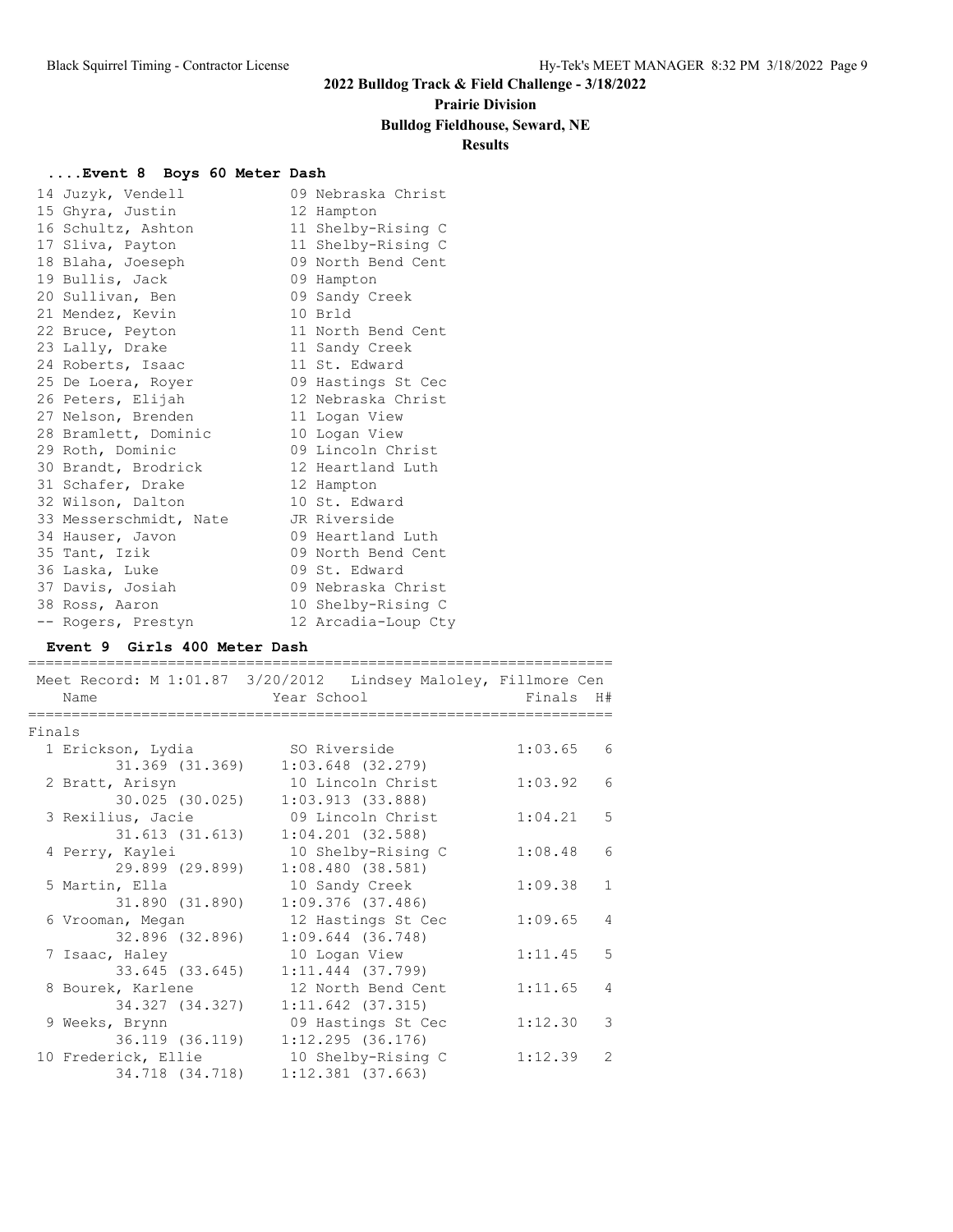# **Prairie Division**

# **Bulldog Fieldhouse, Seward, NE**

### **Results**

#### **....Event 9 Girls 400 Meter Dash**

| 11 Wheeler, Maryah     | 11 Nebraska Christ    | 1:12.97 | 4              |
|------------------------|-----------------------|---------|----------------|
| 34.509 (34.509)        | 1:12.967(38.458)      |         |                |
| 12 Henderson, Elly     | FR Riverside          | 1:13.07 | 6              |
| 33.209 (33.209)        | 1:13.070(39.861)      |         |                |
| 13 Kreifels, Julia     | 12 Platteview         | 1:13.23 | 5              |
| 33.081 (33.081)        | $1:13.223$ (40.142)   |         |                |
| 14 Hansen, Raegan      | 09 Hampton            | 1:13.43 | 3              |
| 33.613 (33.613)        | $1:13.427$ (39.814)   |         |                |
| 15 Kloster, Katie      | 09 Logan View         | 1:13.91 | $\overline{4}$ |
| 34.889 (34.889)        | 1:13.906(39.017)      |         |                |
| 16 Nolting, Alix       | 10 Brld               | 1:14.54 | 2              |
| 34.459 (34.459)        | $1:14.534$ (40.075)   |         |                |
| 17 Jaixen, Eva         | 09 Arcadia-Loup Cty   | 1:14.87 | 6              |
| 34.187 (34.187)        | $1:14.861$ (40.674)   |         |                |
| 18 Christiansen, Halle | 11 Platteview         | 1:16.06 | 5              |
| 32.768 (32.768)        | $1:16.052$ $(43.284)$ |         |                |
| 19 Bailey, Rylee       | 10 Sandy Creek        | 1:19.52 | 2              |
| 33.394 (33.394)        | 1:19.520(46.126)      |         |                |
| 20 Thies, Mercy        | 10 Lincoln Christ     | 1:19.53 | $\mathbf{1}$   |
| 35.870 (35.870)        | $1:19.528$ (43.659)   |         |                |
| 21 Schuelke, Ava       | 09 North Bend Cent    | 1:19.75 | $\overline{4}$ |
| 34.162 (34.162)        | $1:19.741$ (45.579)   |         |                |
| 22 Throener, Olivia    | 09 North Bend Cent    | 1:20.62 | 3              |
| 35.692 (35.692)        | 1:20.619(44.927)      |         |                |
| 23 Gordon, Emma        | SO Riverside          | 1:21.23 | 5              |
| 35.301 (35.301)        | $1:21.223$ (45.922)   |         |                |
| 24 Bargmann, Kyra      | 10 Brld               | 1:22.13 | 2              |
| 35.373 (35.373)        | $1:22.125$ (46.752)   |         |                |
| 25 Asche, Autumn       | 09 Heartland Luth     | 1:25.63 | 3              |
| 37.602 (37.602)        | $1:25.624$ (48.022)   |         |                |
| -- Larmon, Alex        | 10 Shelby-Rising C    | DNS     | 6              |
| -- League, Lexie       | 12 Sandy Creek        | DNS     | $\mathbf{1}$   |
| -- Gahner, Ashlynn     | 12 Logan View         | SCR     |                |
| -- Macken, Lily        | 09 Nebraska Christ    | SCR     |                |
| -- Abrahams, Ashley    | 11 Logan View         | SCR     |                |

#### **Event 10 Boys 400 Meter Dash**

| Meet Record: M 50.25 3/21/2014 Tyler Simpson, Arlington<br>Name | Year School                           | Finals | H# |
|-----------------------------------------------------------------|---------------------------------------|--------|----|
| 1 Rudie, Mitchell<br>24.261 (24.261)                            | 12 Platteview<br>52.396 (28.135)      | 52.40  | .5 |
| 2 Salais, Ayden<br>25.304 (25.304)                              | JR Riverside<br>53.013 (27.709)       | 53.02  | .5 |
| 3 Consbruck, Manny<br>25.227 (25.227)                           | 12 Hastings St Cec<br>53.492 (28.265) | 53.50  | -5 |
| 4 Shaw, Will<br>25.522 (25.522)                                 | 09 Hastings St Cec<br>53.719 (28.197) | 53.72  | -5 |
| 5 Fisher, Dahlton<br>25.862 (25.862)                            | 10 Lincoln Christ<br>55.534 (29.672)  | 55.54  | .5 |
| 6 Wilson, JJ<br>26.588 (26.588)                                 | JR Riverside<br>56.899 (30.311)       | 56.90  | .5 |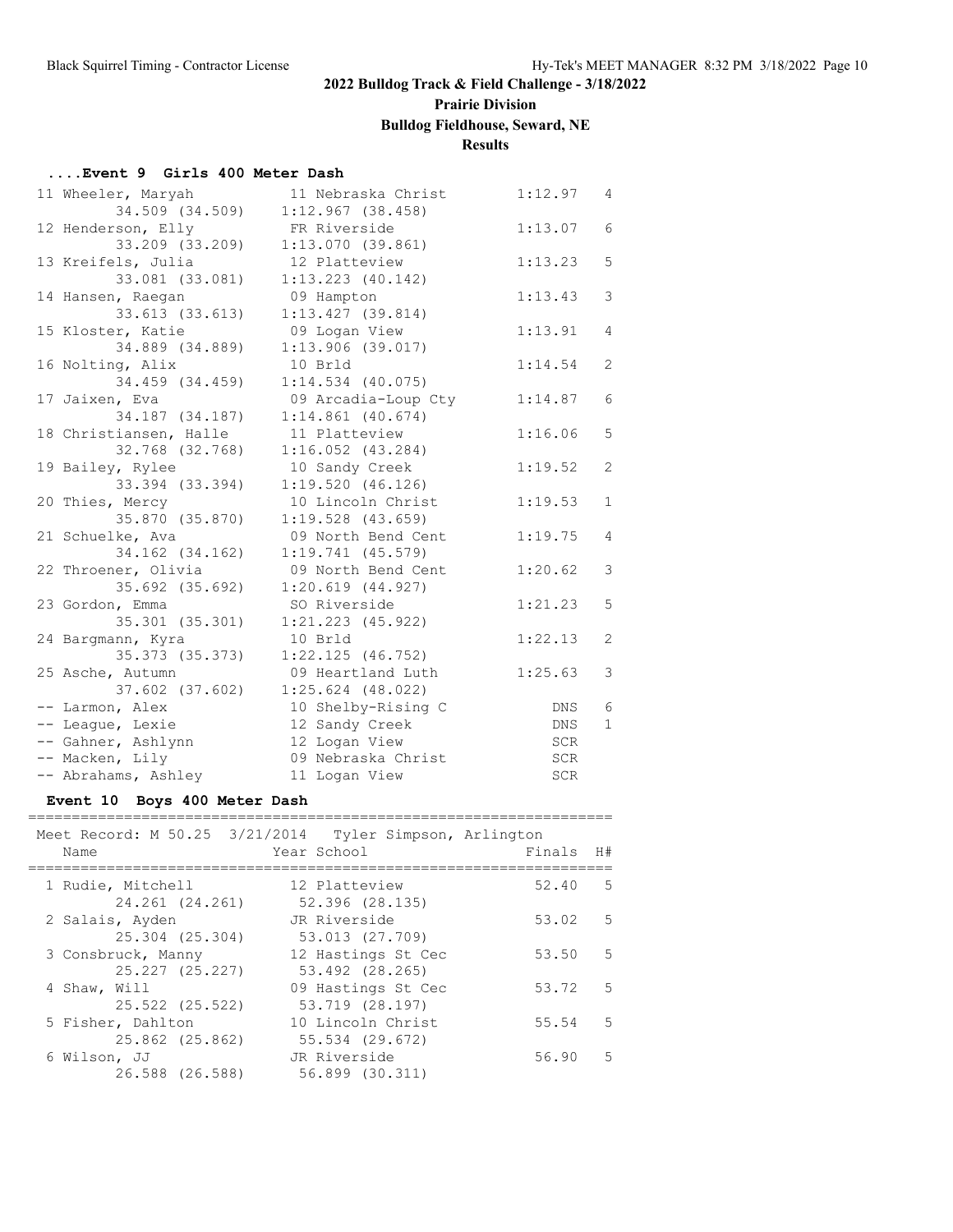# **Prairie Division**

# **Bulldog Fieldhouse, Seward, NE**

#### **Results**

#### **....Event 10 Boys 400 Meter Dash**

| 7 Bacon, Kole                  | 11 Brld                                                      | 57.68   | 4            |
|--------------------------------|--------------------------------------------------------------|---------|--------------|
| 26.588 (26.588)                | 57.673 (31.085)                                              |         |              |
| 8 Sliva, Payton                | 11 Shelby-Rising C                                           | 58.65   | 4            |
| 26.910 (26.910)                | 58.644 (31.734)                                              |         |              |
| 9 Widick, Eathan               | 09 North Bend Cent                                           | 58.84   | 2 58.838     |
| 26.344 (26.344)                | 58.838 (32.494)                                              |         |              |
| 10 Nyanok, Garang              | 12 Heartland Luth                                            | 58.84   | 3 58.840     |
| $27.061$ $(27.061)$            | 58.840 (31.779)                                              |         |              |
| 11 Lindbloom, Tanner           | 11 Arcadia-Loup Cty                                          | 58.85   | 4            |
| $26.563$ $(26.563)$            | 58.845 (32.282)                                              |         |              |
| 12 Blocker, Luke               | 11 Lincoln Christ                                            | 1:00.16 | 4            |
| 27.076 (27.076)                | $1:00.158$ (33.082)                                          |         |              |
| 13 Hardeman, Gavin             | 09 Brld                                                      | 1:00.47 | 3            |
| $26.651$ $(26.651)$            | $1:00.467$ (33.816)                                          |         |              |
| 14 Schechinger, Teegan         | JR Riverside                                                 | 1:00.59 | 4            |
| 27.624 (27.624)                | $1:00.584$ (32.960)                                          |         |              |
| 15 Dutton-Mofford, Gabe        | 10 Shelby-Rising C                                           | 1:00.71 | 4            |
| 27.105(27.105)                 | $1:00.709$ (33.604)                                          |         |              |
| 16 Briggs, Graysen             | 09 Brld                                                      | 1:00.78 | 3            |
| 28.073 (28.073)                | $1:00.773$ (32.700)                                          |         |              |
| 17 Doyle, Jameson              | 09 Hampton                                                   | 1:01.24 | 11:01.232    |
| 29.108 (29.108)                | $1:01.232$ $(32.124)$                                        |         |              |
| 18 Schwanebeck, Wyatt          | 09 North Bend Cent                                           | 1:01.24 | 21:01.235    |
| 28.106 (28.106)                | $1:01.235$ (33.129)                                          |         |              |
| 19 Smith, Jacob                | 10 Logan View                                                | 1:01.97 | 2            |
| 29.612 (29.612)                | $1:01.964$ (32.352)                                          |         |              |
| 20 Reynolds, Ethan             | 11 Heartland Luth                                            | 1:02.18 | 2            |
| 28.877 (28.877)                | 1:02.180(33.303)                                             |         |              |
| 21 Nekl, Tanner                | 11 Shelby-Rising C                                           | 1:02.57 | 2            |
| 27.568 (27.568)                | $1:02.562$ (34.994)                                          |         |              |
| 22 Clark, Jack                 | 11 Sandy Creek                                               | 1:03.59 | $\mathbf{1}$ |
| 29.303 (29.303)                | $1:03.581$ (34.278)                                          |         |              |
|                                |                                                              |         | 3            |
| 23 Kuzelka, Gavin              | 09 Hastings St Cec                                           | 1:04.86 |              |
| $30.677$ (30.677)              | $1:04.853$ (34.176)                                          |         |              |
| 24 Garcia, Javier              | 12 Madison                                                   | 1:05.14 | $\mathbf{1}$ |
| 30.541 (30.541)                | $1:05.137$ (34.596)                                          |         |              |
| 25 Quinn, Zane                 | 09 Hampton                                                   | 1:05.40 | $\mathbf{1}$ |
| 30.232 (30.232)                | $1:05.394$ (35.162)                                          |         |              |
| 26 Rhoades, Micah              | 10 Heartland Luth                                            | 1:05.83 | 3            |
|                                | 29.874 (29.874) 1:05.825 (35.951)                            |         |              |
| 27 Shearer, Braxton 10 Hampton |                                                              | 1:14.37 | $\mathbf{1}$ |
| 31.305 (31.305)                | 1:14.364 (43.059)                                            |         |              |
| -- Davis, Malachi              | 09 Lincoln Christ                                            | DNS     | 1            |
| -- Shuck, Jake                 | 12 Sandy Creek                                               | SCR     |              |
| -- Ziepke, Noah                | 12 Logan View                                                | SCR     |              |
| -- Werts, Spencer              | 11 St. Edward                                                | SCR     |              |
| Event 11 Girls 1600 Meter Run  |                                                              |         |              |
|                                |                                                              |         |              |
|                                | Meet Record: M 5:38.47 3/21/2017 Cameron Hucke, Hastings St. |         |              |

Name Year School Finals ================================================================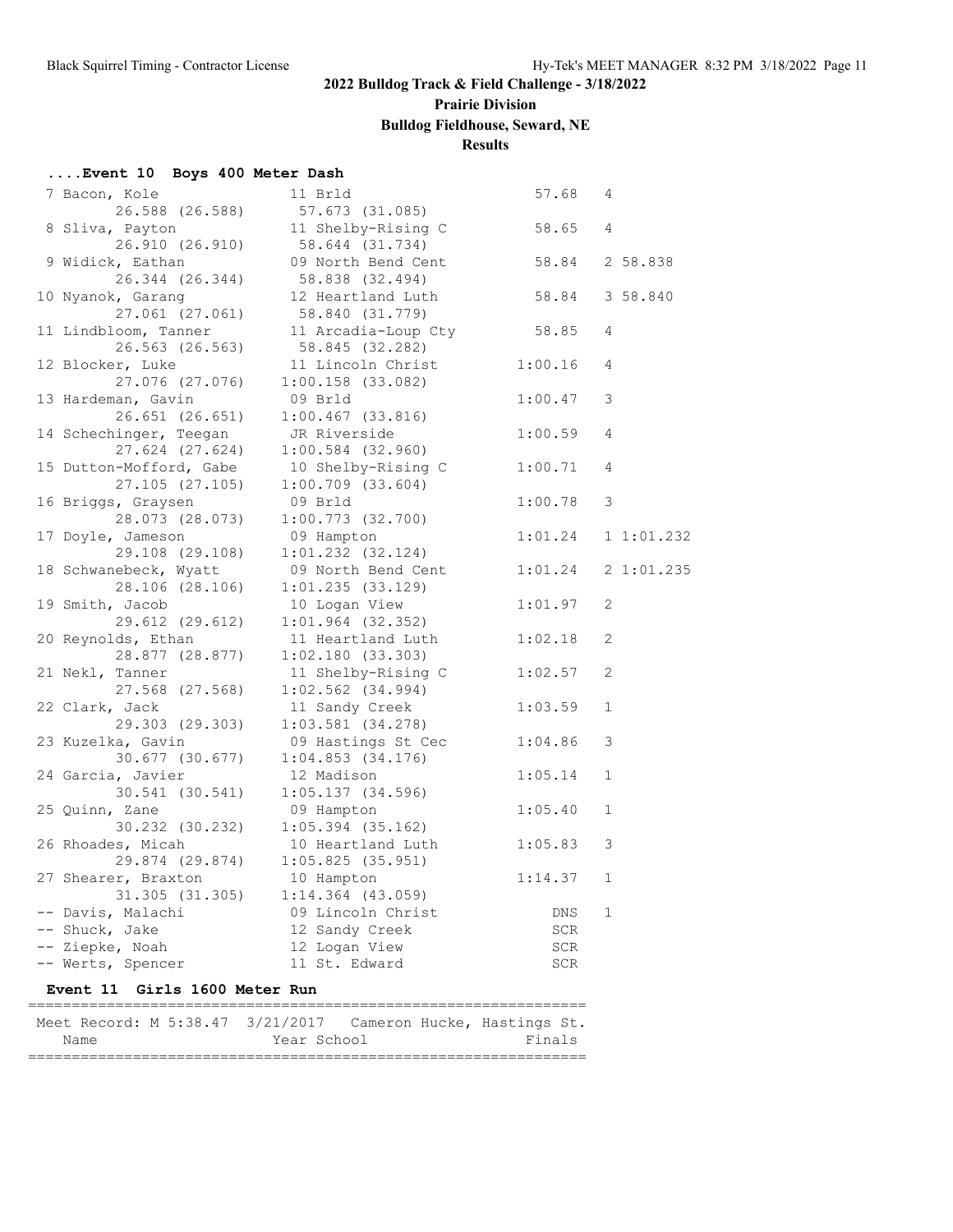**Prairie Division**

**Bulldog Fieldhouse, Seward, NE**

#### **Results**

# **....Event 11 Girls 1600 Meter Run**

| 1 Daniell, Sadye                         | 12 Lincoln Christ                    | 5:40.85                             |                       |  |
|------------------------------------------|--------------------------------------|-------------------------------------|-----------------------|--|
| 39.427 (39.427)                          | $1:20.861$ $(41.434)$                | 2:02.615(41.754)                    | 2:46.520 (43.905)     |  |
| $3:30.953$ $(44.433)$                    | $4:14.862$ $(43.909)$                | 4:59.163(44.301)                    | 5:40.850(41.687)      |  |
| 2 Lawrence, Olivia                       | 10 Platteview                        | 5:54.77                             |                       |  |
| 36.441 (36.441)                          | 1:17.400(40.959)                     | $2:01.924$ $(44.524)$               | $2:48.434$ $(46.510)$ |  |
| $3:37.062$ (48.628)                      | $4:26.352$ $(49.290)$                | $5:13.368$ (47.016)                 | 5:54.770(41.402)      |  |
| 3 Clarke, Isabel                         | 11 Platteview                        | 5:56.92                             |                       |  |
| 36.750 (36.750)                          | $1:18.086$ (41.336)                  | 2:02.260(44.174)                    | $2:48.687$ (46.427)   |  |
| $3:37.285$ (48.598)                      | $4:26.524$ (49.239)                  | 5:14.350(47.826)                    | 5:56.920(42.570)      |  |
| 4 Stewart, Lydia                         | 09 Platteview                        | 5:57.77                             |                       |  |
| 37.337 (37.337)                          | $1:19.199$ $(41.862)$                | $2:04.028$ $(44.829)$               | $2:51.046$ (47.018)   |  |
| $3:39.880$ (48.834)                      | $4:29.239$ $(49.359)$                | $5:17.421$ (48.182)                 | $5:57.765$ (40.344)   |  |
| 5 Swanson, Hannah                        | 10 Nebraska Christ                   | 5:59.90                             |                       |  |
| 40.021 (40.021)                          | $1:23.112$ $(43.091)$                | 2:08.215(45.103)                    | $2:54.854$ (46.639)   |  |
| $3:42.865$ (48.011)                      | $4:30.692$ $(47.827)$                | $5:17.375$ (46.683)                 | $5:59.896$ (42.521)   |  |
| 6 Vargas, Alayna                         | 10 Hastings St Cec                   | 6:00.85                             |                       |  |
| 35.912 (35.912)                          | $1:15.621$ (39.709)                  | $1:59.419$ $(43.798)$               | 2:45.730(46.311)      |  |
| $3:32.236$ (46.506)                      | $4:21.188$ (48.952)                  | $5:11.434$ (50.246)                 | $6:00.842$ (49.408)   |  |
| 7 Pinneo, Taya                           | 09 Shelby-Rising C                   | 6:03.53                             |                       |  |
| 37.747 (37.747)                          | $1:20.202$ $(42.455)$                | $2:06.763$ (46.561)                 | $2:54.454$ (47.691)   |  |
| $3:43.422$ (48.968)                      | $4:32.288$ (48.866)                  | 5:19.130(46.842)                    | $6:03.524$ $(44.394)$ |  |
| 8 Barnes, Angel                          | 11 Shelby-Rising C 6:38.95           |                                     |                       |  |
| 39.856 (39.856)                          | $1:27.445$ (47.589)                  | 2:19.693(52.248)                    | $3:12.004$ $(52.311)$ |  |
| 4:06.115(54.111)                         | $5:00.187$ (54.072)                  | $5:53.399$ (53.212)                 | $6:38.948$ $(45.549)$ |  |
| 9 Greenquist, Emily                      | 09 Hastings St Cec                   | 6:42.54                             |                       |  |
| 41.695(41.695)                           | 1:29.805(48.110)                     | 2:21.945(52.140)                    | $3:15.884$ (53.939)   |  |
| $4:09.162$ $(53.278)$                    | $5:02.254$ (53.092)                  | 5:54.220(51.966)                    | $6:42.540$ $(48.320)$ |  |
| 10 Musgrave, Grace                       | 10 Nebraska Christ                   | 6:47.39                             |                       |  |
| 43.211 (43.211)                          | $1:30.161$ (46.950)                  | 2:21.111(50.950)                    | $3:13.801$ (52.690)   |  |
| 4:05.301(51.500)                         | $5:01.777$ (56.476)                  | $5:58.646$ (56.869)                 | $6:47.388$ $(48.742)$ |  |
| 11 Dunker, Anna                          | 09 North Bend Cent                   | 6:59.43                             |                       |  |
| 44.113 (44.113)                          | $1:32.927$ $(48.814)$                | $2:25.041$ (52.114)                 | $3:20.393$ (55.352)   |  |
| 4:16.705(56.312)                         | 5:13.845(57.140)                     | $6:09.063$ $(55.218)$               | $6:59.427$ (50.364)   |  |
| 12 Cody, Becca                           | SO Riverside                         | 7:02.18                             |                       |  |
| 43.729 (43.729)                          | $1:35.886$ (52.157)                  | $2:28.518$ (52.632)                 | $3:23.789$ (55.271)   |  |
| $4:20.273$ (56.484)                      | $5:18.209$ (57.936)<br>10 Logan View | $6:14.019$ $(55.810)$<br>7:02.25    | $7:02.179$ (48.160)   |  |
| 13 Harrington, Cassie<br>45.734 (45.734) | $1:36.848$ (51.114)                  | 2:31.841(54.993)                    | 3:26.183(54.342)      |  |
| $4:21.335$ (55.152)                      | 5:15.471(54.136)                     | $6:11.578$ (56.107)                 | $7:02.243$ (50.665)   |  |
| 14 Rathjen, Rachel                       | 11 Nebraska Christ                   | 7:04.38                             |                       |  |
| 48.146 (48.146)                          | 1:39.645(51.499)                     | 2:34.554 (54.909) 3:30.981 (56.427) |                       |  |
| $4:24.254$ (53.273)                      | 5:19.370(55.116)                     | $6:15.372$ (56.002)                 | 7:04.371(48.999)      |  |
| 15 Widick, Madison                       | 11 North Bend Cent                   | 7:08.09                             |                       |  |
| 45.197 (45.197)                          | 1:36.491(51.294)                     | 2:31.323 (54.832)                   | $3:28.196$ (56.873)   |  |
| 4:22.130(53.934)                         | 5:18.710(56.580)                     | 6:18.097(59.387)                    | $7:08.085$ (49.988)   |  |
| 16 Calleroz, Kapri                       | 10 Arcadia-Loup Cty                  | 7:13.58                             |                       |  |
| 43.546 (43.546)                          | $1:31.869$ (48.323)                  | 2:25.739 (53.870)                   | 3:22.047 (56.308)     |  |
| 4:20.940(58.893)                         | $5:20.107$ (59.167)                  | $6:19.026$ (58.919)                 | $7:13.577$ (54.551)   |  |
| 17 Eaton, Bethany                        | 09 Lincoln Christ                    | 7:20.14                             |                       |  |
| 47.646 (47.646)                          | $1:40.094$ (52.448)                  | 2:36.317 (56.223)                   | 3:33.956 (57.639)     |  |
| $4:32.256$ (58.300)                      | $5:29.582$ (57.326)                  | $6:26.603$ $(57.021)$               | 7:20.132(53.529)      |  |
| 18 TenKley, Ava                          | 10 Logan View                        | 7:29.48                             |                       |  |
| 44.574 (44.574)                          | 1:37.431(52.857)                     | $2:34.481$ (57.050)                 | $3:33.655$ (59.174)   |  |
| $4:32.012$ (58.357)                      | $5:33.193$ $(1:01.181)$              | $6:34.480$ $(1:01.287)$             | 7:29.473 (54.993)     |  |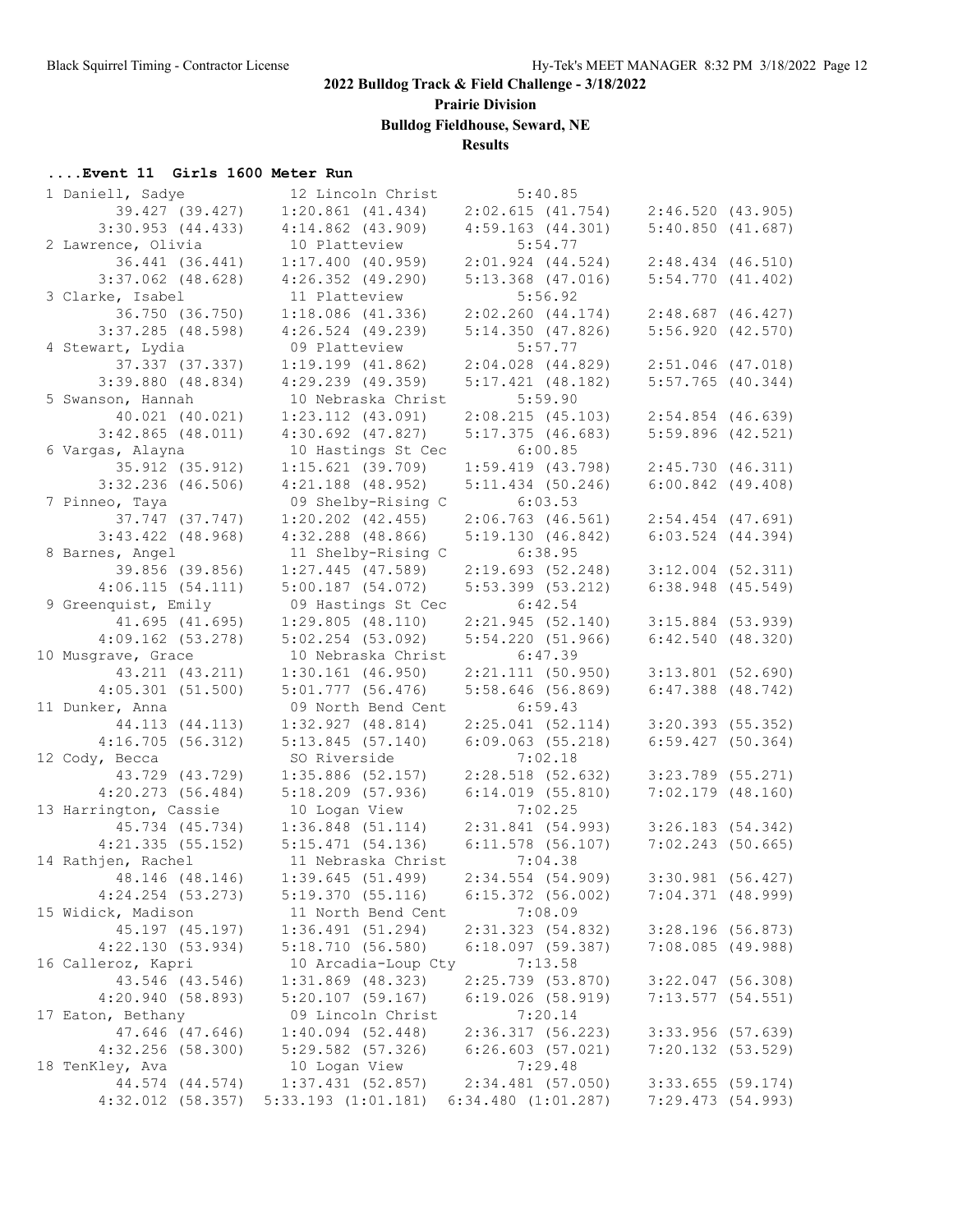**Prairie Division**

**Bulldog Fieldhouse, Seward, NE**

**Results**

#### **....Event 11 Girls 1600 Meter Run**

| 19 Hinman, Sunnie       | 11 Brld                 | 7:30.46                                       |                                         |
|-------------------------|-------------------------|-----------------------------------------------|-----------------------------------------|
| 46.518 (46.518)         | 1:36.777(50.259)        |                                               | 2:32.719 (55.942) 3:34.795 (1:02.076)   |
| $4:35.994$ $(1:01.199)$ | $5:37.663$ $(1:01.669)$ | $6:39.902$ $(1:02.239)$ $7:30.454$ $(50.552)$ |                                         |
| 20 Reynolds, Lucy       | 10 Logan View 7:50.14   |                                               |                                         |
| 47.306 (47.306)         | $1:38.981$ (51.675)     |                                               | $2:36.514$ (57.533) 3:37.487 (1:00.973) |
| $4:40.393$ $(1:02.906)$ | $5:43.738$ $(1:03.345)$ | $6:48.692$ $(1:04.954)$ 7:50.136 $(1:01.444)$ |                                         |

#### **Event 12 Boys 1600 Meter Run**

===================================================================

| Meet Record: M 4:44.74 3/20/2017 Justin Vrooman, Hastings St.<br>Name | Year School<br>__________________________                        | Finals H#<br>=============              |                       |  |
|-----------------------------------------------------------------------|------------------------------------------------------------------|-----------------------------------------|-----------------------|--|
| 1 Raszler, Aaron                                                      | 10 Platteview                                                    | $5:06.16$ 2                             |                       |  |
|                                                                       | 3.00.10 2<br>35.456 (35.456) 1:12.679 (37.223) 1:51.796 (39.117) |                                         | $2:34.079$ (42.283)   |  |
| 3:16.557(42.478)                                                      | $3:55.331$ $(38.774)$                                            | 4:33.217(37.886)                        | $5:06.159$ (32.942)   |  |
| 2 Fischer, Noah                                                       | 09 Nebraska Christ 5:13.74 2                                     |                                         |                       |  |
| 34.589 (34.589)                                                       | 1:11.457(36.868)                                                 | $1:51.632$ (40.175)                     | $2:33.794$ $(42.162)$ |  |
| $3:16.818$ $(43.024)$                                                 | $3:56.417$ (39.599)                                              | $4:37.702$ $(41.285)$                   | $5:13.733$ (36.031)   |  |
| 3 Schlichting, Caleb                                                  | 11 Brld                                                          | $5:16.54$ 2                             |                       |  |
| 35.757 (35.757)                                                       | 1:13.820(38.063)                                                 | $1:52.874$ (39.054) $2:34.710$ (41.836) |                       |  |
| $3:17.414$ $(42.704)$                                                 | $3:58.343$ (40.929)                                              | 4:39.089 (40.746) 5:16.531 (37.442)     |                       |  |
| 4 McCready, Mason                                                     | SO Riverside                                                     | 5:18.32 2 5:18.313                      |                       |  |
| 36.454 (36.454)                                                       | $1:14.894$ (38.440)                                              | $1:55.961$ (41.067) $2:37.814$ (41.853) |                       |  |
| $3:20.738$ (42.924)                                                   | $4:02.501$ $(41.763)$                                            | 4:43.310 (40.809) 5:18.313 (35.003)     |                       |  |
| 5 Frana, Austin                                                       | 10 North Bend Cent                                               | 5:18.32 2 5:18.320                      |                       |  |
| 34.312 (34.312)                                                       | $1:11.672$ (37.360)                                              | $1:52.107$ (40.435) $2:34.265$ (42.158) |                       |  |
| $3:17.373$ (43.108)                                                   | $3:59.039$ $(41.666)$                                            | $4:41.429$ (42.390) $5:18.320$ (36.891) |                       |  |
| 6 Peters, Sam                                                         | 10 Logan View                                                    | $5:20.48$ 2                             |                       |  |
| 36.075 (36.075)                                                       | $1:14.566$ (38.491)                                              | $1:55.307$ (40.741) $2:37.433$ (42.126) |                       |  |
| 3:20.010(42.577)                                                      | $4:02.751$ $(42.741)$                                            | 4:44.163(41.412)                        | 5:20.475(36.312)      |  |
| 7 Bell, Aiden                                                         | JR Riverside                                                     | $5:21.83$ 2                             |                       |  |
| 34.834 (34.834)                                                       | $1:12.218$ $(37.384)$                                            | $1:52.567$ (40.349)                     | $2:35.247$ $(42.680)$ |  |
| $3:17.884$ (42.637)                                                   | 4:00.773(42.889)                                                 | $4:43.731$ $(42.958)$                   | 5:21.825(38.094)      |  |
| 8 Paulsen, Truman                                                     | 09 Lincoln Christ                                                | $5:23.34$ 2                             |                       |  |
| 35.876 (35.876)                                                       | 1:14.540(38.664)                                                 | 1:54.840(40.300)                        | $2:34.461$ (39.621)   |  |
| $3:17.030$ (42.569)                                                   | $3:57.760$ (40.730)                                              | 4:41.655(43.895)                        | $5:23.331$ $(41.676)$ |  |
| 9 Smith, Jaden                                                        | 11 North Bend Cent                                               | $5:27.89$ 2                             |                       |  |
| 36.646 (36.646)                                                       | $1:15.396$ (38.750)                                              | $1:57.291$ (41.895)                     | $2:41.006$ $(43.715)$ |  |
| $3:24.396$ (43.390)                                                   | $4:06.786$ (42.390)                                              | $4:51.316$ $(44.530)$                   | $5:27.890$ (36.574)   |  |
| 10 Majerus, Kash                                                      | 09 Hampton                                                       | $5:32.93$ 2                             |                       |  |
| 35.251 (35.251)                                                       | $1:13.444$ (38.193)                                              | $1:55.343$ (41.899)                     | $2:38.219$ $(42.876)$ |  |
| $3:24.104$ (45.885)                                                   | 4:07.813(43.709)                                                 | $4:51.662$ $(43.849)$                   | 5:32.930(41.268)      |  |
| 11 Duhachek, Eric                                                     | JR Riverside                                                     | $5:41.78$ 1                             |                       |  |
| 37.432 (37.432)                                                       | $1:18.328$ (40.896)                                              | $2:02.767$ (44.439)                     | $2:48.824$ (46.057)   |  |
| $3:33.884$ (45.060)                                                   | $4:19.412$ $(45.528)$                                            | $5:04.563$ (45.151)                     | $5:41.774$ $(37.211)$ |  |
| 12 Hardin, Braden                                                     | 10 Brld                                                          | $5:42.73$ 2                             |                       |  |
| 36.801 (36.801)                                                       | 1:16.771(39.970)                                                 | 1:59.315(42.544)                        | 2:44.176 (44.861)     |  |
| $3:30.398$ (46.222)                                                   | $4:17.832$ $(47.434)$                                            | 5:03.830(45.998)                        | $5:42.729$ (38.899)   |  |
| 13 Opp, Hudson                                                        | 12 Lincoln Christ                                                | $5:42.93$ 2                             |                       |  |
| 35.525 (35.525)                                                       | 1:14.235(38.710)                                                 | $1:54.696$ (40.461)                     | 2:38.160(43.464)      |  |
| $3:22.859$ (44.699)                                                   | $4:09.265$ $(46.406)$                                            | $4:57.172$ $(47.907)$                   | 5:42.930(45.758)      |  |
| 14 Kubik, Kaden                                                       | 11 Lincoln Christ                                                | $5:44.56$ 1                             |                       |  |
| 39.512 (39.512)                                                       | $1:21.137$ $(41.625)$                                            | $2:07.019$ $(45.882)$                   | 2:52.228 (45.209)     |  |
| $3:39.562$ (47.334)                                                   | 4:25.195(45.633)                                                 | $5:07.839$ $(42.644)$                   | $5:44.559$ (36.720)   |  |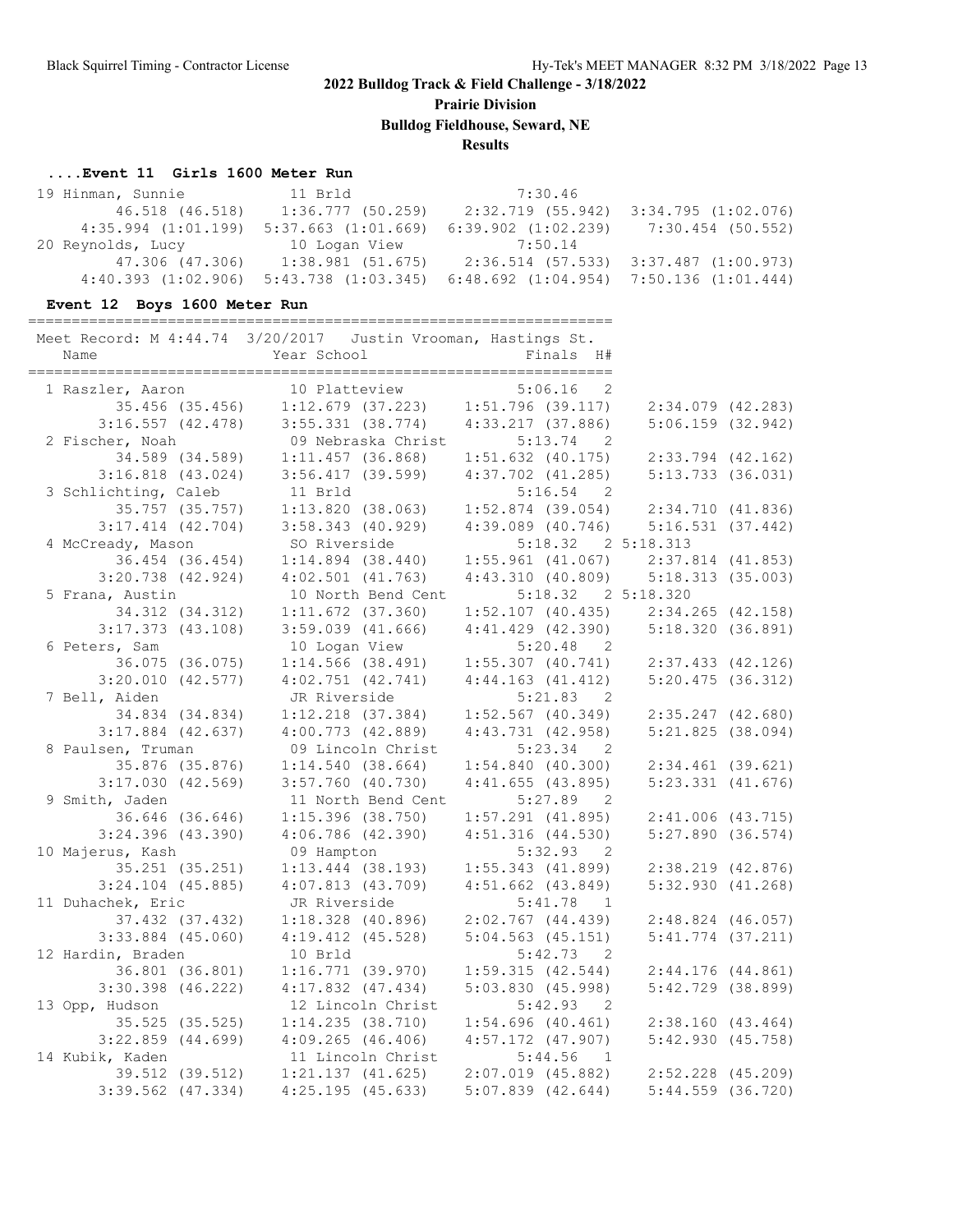**Prairie Division**

**Bulldog Fieldhouse, Seward, NE**

### **Results**

### **....Event 12 Boys 1600 Meter Run**

| 15 Foust, Chance         | 10 Logan View         | 5:44.77<br>$\overline{2}$ |                       |
|--------------------------|-----------------------|---------------------------|-----------------------|
| 37.139 (37.139)          | $1:17.103$ (39.964)   | 1:59.135(42.032)          | 2:43.653(44.518)      |
| $3:28.146$ (44.493)      | $4:14.164$ $(46.018)$ | $5:00.646$ (46.482)       | $5:44.761$ $(44.115)$ |
| 16 Beacom, Matson        | 09 Logan View         | 5:45.05<br>$\overline{1}$ |                       |
| 37.878 (37.878)          | $1:18.687$ (40.809)   | $2:03.141$ (44.454)       | $2:49.182$ (46.041)   |
| $3:34.129$ $(44.947)$    | $4:19.679$ (45.550)   | $5:05.103$ (45.424)       | $5:45.046$ (39.943)   |
| 17 Edwards, Zayden       | 10 Platteview         | $5:47.48$ 1               |                       |
| 38.532 (38.532)          | $1:20.095$ (41.563)   | $2:04.612$ $(44.517)$     | $2:51.127$ (46.515)   |
| $3:38.308$ $(47.181)$    | $4:26.042$ $(47.734)$ | $5:10.924$ $(44.882)$     | $5:47.473$ (36.549)   |
| 18 Schreiber, Riley      | 11 Nebraska Christ    | $5:48.26$ 2               |                       |
| 37.337 (37.337)          | $1:16.414$ (39.077)   | $1:58.942$ (42.528)       | $2:44.053$ $(45.111)$ |
| $3:30.099$ (46.046)      | $4:18.464$ (48.365)   | $5:04.266$ (45.802)       | 5:48.257(43.991)      |
| 19 Hagemeier, Jacob      | 11 Sandy Creek        | $5:57.86$ 1               |                       |
| 37.091 (37.091)          | 1:19.911(42.820)      | $2:06.648$ (46.737)       | $2:54.526$ (47.878)   |
| 3:43.335(48.809)         | $4:31.144$ $(47.809)$ | $5:17.848$ (46.704)       | $5:57.851$ (40.003)   |
| 20 Dutton-Mofford, Gavin | 12 Shelby-Rising C    | $6:03.20$ 1               |                       |
| 39.154 (39.154)          | $1:20.379$ $(41.225)$ | $2:04.952$ $(44.573)$     | $2:51.852$ (46.900)   |
| $3:39.342$ $(47.490)$    | $4:27.649$ $(48.307)$ | $5:15.888$ (48.239)       | $6:03.196$ (47.308)   |
| 21 White, Fischer        | 12 Shelby-Rising C    | 6:07.35<br>$\overline{1}$ |                       |
| 40.864 (40.864)          | $1:24.622$ $(43.758)$ | 2:10.693(46.071)          | $2:59.858$ (49.165)   |
| $3:48.784$ (48.926)      | 4:36.715(47.931)      | $5:25.461$ (48.746)       | $6:07.342$ $(41.881)$ |
| 22 Mock, Chance          | 10 Brld               | 6:13.95<br>$\overline{1}$ |                       |
| 38.967 (38.967)          | $1:21.316$ $(42.349)$ | $2:09.667$ (48.351)       | $2:59.459$ (49.792)   |
| 3:48.985(49.526)         | $4:38.384$ (49.399)   | $5:28.212$ (49.828)       | $6:13.950$ $(45.738)$ |
| 23 Hoegerl, Trevor       | 12 Shelby-Rising C    | $6:27.59$ 1               |                       |
| 40.774 (40.774)          | $1:26.396$ (45.622)   | $2:16.818$ (50.422)       | $3:10.709$ (53.891)   |
| 4:03.485(52.776)         | $4:57.267$ (53.782)   | 5:48.971(51.704)          | 6:27.590(38.619)      |
| 24 Ruzicka, Lane         | 09 North Bend Cent    | 6:28.23 1                 |                       |
| 38.879 (38.879)          | $1:20.967$ $(42.088)$ | $2:10.018$ (49.051)       | $3:01.624$ (51.606)   |
| $3:50.817$ (49.193)      | $4:43.547$ (52.730)   | $5:37.468$ (53.921)       | $6:28.223$ (50.755)   |
| 25 Hoops, Sam            | 09 Hastings St Cec    | 6:42.50 1                 |                       |
| 46.151 (46.151)          | $1:35.461$ (49.310)   | $2:27.084$ (51.623)       | $3:19.328$ (52.244)   |
| 4:11.837(52.509)         | 5:04.610(52.773)      | $5:54.307$ (49.697)       | 6:42.495(48.188)      |
| 26 Hawkinson, Talon      | 10 Hastings St Cec    | 6:42.81<br>$\overline{1}$ |                       |
| 42.436 (42.436)          | $1:31.445$ (49.009)   | $2:23.984$ (52.539)       | $3:17.672$ (53.688)   |
| $4:11.158$ (53.486)      | 5:05.130(53.972)      | 5:56.870(51.740)          | $6:42.804$ $(45.934)$ |
| 27 Nikodym, Joshua       | 11 Heartland Luth     | 7:01.47 1                 |                       |
| 47.242 (47.242)          | $1:36.701$ (49.459)   | $2:27.844$ (51.143)       | $3:20.759$ (52.915)   |
| $4:13.899$ (53.140)      | $5:10.099$ $(56.200)$ | $6:09.802$ (59.703)       | 7:01.465(51.663)      |
| -- Carey, Ben            | 09 Hastings St Cec    | DNS<br>1                  |                       |

#### **Event 13 Girls 800 Meter Run**

|                    | Meet Record: M 2:28.57 3/20/2015 Courtney Potter, Raymond Centr |                                     |                     |  |
|--------------------|-----------------------------------------------------------------|-------------------------------------|---------------------|--|
| Name               | Year School                                                     | Finals H#                           |                     |  |
|                    |                                                                 |                                     |                     |  |
| 1 Henderson, Carly | SO Riverside                                                    | 2:34.49 2                           |                     |  |
|                    | $37.083$ (37.083) 1:17.585 (40.502) 1:58.397 (40.812)           |                                     | 2:34.481 (36.084)   |  |
| 2 Loos, Landri     | 11 Arcadia-Loup Cty                                             | 2:38.29 2                           |                     |  |
| 37.506 (37.506)    | 1:18.055(40.549)                                                | $1:58.100$ (40.045)                 | 2:38.287 (40.187)   |  |
| 3 Stewart, Lydia   | 09 Platteview                                                   | 2:43.52 2                           |                     |  |
| 38.661 (38.661)    | $1:20.353$ (41.692) $2:03.497$ (43.144)                         |                                     | $2:43.518$ (40.021) |  |
| 4 Dallman, Riley   | 10 Lincoln Christ                                               | 2:44.30 2                           |                     |  |
| 38.089 (38.089)    | $1:18.733$ $(40.644)$                                           | 2:01.590 (42.857) 2:44.293 (42.703) |                     |  |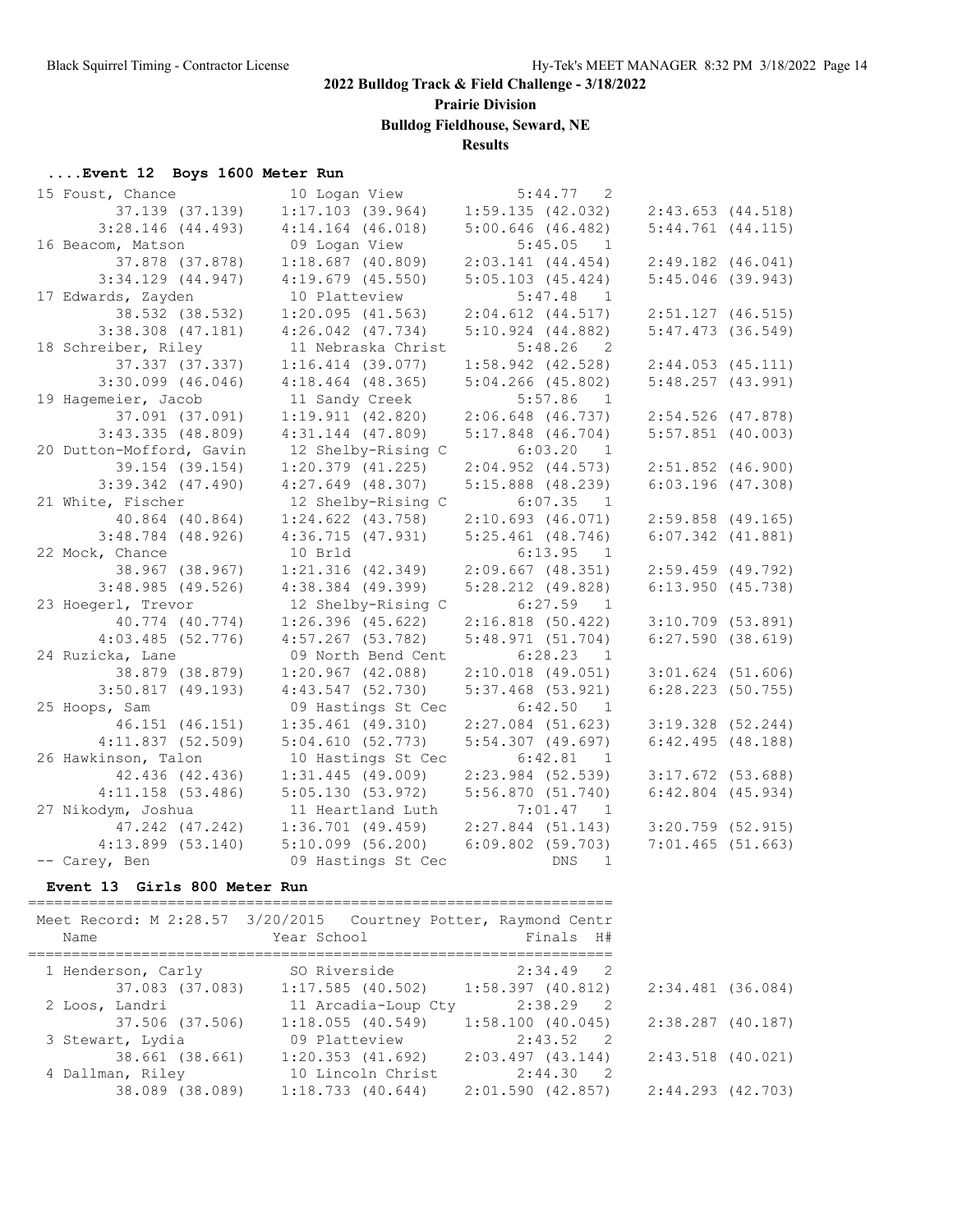# **Prairie Division**

**Bulldog Fieldhouse, Seward, NE**

### **Results**

#### **....Event 13 Girls 800 Meter Run**

| 5 Wiebelhaus, Emily       | 10 Platteview         | 2:44.66<br>$\overline{2}$ |                         |
|---------------------------|-----------------------|---------------------------|-------------------------|
| 37.803 (37.803)           | $1:19.301$ $(41.498)$ | $2:02.867$ (43.566)       | $2:44.657$ (41.790)     |
| 6 Carter, Alexa           | 11 Shelby-Rising C    | 2:54.33<br>$\overline{2}$ |                         |
| 38.639 (38.639)           | $1:20.581$ $(41.942)$ | $2:08.614$ (48.033)       | $2:54.327$ (45.713)     |
| 7 Schnieder, Joselyn      | 09 Lincoln Christ     | 2:55.14<br>$\overline{2}$ |                         |
| 39.111 (39.111)           | $1:22.358$ $(43.247)$ | $2:10.196$ (47.838)       | 2:55.135(44.939)        |
| 8 Frederick, Ellie        | 10 Shelby-Rising C    | 2:58.15<br>$\overline{2}$ |                         |
| 39.902 (39.902)           | $1:25.446$ (45.544)   | 2:15.800(50.354)          | $2:58.149$ (42.349)     |
| 9 Miller, Macy            | 09 Hampton            | 2:59.25<br>$\overline{1}$ |                         |
| 42.323 (42.323)           | $1:25.972$ $(43.649)$ | $2:16.628$ (50.656)       | $2:59.246$ (42.618)     |
| 10 Jarosik, Teagan        | 11 Sandy Creek        | 3:02.78<br>-1             |                         |
| 43.850 (43.850)           | $1:31.223$ $(47.373)$ | $2:19.268$ (48.045)       | $3:02.772$ $(43.504)$   |
| 11 Cottrell, Josephine    | 12 Platteview         | 3:04.61<br>2              |                         |
| 39.226 (39.226)           | $1:24.374$ $(45.148)$ | $2:13.778$ (49.404)       | $3:04.607$ (50.829)     |
| 12 Williamsen, Kaitlyn    | 09 Logan View         | 3:11.82<br>1              |                         |
| 43.648 (43.648)           | $1:25.638$ $(41.990)$ | $2:17.189$ (51.551)       | $3:11.812$ $(54.623)$   |
| 13 Sparr, Madeline        | FR Riverside          | 3:12.45<br>$\overline{2}$ |                         |
| 39.443 (39.443)           | $1:24.959$ $(45.516)$ | $2:18.729$ (53.770)       | $3:12.444$ (53.715)     |
| 14 Limbach, Prezley       | 09 North Bend Cent    | 3:12.71<br>- 2            |                         |
| 40.401 (40.401)           | $1:27.116$ (46.715)   | $2:23.184$ (56.068)       | $3:12.707$ (49.523)     |
| 15 Anderson, Aubrey       | 10 Brld               | 3:13.16<br>1              |                         |
| 44.082 (44.082)           | $1:31.616$ $(47.534)$ | 2:21.926(50.310)          | $3:13.158$ (51.232)     |
| 16 Diaz, Athziri          | 09 Sandy Creek        | 3:13.53<br>$\overline{1}$ |                         |
| 44.481 (44.481)           | $1:32.499$ (48.018)   | $2:25.474$ (52.975)       | $3:13.522$ (48.048)     |
| 17 Harrington, Cassie     | 10 Logan View         | 3:16.99<br>$\overline{1}$ |                         |
| 42.993 (42.993)           | $1:31.001$ (48.008)   | 2:25.200(54.199)          | $3:16.982$ $(51.782)$   |
| 18 Vyhlidal, Charity      | 09 North Bend Cent    | 3:18.36<br>$\overline{1}$ |                         |
| 44.232 (44.232)           | $1:33.200$ (48.968)   | $2:26.544$ (53.344)       | 3:18.351(51.807)        |
| 19 Comstock, Sophia       | 10 North Bend Cent    | 3:19.80<br>$\overline{1}$ |                         |
| 43.924 (43.924)           | $1:33.560$ (49.636)   | $2:27.165$ (53.605)       | $3:19.794$ (52.629)     |
| 20 Hering, Holly          | FR Riverside          | 3:25.60<br>$\overline{1}$ |                         |
| 46.737 (46.737)           | $1:36.331$ (49.594)   | 2:36.255(59.924)          | $3:25.591$ (49.336)     |
| 21 Martin, Kelbi          | 09 Arcadia-Loup Cty   | 3:34.06<br>$\overline{1}$ |                         |
| 43.789 (43.789)           | $1:35.114$ (51.325)   | $2:38.028$ $(1:02.914)$   | $3:34.055$ (56.027)     |
| 22 Guerrero, Jasmine      | 09 Logan View         | 3:34.30<br>$\overline{1}$ |                         |
| 43.394 (43.394)           | 1:34.391(50.997)      | $2:35.856$ $(1:01.465)$   | $3:34.296$ (58.440)     |
| 23 Herrera-Frias, Yoselin | 10 St. Edward         | 3:51.15<br>$\overline{1}$ |                         |
| 44.042 (44.042)           | 1:35.877(51.835)      | 2:41.215(1:05.338)        | $3:51.150$ $(1:09.935)$ |
|                           |                       |                           |                         |

#### **Event 14 Boys 800 Meter Run**

| Meet Record: M 2:02.66 3/21/2014 Warren Dexter, Nebraska Christ |                                         |                                    |                   |
|-----------------------------------------------------------------|-----------------------------------------|------------------------------------|-------------------|
| Name                                                            | Year School                             | Finals H#                          |                   |
|                                                                 |                                         |                                    |                   |
| 1 Mowrey, Cole                                                  | 12 St. Edward                           | $2:15.32$ 3                        |                   |
| 31.445 (31.445)                                                 | $1:07.038$ (35.593) $1:44.898$ (37.860) |                                    | 2:15.320 (30.422) |
| 2 Shaw, Will                                                    | 09 Hastings St Cec                      | $2:15.44$ 3                        |                   |
| 31.199 (31.199)                                                 | 1:06.895(35.696)                        | 1:44.553 (37.658)                  | 2:15.436 (30.883) |
| 3 Hrnchir, Robert                                               | 11 Hastings St Cec                      | $2:19.05$ 3                        |                   |
| 31.758 (31.758)                                                 | $1:07.626$ (35.868)                     | $1:45.444$ (37.818)                | 2:19.046 (33.602) |
| 4 Salais, Ayden                                                 | JR Riverside                            | $2:19.18$ 3                        |                   |
| 31.988 (31.988)                                                 | $1:07.913$ (35.925)                     | 1:45.520(37.607)                   | 2:19.177(33.657)  |
| 5 Bacon, Kole                                                   | 11 Brld                                 | 2:20.18<br>$\overline{\mathbf{3}}$ |                   |
| 31.950 (31.950)                                                 | $1:07.789$ (35.839)                     | $1:45.221$ (37.432)                | 2:20.172 (34.951) |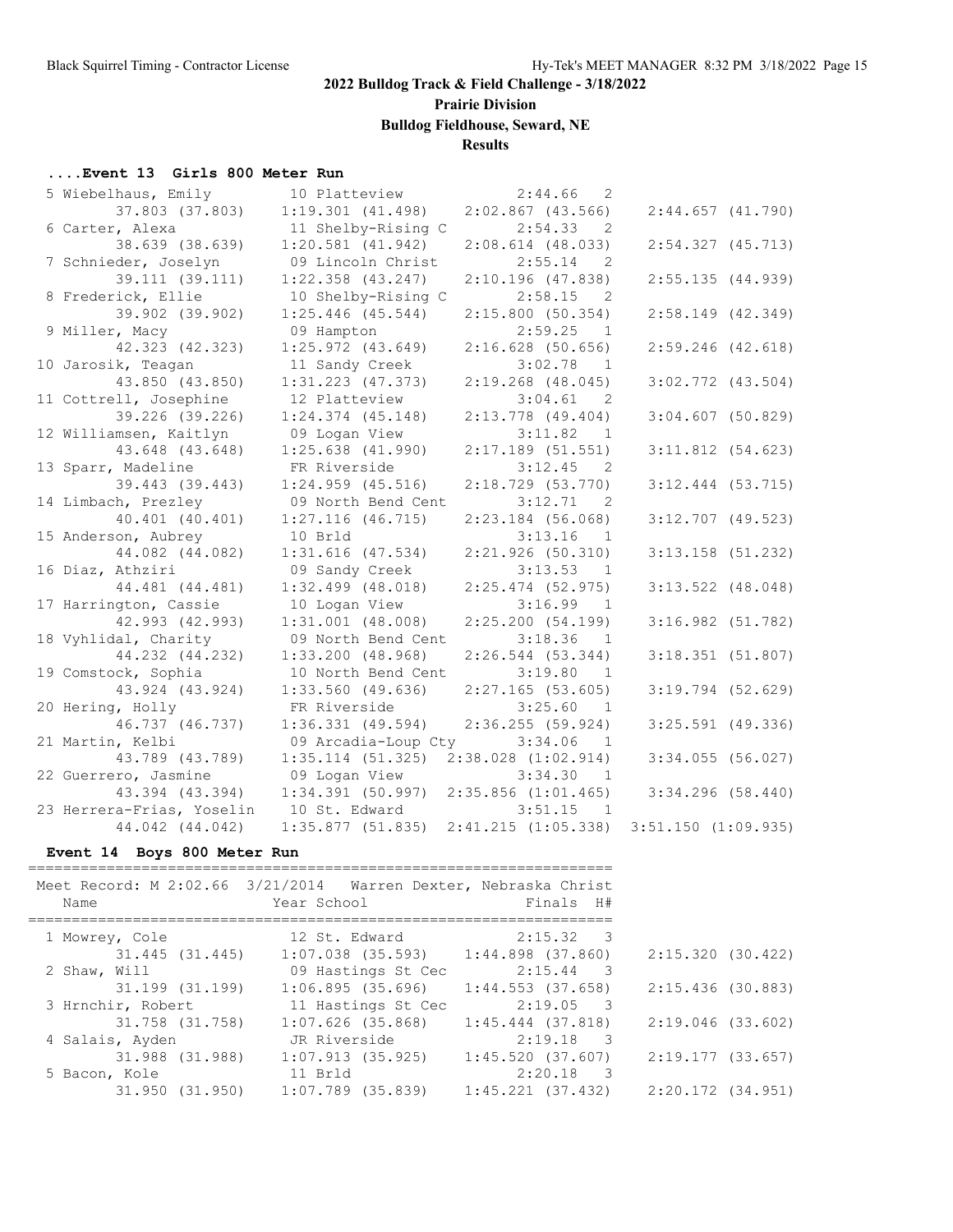**Prairie Division**

**Bulldog Fieldhouse, Seward, NE**

### **Results**

#### **....Event 14 Boys 800 Meter Run**

| 6 Consbruck, Manny       | 12 Hastings St Cec  | 2:20.24<br>3                          |                         |  |
|--------------------------|---------------------|---------------------------------------|-------------------------|--|
| 31.503 (31.503)          | $1:07.224$ (35.721) | $1:45.103$ (37.879)                   | $2:20.231$ (35.128)     |  |
| 7 Gappa, Jarrod          | 12 Arcadia-Loup Cty | 2:22.17<br>2                          |                         |  |
| 31.458 (31.458)          | 1:06.960(35.502)    | $1:45.368$ (38.408)                   | $2:22.161$ (36.793)     |  |
| 8 Flynn, Brodey          | 09 Nebraska Christ  | 2:23.27<br>2                          |                         |  |
| 30.871 (30.871)          | $1:06.247$ (35.376) | 1:46.577(40.330)                      | $2:23.265$ (36.688)     |  |
|                          |                     | 2:23.91                               |                         |  |
| 9 Dutton-Mofford, Gabe   | 10 Shelby-Rising C  | $\overline{2}$                        |                         |  |
| 33.517 (33.517)          | $1:10.041$ (36.524) | 1:50.013(39.972)                      | $2:23.907$ (33.894)     |  |
| 10 Dierking, Andrew      | 11 Platteview       | 2:25.46<br>2                          |                         |  |
| 32.666 (32.666)          | $1:08.372$ (35.706) | $1:47.831$ (39.459)                   | $2:25.455$ (37.624)     |  |
| 11 Davenport, Ean        | 11 Platteview       | 2:27.27<br>2                          |                         |  |
| 34.133 (34.133)          | $1:11.638$ (37.505) | $1:51.433$ (39.795)                   | $2:27.268$ (35.835)     |  |
| 12 Jeppesen, Grady       | SO Riverside        | 2:27.46<br>$\overline{\phantom{a}}$ 3 |                         |  |
| 31.741 (31.741)          | $1:08.331$ (36.590) | $1:47.512$ (39.181)                   | $2:27.460$ (39.948)     |  |
| 13 Cerny, Brier          | 09 North Bend Cent  | 2:27.61<br>$\overline{2}$             |                         |  |
| 29.928 (29.928)          | $1:05.773$ (35.845) | $1:47.246$ $(41.473)$                 | $2:27.608$ (40.362)     |  |
| 14 Paulsen, Truman       | 09 Lincoln Christ   | $2:27.79$ 1                           |                         |  |
| 31.989 (31.989)          | $1:07.048$ (35.059) | $1:50.226$ (43.178)                   | $2:27.789$ (37.563)     |  |
|                          |                     | 2:27.89                               |                         |  |
| 15 Petr, Jacob           | 09 Sandy Creek      | $\overline{1}$                        |                         |  |
| 29.442 (29.442)          | $1:04.562$ (35.120) | $1:47.938$ $(43.376)$                 | $2:27.886$ (39.948)     |  |
| 16 Greenland, Ty         | 11 Arcadia-Loup Cty | 2:29.04<br>$\overline{\phantom{a}}$   |                         |  |
| 33.550 (33.550)          | 1:11.510(37.960)    | $1:53.175$ (41.665)                   | 2:29.040(35.865)        |  |
| 17 Wilson, JJ            | JR Riverside        | 2:29.14<br>$\overline{\phantom{a}}$   |                         |  |
| 32.423 (32.423)          | $1:09.446$ (37.023) | $1:49.944$ (40.498)                   | 2:29.135(39.191)        |  |
| 18 Post, Noah            | 12 North Bend Cent  | 2:29.22<br>3                          |                         |  |
| 32.642 (32.642)          | $1:09.658$ (37.016) | $1:50.187$ (40.529)                   | $2:29.217$ (39.030)     |  |
| 19 Reyes-Vega, Manuel    | 12 Brld             | 2:29.48<br>2                          |                         |  |
| 32.010 (32.010)          | $1:07.465$ (35.455) | $1:47.504$ (40.039)                   | 2:29.475(41.971)        |  |
| 20 Blocker, Luke         | 11 Lincoln Christ   | 2:31.24<br>$\overline{\phantom{a}}$ 3 |                         |  |
| 33.081 (33.081)          | $1:11.023$ (37.942) | 1:53.000(41.977)                      | $2:31.234$ $(38.234)$   |  |
| 21 Riddle, Samuel        | 10 Lincoln Christ   | 2:31.52<br><sup>1</sup>               |                         |  |
| 35.210 (35.210)          |                     |                                       |                         |  |
|                          | $1:11.577$ (36.367) | $1:52.530$ (40.953)                   | 2:31.511 (38.981)       |  |
| 22 Garcia, Javier        | 12 Madison          | 2:38.51<br>- 1                        |                         |  |
| 35.458 (35.458)          | 1:14.140(38.682)    | $1:57.132$ (42.992)                   | $2:38.504$ $(41.372)$   |  |
| 23 Mowrey, Trevin        | 10 St. Edward       | 2:38.81<br>2                          |                         |  |
| 35.282 (35.282)          | $1:14.109$ (38.827) | 1:58.027(43.918)                      | 2:38.807 (40.780)       |  |
| 24 Vollmar, Maxwell      | 12 Platteview       | 2:39.64<br>1                          |                         |  |
| 32.192 (32.192)          | $1:09.058$ (36.866) | $1:53.965$ (44.907)                   | $2:39.634$ (45.669)     |  |
| 25 Robley, Nolan         | 09 Logan View       | 2:41.82<br>-2                         |                         |  |
| 32.990 (32.990)          | 1:09.723(36.733)    | 1:52.630(42.907)                      | 2:41.816(49.186)        |  |
| 26 Zelasney, Jeremiah    | 10 Shelby-Rising C  | 2:42.18<br>$\mathbf{1}$               |                         |  |
| 34.539 (34.539)          | $1:13.101$ (38.562) | $1:57.578$ $(44.477)$                 | 2:42.175(44.597)        |  |
| 27 Hauser, Javon         | 09 Heartland Luth   | 2:44.92<br>1                          |                         |  |
| 32.761 (32.761)          |                     | 1:58.770(48.171)                      | 2:44.917(46.147)        |  |
|                          | $1:10.599$ (37.838) |                                       |                         |  |
| 28 Bonneau, Landon       | 09 Brld             | 2:49.02<br>2                          |                         |  |
| 33.707 (33.707)          | $1:12.166$ (38.459) | $1:59.876$ (47.710)                   | 2:49.011 (49.135)       |  |
| 29 Poole, Jake           | 11 Logan View       | 2:51.76<br>$\overline{1}$             |                         |  |
| 38.454 (38.454)          | $1:21.275$ (42.821) | $2:10.154$ (48.879)                   | $2:51.755$ $(41.601)$   |  |
| 30 Rhoades, Micah        | 10 Heartland Luth   | 2:54.87<br>- 1                        |                         |  |
| 40.129 (40.129)          | 1:23.605(43.476)    | 2:11.926 (48.321)                     | $2:54.866$ $(42.940)$   |  |
| 31 VanLandingham, Edward | 10 Hampton          | 2:59.92<br>- 1                        |                         |  |
| 36.449 (36.449)          | $1:17.458$ (41.009) | 2:07.631(50.173)                      | 2:59.912 (52.281)       |  |
| 32 Hurt, Ethan           | 10 Hampton          | 3:55.42<br>$\overline{1}$             |                         |  |
| 39.438 (39.438)          | $1:32.704$ (53.266) | $2:48.042$ $(1:15.338)$               | $3:55.412$ $(1:07.370)$ |  |
|                          |                     |                                       |                         |  |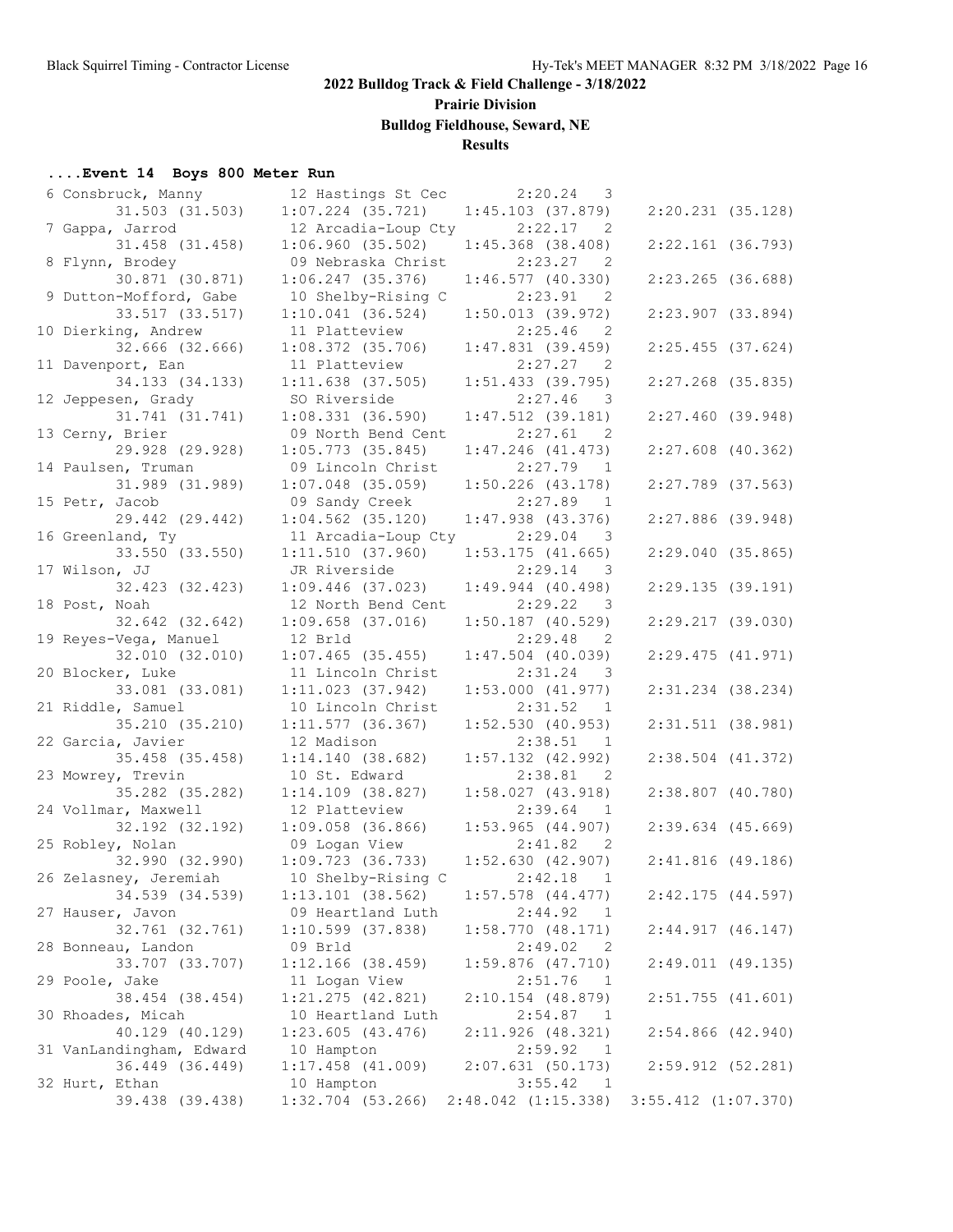# **Prairie Division**

### **Bulldog Fieldhouse, Seward, NE**

### **Results**

#### **....Event 14 Boys 800 Meter Run**

| -- Dose, Brayden | 10 Hampton     | DNS |
|------------------|----------------|-----|
| -- Corman, Zac   | 10 Sandy Creek | SCR |

#### **Event 15 Girls 200 Meter Dash**

| Meet Record: M 27.33 3/17/2011 Maggie Malone, Filmore Cent |                                           |                |                   |
|------------------------------------------------------------|-------------------------------------------|----------------|-------------------|
| Name                                                       | Year School                               | Finals         | H#                |
| 1 Hatch, Leah                                              | 12 Sandy Creek                            | 27.56          | 1                 |
| 2 Kloster, Kylie                                           | 11 Logan View                             | 27.91          | 7                 |
| 3 Bratt, Arisyn                                            | 10 Lincoln Christ                         | 28.25          | 1                 |
| 4 Andrusyshyn, Veronica JR Riverside                       |                                           | 28.45          | 8                 |
| 5 Brodd, Alexa                                             | 09 North Bend Cent 29.50                  |                | 8                 |
| 6 Nyanok, Kiki                                             | 11 Heartland Luth                         | 29.71          | 8                 |
| 7 Avila, Katrina                                           | 11 Lincoln Christ                         | 29.82          | 2                 |
| 8 Nelson, Alaina                                           | 09 Platteview                             | 30.01          | 6                 |
| 9 Murray, Elle                                             | JR Riverside                              | 30.02          | 7                 |
| 10 Christianson, Elli                                      | 10 Logan View                             | 30.60          | 7                 |
| 11 Kapustka, Tatum                                         | 11 Arcadia-Loup Cty 30.65                 |                | 7                 |
| 12 Augustyn, Sami                                          |                                           | 30.70          | 7                 |
| 13 Augustin, Emily                                         | 11 Arcadia-Loup Cty<br>12 Shelby-Rising C | 30.92          | 4                 |
| 14 Sindelar, Skyelar                                       | 10 St. Edward                             | 31.09          | 6                 |
| 15 Macken, Lily                                            | 09 Nebraska Christ                        |                | 5                 |
| 16 Lipovsky, Karys                                         | 10 Sandy Creek                            | 31.20<br>31.23 | 1                 |
| 17 Kirschenmann, Mya 10 North Bend Cent                    |                                           | 31.28          | 6                 |
| 18 McCready, Lili                                          |                                           | 31.50          | 5                 |
| 19 Weeks, Brynn                                            | JR Riverside<br>09 Hastings St Cec        | 31.53          | 4                 |
| 20 Schafersman, Ava 10 Logan View                          |                                           | 31.76          | 6                 |
| 21 Gray, Kalin                                             | 11 Platteview                             | 31.92          | 5                 |
| 22 Janzen, Anna                                            | 09 Nebraska Christ                        | 31.96          | 3                 |
| 23 Winkles, Audrey 10 Lincoln Christ                       |                                           | 32.12          | $\mathbf{1}$      |
| 24 Carlson, Amanda                                         | 11 Nebraska Christ                        | 32.48          | 3                 |
| 25 Schild, Alexia                                          | 10 Brld                                   | 32.55          | 3                 |
| 26 Olsen, Sydney                                           | 10 Brld                                   | 32.71          | 2                 |
| 27 James, Makenna                                          |                                           | 32.91          | 3                 |
| 28 Stritt, Anna                                            | 09 Brld<br>10 Hastings St Cec             | 33.36          | 4                 |
| 29 Theisen, Rachel                                         | 11 Hastings St Cec                        | 33.72          | 4                 |
| 30 Joseph, Kiersten                                        | 09 Hampton                                | 34.04          | 4                 |
| 31 Stettner, Taryn                                         | 09 Hampton                                | 34.80          | 5                 |
| 32 Paddack, Gracelyn 12 Arcadia-Loup Cty 35.17             |                                           |                | 2                 |
| 33 Amos, Paige                                             | 10 Sandy Creek                            | 35.19          | 2                 |
| 34 Asche, Autumn                                           | 09 Heartland Luth                         | 35.26          | 3                 |
| 35 VanNortwick, Brooke                                     | 09 North Bend Cent                        | 35.32          | 5                 |
| 36 VanLandingham, CoralAnn 09 Hampton                      |                                           | 39.19          | 2                 |
| -- Derby, Isabelle                                         | 10 Platteview                             | DQ             | 8 Outside of Lane |
| -- Baker, Liberty                                          | 11 Shelby-Rising C                        | DNS            | 8                 |
| -- Perry, Kaylei                                           | 10 Shelby-Rising C                        | DNS            | 6                 |
| -- Bruning, Ali                                            | 10 Nebraska Christ                        | <b>SCR</b>     |                   |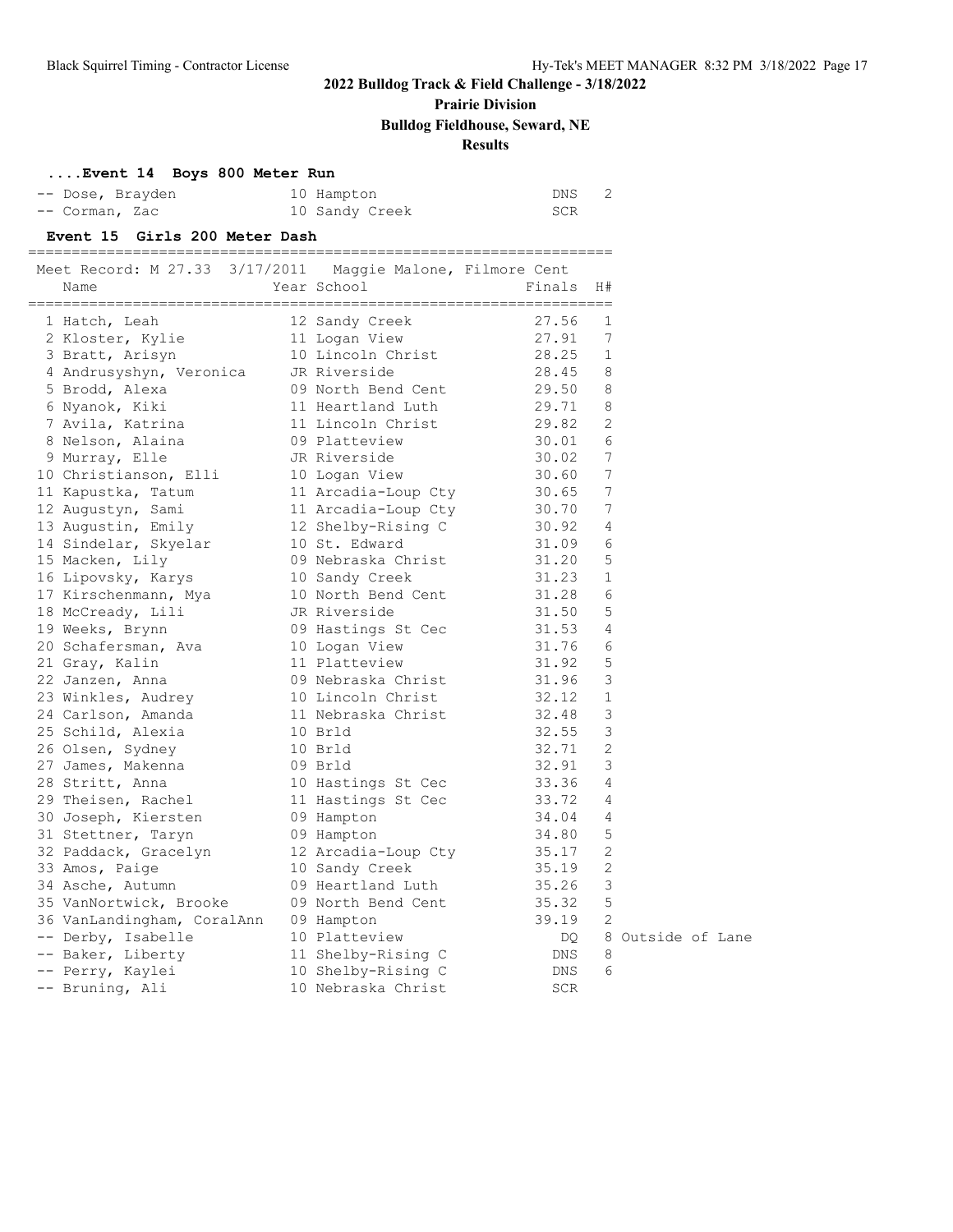# **Prairie Division**

# **Bulldog Fieldhouse, Seward, NE**

### **Results**

#### **Event 16 Boys 200 Meter Dash**

| Meet Record: M 23.35 3/20/2012 Kory Kohlhof, Lincoln Luth<br>Name | ==============================<br>Year School | Finals     | H#             |
|-------------------------------------------------------------------|-----------------------------------------------|------------|----------------|
| 1 Rudie, Mitchell                                                 | 12 Platteview                                 | 23.49      | 8              |
| 2 Casson, Mikey                                                   | SR Riverside                                  | 23.83      | 8              |
| 3 Ronnfeldt, Lucas                                                | 12 Brld                                       | 24.16      | 6              |
| 4 Fagan, Liam                                                     | SR Riverside                                  | 24.41      | 7              |
| 5 Roth, Nick                                                      | 11 Lincoln Christ                             | 24.87      | $\mathbf{1}$   |
| 6 McDonald, Nate                                                  | 11 North Bend Cent                            | 24.93      | 8              |
| 7 Rhynalds, Colin                                                 | 12 North Bend Cent                            | 25.02      | 8              |
| 8 Lyon, Max                                                       | 11 Lincoln Christ                             | 25.21      | $\overline{2}$ |
| 9 Schaefer, JJ                                                    | 09 Hastings St Cec                            | 25.56      | 7              |
| 10 Lindbloom, Tanner                                              | 11 Arcadia-Loup Cty                           | 25.68      | 6              |
| 11 Wienk, Chase                                                   | 12 Platteview                                 | 25.89      | 6              |
| 12 Kuszak, Cole                                                   | 12 Arcadia-Loup Cty                           | 25.99      | 7              |
| 13 Penrod, Luke                                                   | 11 Lincoln Christ                             | 26.13      | $\overline{2}$ |
| 14 Nyanok, Garang                                                 | 12 Heartland Luth                             | 26.34      | 7              |
| 15 Brownell, Gavin                                                | 11 Brld                                       | 26.42      | 5              |
| 16 Whitmore, Isaac                                                | 10 Shelby-Rising C                            | 26.46      | $\overline{4}$ |
| 17 Eurek, Vince                                                   | 12 Arcadia-Loup Cty                           | 26.67      | 4              |
| 18 Schultz, Ashton                                                | 11 Shelby-Rising C                            | 26.74      | 5              |
| 19 Brussen, Brodie                                                | 09 Platteview                                 | 26.82      | 4              |
| 20 De Loera, Royer                                                | 09 Hastings St Cec                            | 26.84      | 5              |
| 21 Weseley, Tyler                                                 | 11 North Bend Cent                            | 26.97      | 8              |
| 22 Bullis, Jack                                                   | 09 Hampton                                    | 27.04      | 3              |
| 23 Reynolds, Ethan                                                | 11 Heartland Luth                             | 27.06      | 6              |
| 24 Schechinger, Teegan                                            | JR Riverside                                  | 27.07      | 7              |
| 25 Doyle, Jameson                                                 | 09 Hampton                                    | 27.34      | 2              |
| 26 Ruwe, Gavin                                                    | 10 Logan View                                 | 27.43      | 6              |
| 27 Shuck, Parker                                                  | 12 Sandy Creek                                | 27.58      | $\mathbf{1}$   |
| 28 Sullivan, Ben                                                  | 09 Sandy Creek                                | 27.80      | $\mathbf 1$    |
| 29 Nelson, Brenden                                                | 11 Logan View                                 | 27.88      | 5              |
| 30 Carlson, Adam                                                  | 10 Nebraska Christ                            | 28.13      | 3              |
| 31 Almond, Cristian                                               | 09 Hastings St Cec                            | 28.33      | $\overline{4}$ |
| 32 Wilson, Dalton                                                 | 10 St. Edward                                 | 28.66      | $\mathsf 3$    |
| 33 Quinn, Zane                                                    | 09 Hampton                                    | 28.72      | 3              |
| 34 Meyer, Owen                                                    | 10 Logan View                                 | 29.19      | 3              |
| 35 Carlson, Ethan                                                 | 11 Nebraska Christ                            | 29.21      | 4              |
| 36 Dolezal, Ayden                                                 | 09 Brld                                       | 29.98      | 5              |
| 37 Zimmerman, Aiden                                               | 10 Shelby-Rising C                            | 30.02      | 2              |
| 38 Corman, Zac                                                    | 10 Sandy Creek                                | 30.52      | $\mathbf{1}$   |
| 39 Davis, Josiah                                                  | 09 Nebraska Christ                            | 32.21      | 2              |
| 40 Laska, Luke                                                    | 09 St. Edward                                 | 32.90      | $\mathbf{1}$   |
| -- Arps, Nolan                                                    | 09 Shelby-Rising C                            | SCR        |                |
| -- Kleier, Trey                                                   | 10 Hampton                                    | <b>SCR</b> |                |

#### **Event 17 Girls 4x400 Meter Relay**

| Meet Record: M 4:18.99 3/20/2012 Fillmore Central, Fillmore Cen<br>School |  |                   | Finals H#   |  |
|---------------------------------------------------------------------------|--|-------------------|-------------|--|
|                                                                           |  |                   |             |  |
| 1 Riverside 'A'                                                           |  |                   | $4:26.39$ 2 |  |
| 1) Erickson, Lydia SO                                                     |  | 2) Woods, Macy JR |             |  |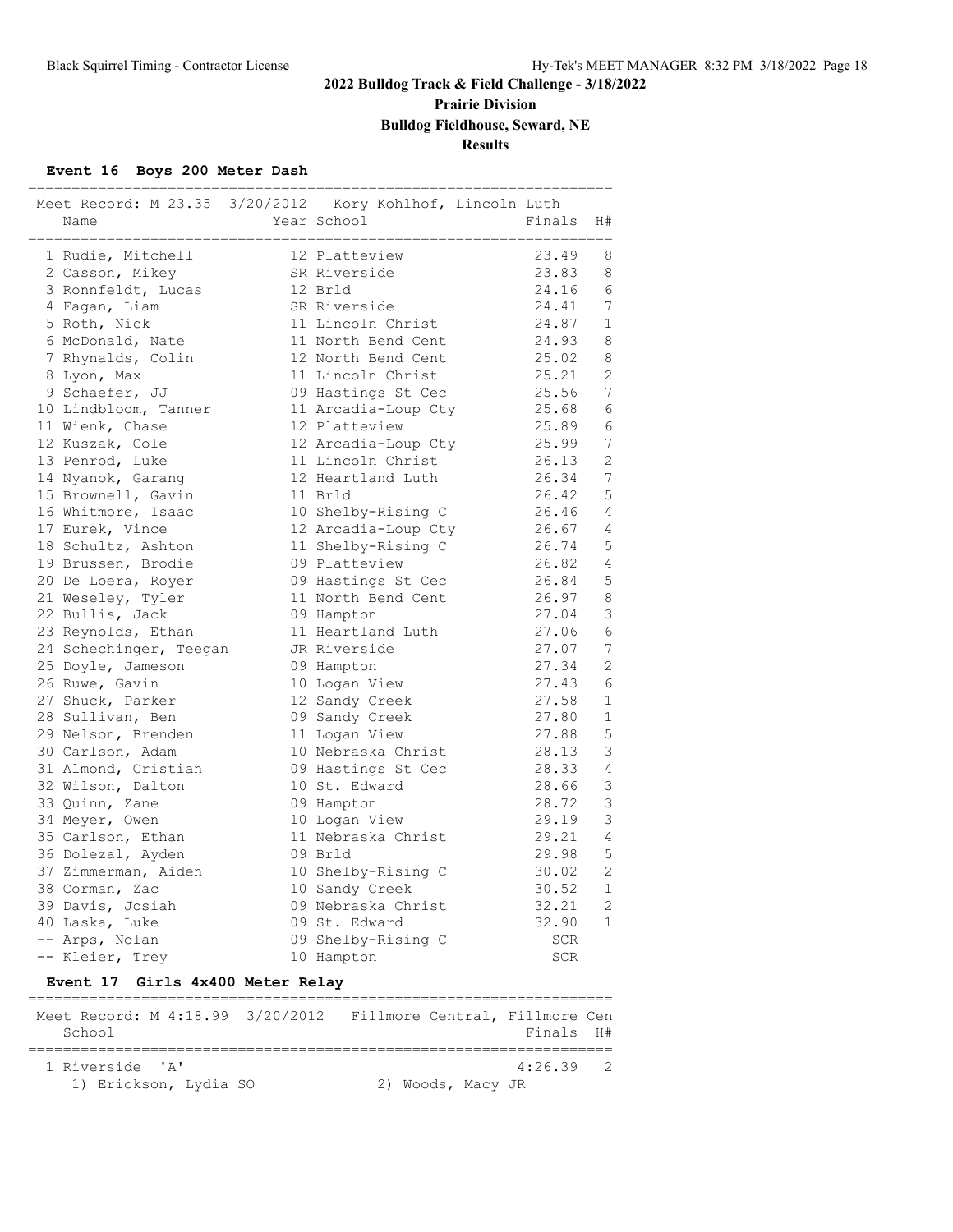#### **Prairie Division**

**Bulldog Fieldhouse, Seward, NE**

#### **Results**

#### **....Event 17 Girls 4x400 Meter Relay**

3) Schechinger, Veronica FR 4) Bluml, Izzy SR 1:05.814 (1:05.814) 2:11.556 (1:05.742) 3:20.378 (1:08.822) 4:26.383 (1:06.005) 2 Platteview 'A' 4:39.72 2<br>1) Tagel, Hannah 10 2) Clarke, Isabel 11 1) Tagel, Hannah 10 2) Clarke, Isabel 11 3) Derby, Isabelle 10 4) Lawrence, Olivia 10 1:05.652 (1:05.652) 2:27.128 (1:21.476) 3:34.581 (1:07.453) 4:39.717 (1:05.136) 3 Sandy Creek 'A' 4:43.57 1<br>
1) Heinz, Jenna 12 2) Rempe, Caitlin 12<br>
3) Linousky Kanus 10 1) Heinz, Jenna 12 2) Rempe, Caitlin 12 3) Lipovsky, Karys 10 (4) Martin, Ella 10 1:14.650 (1:14.650) 2:22.970 (1:08.320) 3:31.417 (1:08.447) 4:43.566 (1:12.149) 4 Nebraska Christ 'A' 4:47.32 2 1) Brumbaugh, Izzi 09 120 2) Boersen, Graci 10 3) Macken, Lily 09 4) Sidak, Julie 10 1:08.249 (1:08.249) 2:20.130 (1:11.881) 3:30.107 (1:09.977) 4:47.313 (1:17.206) 5 Shelby-Rising C 'A' 4:49.62 2 1) Larmon, Ava 10 2) Perry, Kaylei 10 3) Pinneo, Taya 09 (4) Larmon, Alex 10 1:07.637 (1:07.637) 2:25.245 (1:17.608) 3:38.631 (1:13.386) 4:49.611 (1:10.980) 6 Brld 'A' 4:58.09 1 1) James, Addison 09 2) James, Makenna 09 3) Nolting, Alix 10 4) Brehmer, Camryn 10 1:14.960 (1:14.960) 2:30.984 (1:16.024) 3:47.744 (1:16.760) 4:58.083 (1:10.339) 7 Lincoln Christ 'A' 4:59.85 1 1) Winkles, Ayla 10 2) Winkles, Audrey 10 3) Blocker, Joy 10 4) Klein, Madysen 09 1:13.935 (1:13.935) 2:26.273 (1:12.338) 3:44.739 (1:18.466) 4:59.845 (1:15.106) 8 Logan View 'A' 5:05.54 2 1) Vacha, Neveah 09 2) Schlueter, Aubree 09 3) Booth, Kacee 09 4) Kloster, Katie 09  $1:15.544$  (1:15.544) 2:34.160 (1:18.616) 3:48.839 (1:14.679) 5:05.540 (1:16.701)<br>ampton 'A' 5:10.50 1 9 Hampton 'A' 5:10.50 1 1) Bullis, Maci 10 2) Kingery, Shae 10 3) Hansen, Raegan 09 4) Miller, Macy 09 1:17.533 (1:17.533) 2:42.143 (1:24.610) 3:57.500 (1:15.357) 5:10.492 (1:12.992) 10 North Bend Cent 'A' 5:23.17 1 1) Bourek, Karlene 12 2) Limbach, Prezley 09 3) Mitties, Paxton 10 4) Throener, Olivia 09 1:13.073 (1:13.073) 2:38.310 (1:25.237) 4:00.045 (1:21.735) 5:23.168 (1:23.123)

#### **Event 18 Boys 4x400 Meter Relay** ===================================================================

 Meet Record: M 3:41.43 3/15/2019 Nebraska Christian, Arlington School and the set of the set of the set of the set of the set of the set of the set of the set of the set of the set of the set of the set of the set of the set of the set of the set of the set of the set of the set of th =================================================================== 1 Platteview 'A' 3:42.65 2 1) Rudie, Mitchell 12 2) Alexander, Ben 11 3) Zebert, Reiman 09 1988 (4) Raszler, Aaron 10 54.442 (54.442) 1:50.109 (55.667) 2:45.914 (55.805) 3:42.648 (56.734) 2 Brld 'A' 3:48.63 2 1) Bacon, Kole 11 2) Dolezal, Mason 11 3) Nottlemann, Elliott 11 4) Ronnfeldt, Lucas 12 56.518 (56.518) 1:52.700 (56.182) 2:55.801 (1:03.101) 3:48.623 (52.822) 3 Lincoln Christ 'A' 3:52.24 2 1) Fisher, Dahlton 10 2) Roth, Nick 11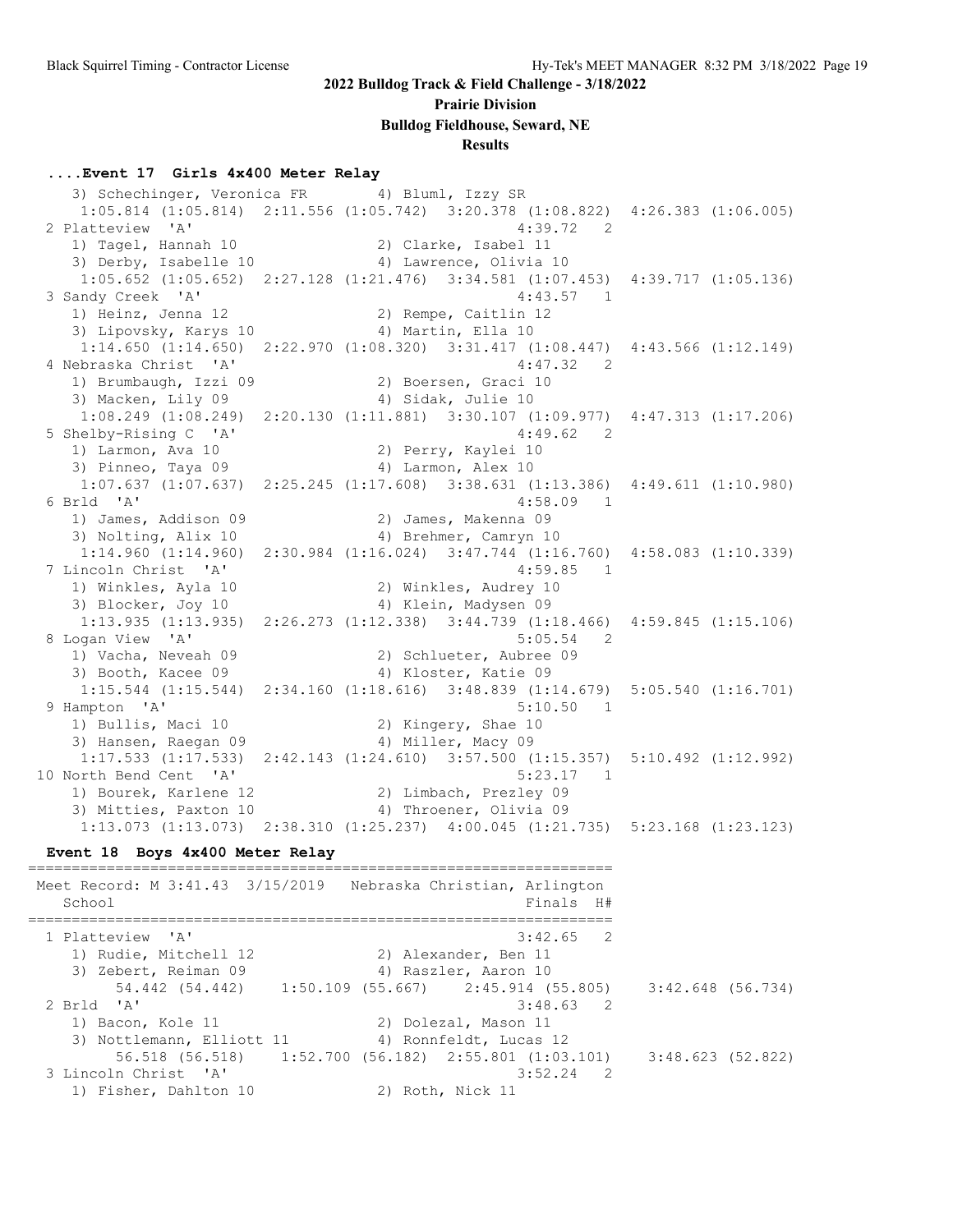#### **Prairie Division**

#### **Bulldog Fieldhouse, Seward, NE**

#### **Results**

#### **....Event 18 Boys 4x400 Meter Relay**

| 3) Feauto, Jackson 10 (4) Wilson, Luke 10                                                       |                      |                     |                       |                             |  |
|-------------------------------------------------------------------------------------------------|----------------------|---------------------|-----------------------|-----------------------------|--|
| 58.371 (58.371) 1:59.464 (1:01.093) 2:57.193 (57.729) 3:52.235 (55.042)                         |                      |                     |                       |                             |  |
| 4 Shelby-Rising C 'A'                                                                           |                      |                     |                       | 3:54.87 2                   |  |
| 1) Sliva, Payton 11                                                                             |                      |                     |                       | 2) Dutton-Mofford, Gavin 12 |  |
| 3) Dutton-Mofford, Gabe 10 4) White, Hunter 12                                                  |                      |                     |                       |                             |  |
| 59.485 (59.485) 1:59.908 (1:00.423) 2:59.031 (59.123) 3:54.870 (55.839)                         |                      |                     |                       |                             |  |
| 5 North Bend Cent 'A'                                                                           |                      |                     |                       | 4:03.19<br>$\overline{2}$   |  |
| 1) Post, Noah 12                                                                                |                      |                     | 2) Settles, Jordan 10 |                             |  |
| 3) Widick, Eathan 09                                                                            |                      |                     | 4) McDonald, Nate 11  |                             |  |
| 58.909 (58.909) 1:58.693 (59.784) 3:02.469 (1:03.776) 4:03.188 (1:00.719)                       |                      |                     |                       |                             |  |
| 6 Nebraska Christ 'A'                                                                           |                      |                     |                       | 4:03.89<br>$\overline{1}$   |  |
| 1) Juzyk, Vendell 09                                                                            |                      | 2) Fischer, Noah 09 |                       |                             |  |
| 3) Flynn, Brodey 09 (4) Schreiber, Riley 11                                                     |                      |                     |                       |                             |  |
| 59.947 (59.947) 2:01.221 (1:01.274) 3:01.788 (1:00.567) 4:03.890 (1:02.102)                     |                      |                     |                       |                             |  |
| 7 Logan View 'A'                                                                                |                      |                     |                       | $4:05.74$ 1                 |  |
| 1) Bramlett, Dominic 10 2) Jay, Wriston 10                                                      |                      |                     |                       |                             |  |
| 3) Jordan, Harrison 12 (4) Weise, Hunter 12                                                     |                      |                     |                       |                             |  |
| 1:00.525 (1:00.525) 2:02.214 (1:01.689) 3:05.196 (1:02.982) 4:05.738 (1:00.542)                 |                      |                     |                       |                             |  |
| 8 Hampton 'A'                                                                                   |                      |                     |                       | $4:10.29$ 1                 |  |
| 1) Ghyra, Justin 12                                                                             | 2) Majerus, Kash 09  |                     |                       |                             |  |
| 3) Joseph, Bryce 09                                                                             | 4) Schafer, Drake 12 |                     |                       |                             |  |
| $1:02.280$ (1:02.280) $2:03.092$ (1:00.812) $3:05.308$ (1:02.216) $4:10.283$ (1:04.975)         |                      |                     |                       |                             |  |
| 9 Sandy Creek 'A'                                                                               |                      |                     |                       | $4:15.08$ 1                 |  |
| 1) Biltoft, Micah 12                                                                            | 2) Shaw, Ethan 09    |                     |                       |                             |  |
| 3) Lally, Drake 11 (4) Shuck, Jake 12                                                           |                      |                     |                       |                             |  |
| $1:00.308$ $(1:00.308)$ $2:08.311$ $(1:08.003)$ $3:10.426$ $(1:02.115)$ $4:15.077$ $(1:04.651)$ |                      |                     |                       |                             |  |
| 10 Riverside 'A'                                                                                |                      |                     |                       | $4:17.54$ 1                 |  |
| 1) Hough, Garrett SO                                                                            | 2) Rieken, Keaten FR |                     |                       |                             |  |
| 3) Weis, Alex SR 4) Seifert, Nathan SR                                                          |                      |                     |                       |                             |  |
| 1:05.713 (1:05.713) 2:07.657 (1:01.944) 3:12.690 (1:05.033) 4:17.532 (1:04.842)                 |                      |                     |                       |                             |  |
| 11 St. Edward 'A'                                                                               |                      |                     |                       | 4:24.42 1                   |  |
| 1) Roberts, Isaac 11 (2) Reader, Anthony 09                                                     |                      |                     |                       |                             |  |
| 3) Werts, Spencer 11 (4) Mowrey, Cole 12                                                        |                      |                     |                       |                             |  |
| $1:08.613$ (1:08.613) 2:19.649 (1:11.036) 3:23.997 (1:04.348) 4:24.420 (1:00.423)               |                      |                     |                       |                             |  |
| -- Hastings St Cec 'A'                                                                          |                      |                     |                       | DNS<br>$\overline{2}$       |  |
| 1) De Loera, Royer 09                                                                           | 2) Schaefer, JJ 09   |                     |                       |                             |  |
| 3) Consbruck, Manny 12                                                                          |                      | 4) Shaw, Will 09    |                       |                             |  |

#### **Event 19 Girls Shot Put**

| Name                                 |                               |                           | Meet Record: M 42-06 3/15/2019 Tori Thomas, Hastings St.<br>Year School | Finals        | H#             |
|--------------------------------------|-------------------------------|---------------------------|-------------------------------------------------------------------------|---------------|----------------|
| 1 Stieb, Jessica                     |                               |                           | 11 Arcadia-Loup Cty                                                     | $43 - 06.00M$ | $\overline{4}$ |
| 2 Metzger, Tasha                     | 38-03 40-01 43-06 FOUL        |                           | 12 Platteview                                                           | $32 - 07.00$  | $\overline{4}$ |
| 3 Bucholz, Alyssa                    | $31 - 08$ $32 - 07$ $30 - 05$ | FOUL                      | 12 Brld                                                                 | $30 - 08.00$  | $\mathcal{P}$  |
|                                      | 28-00 30-04 26-11 30-08       |                           |                                                                         |               |                |
| 4 Irvin, Tawny                       |                               | 29-11 29-11 FOUL 29-06.50 | 11 Logan View                                                           | $29 - 11.00$  | $\mathbf{1}$   |
| 5 Karschner, Kennedy                 |                               |                           | 11 Platteview                                                           | $29 - 08.00$  | $\overline{4}$ |
| $29 - 08$ $29 - 05$<br>6 Larmon, Ava | $28 - 06$ $29 - 07$ $27 - 01$ | 29-00 27-00<br>FOUL       | 10 Shelby-Rising C                                                      | $29 - 07.00$  | 4              |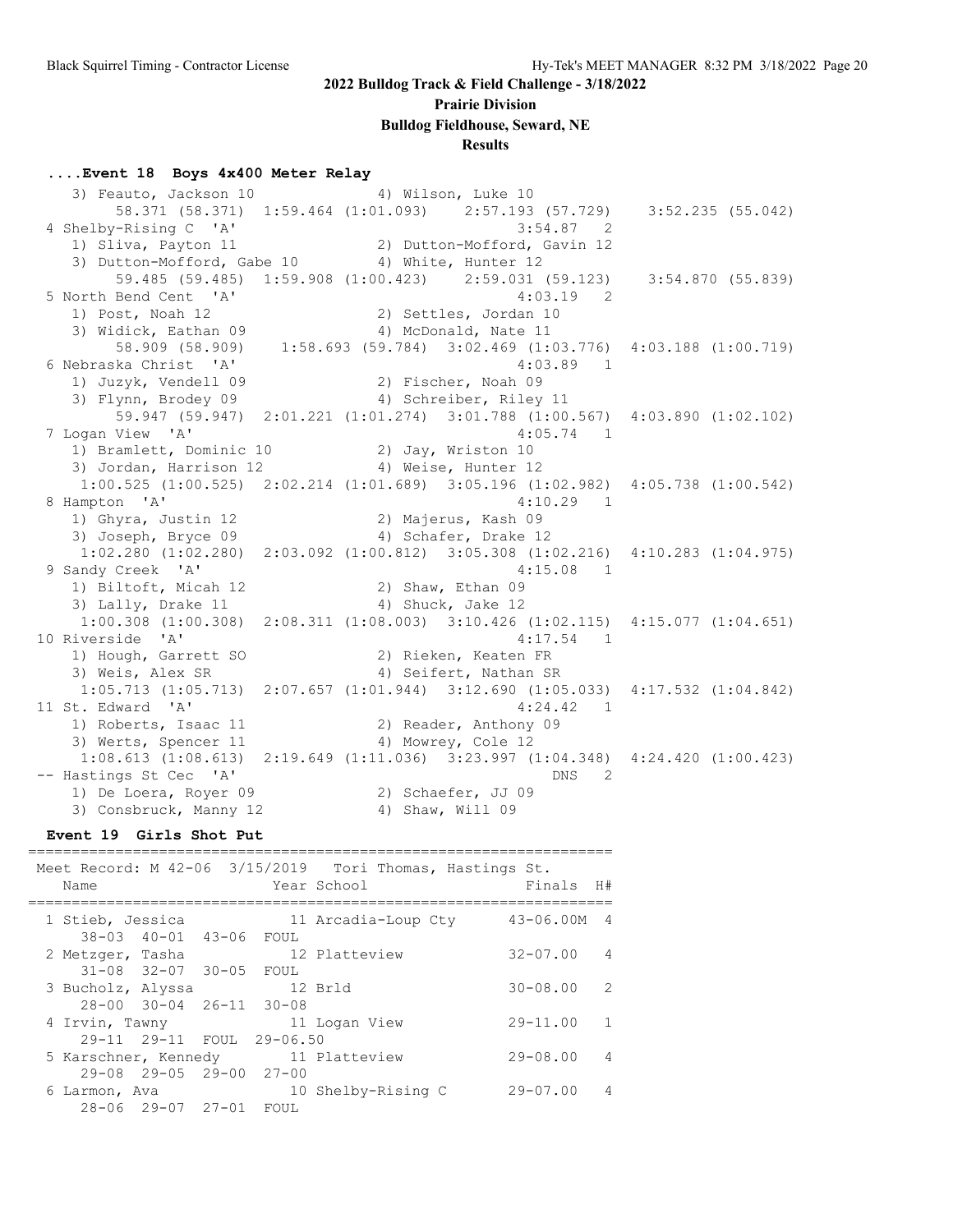# **Prairie Division**

# **Bulldog Fieldhouse, Seward, NE**

### **Results**

#### **....Event 19 Girls Shot Put**

| 7 Butler, Tayelor 12 Hastings St Cec 29-06.00                                                            |                              |               | 3              |
|----------------------------------------------------------------------------------------------------------|------------------------------|---------------|----------------|
| 29-00 29-04 28-11 29-06                                                                                  |                              |               |                |
| 8 Flynn, Reghan 11 Nebraska Christ J29-06.00<br>26-00 27-00.50 28-09 29-06                               |                              |               | 3              |
|                                                                                                          |                              |               |                |
| 9 Beutler, Lilly 10 Brld<br>25-08 28-11 29-04 24-00                                                      |                              | $29 - 04.00$  | $\overline{2}$ |
|                                                                                                          |                              |               |                |
| 10 Trumble, Jolene                                                                                       | 11 Platteview 29-03.50       |               | $\overline{4}$ |
| 29-00 27-09 29-00 29-03.50                                                                               |                              |               |                |
| 11 Settles, Mikayla 10 North Bend Cent 29-03.00                                                          |                              |               | $\overline{4}$ |
| 29-03 27-10 27-04 27-02<br>12 Rademacher, Hailey 10 Arcadia-Loup Cty 28-04.00<br>27-05 27-09 28-00 28-04 |                              |               |                |
|                                                                                                          |                              |               | $\overline{4}$ |
|                                                                                                          |                              |               |                |
| 13 Dose, Lillian 11 Hampton                                                                              |                              | $28 - 02.00$  | 3              |
| 28-01 27-09 27-07 28-02                                                                                  |                              |               |                |
| 14 Scheidemann, Skyler 09 Hampton                                                                        |                              | $27 - 08.00$  | 3              |
| 26-10 25-09 26-06 27-08                                                                                  |                              |               |                |
|                                                                                                          |                              |               | $\overline{4}$ |
| 15 Halladay, Alaina 09 North Bend Cent 27-04.00<br>27-04 14-07 20-09 22-06                               |                              |               |                |
|                                                                                                          |                              | $27 - 02.00$  | $\overline{2}$ |
| 16 Tuttle, Bailey 10 Brld<br>23-05 26-05.50 26-10 27-02                                                  |                              |               |                |
| 17 Poole, Lillian                                                                                        | 10 Logan View 26-10.00       |               | $\mathbf{1}$   |
| 25-02 22-06.50 26-10 25-05                                                                               |                              |               |                |
| 18 Martensen, Nicole 69 Shelby-Rising C 26-08.50                                                         |                              |               | $\overline{2}$ |
| 26-08.50 FOUL 23-04 25-04                                                                                |                              |               |                |
| 19 Carter, Rylie 10 Shelby-Rising C 26-04.00                                                             |                              |               | 3              |
| 25-07 26-01 26-04 25-09                                                                                  |                              |               |                |
| 20 Calderon, Jenae 69 Sandy Creek 26-03.00                                                               |                              |               | $\overline{4}$ |
| 25-11 26-03 23-05 26-02                                                                                  |                              |               |                |
|                                                                                                          |                              | $J26 - 03.00$ | $\mathbf{1}$   |
| 21 Klein, Jamisen 09 Logan View<br>26-01.50 21-07 26-03 24-08                                            |                              |               |                |
| 22 Head, Jordan 11 Hastings St Cec 26-00.00                                                              |                              |               | 3              |
| 24-03 22-11 24-00 26-00                                                                                  |                              |               |                |
|                                                                                                          |                              |               |                |
| 23 Seip, Hope                                                                                            | 10 Nebraska Christ 25-10.00  |               | 3              |
| 24-04 24-10 22-03 25-10                                                                                  |                              |               |                |
| 24 Jerabek, Kylie                                                                                        | 12 Arcadia-Loup Cty 24-10.00 |               | 3              |
| 24-10 23-08 23-08 23-00                                                                                  |                              |               |                |
| 25 Baldwin, Madison JR Riverside                                                                         |                              | $24 - 09.00$  | 3              |
| 24-07 23-02 24-09 23-02                                                                                  |                              |               |                |
| 26 Paulsen, Tatum 11 Lincoln Christ 24-00.00                                                             |                              |               | $\mathbf{1}$   |
| 21-11.50 22-03 24-00 22-02.50                                                                            |                              |               |                |
| 27 Lemburg, Taylor 10 Heartland Luth 23-10.00                                                            |                              |               | 2              |
| 23-10 22-08 23-06 23-04                                                                                  |                              |               |                |
| 28 Shuck, Lexie                                                                                          | 10 Sandy Creek               | $23 - 07.00$  | 2              |
| 22-00.50 23-07 23-04 23-05                                                                               |                              |               |                |
| 29 Quintana, Valery                                                                                      | 10 Madison                   | $23 - 02.00$  | $\mathbf 1$    |
| 22-00.50 23-00 22-01 23-02                                                                               |                              |               |                |
| 30 Avila, Sarah                                                                                          | 12 Madison                   | $21 - 06.00$  | $\overline{2}$ |
| 21-06 FOUL 20-08 19-09                                                                                   |                              |               |                |
| 31 Rhoades, Emary                                                                                        | 09 Heartland Luth            | $21 - 05.00$  | $\mathbf{1}$   |
| 20-06 16-09.50 21-05 20-03                                                                               |                              |               |                |
| 32 Selden, Eden                                                                                          | 10 Nebraska Christ 20-06.50  |               | 2              |
| 20-06.50 18-02 18-09 17-03                                                                               |                              |               |                |
| 33 VanLandingham, CoralAnn 09 Hampton                                                                    |                              | $19 - 10.00$  | 2              |
| 19-02 19-10 19-10 19-09                                                                                  |                              |               |                |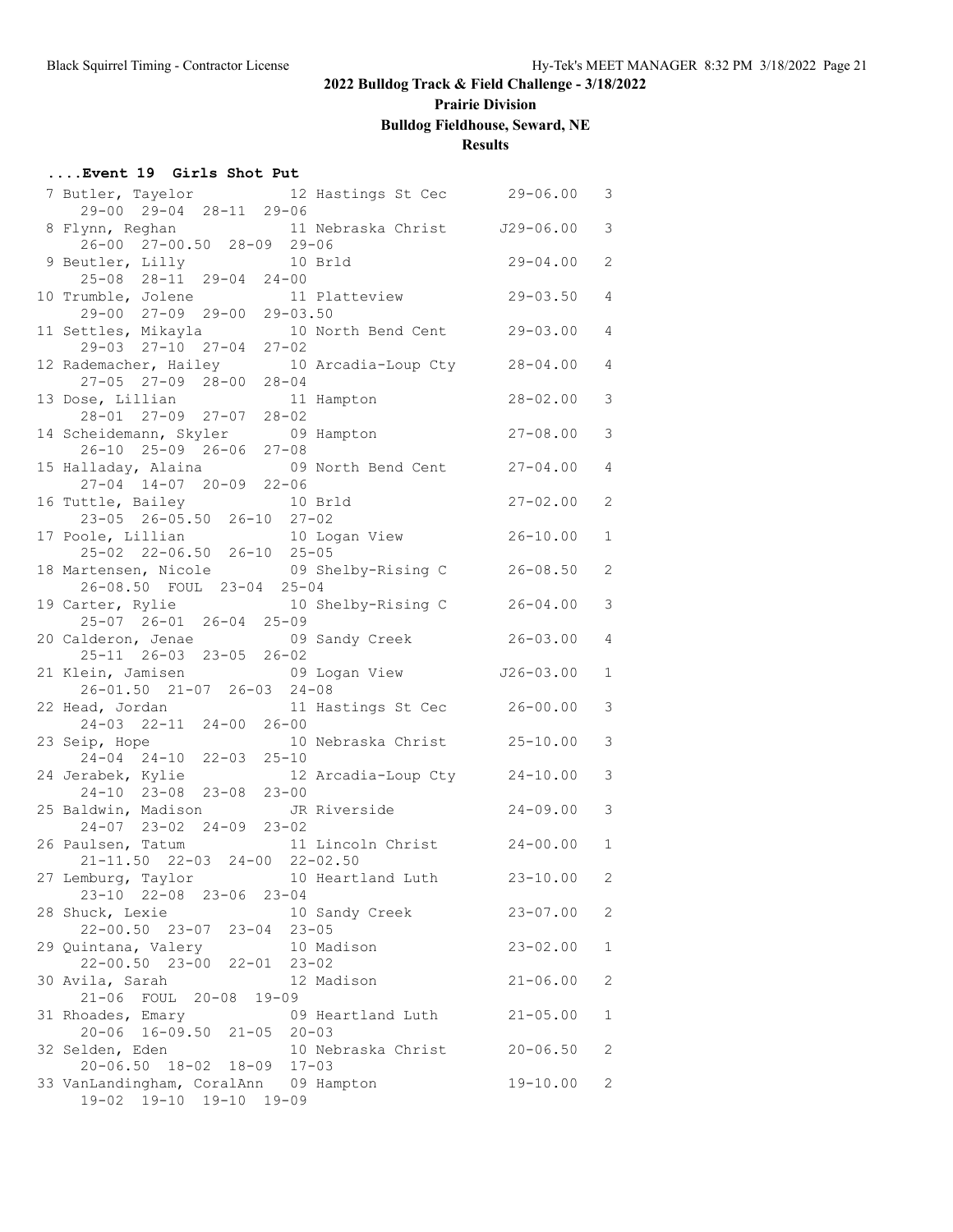# **Prairie Division**

**Bulldog Fieldhouse, Seward, NE**

### **Results**

#### **....Event 19 Girls Shot Put**

| 34 Petr, McKenzie                       | 11 Sandy Creek    | $19 - 05.50$ 2 |  |
|-----------------------------------------|-------------------|----------------|--|
| 19-05.50 18-11 18-06 18-10              |                   |                |  |
| 35 Kaczor, Ayva                         | 09 Heartland Luth | $19 - 00.00 1$ |  |
| 18-05 19-00 17-04 15-08                 |                   |                |  |
| 36 Drahota, Ally                        | 11 Madison        | $18 - 10.00$ 1 |  |
| 17-06 18-00 18-10 FOUL                  |                   |                |  |
| 37 Bates, Jayden                        | FR Riverside      | $18 - 01.00$ 3 |  |
| $16 - 07$ $17 - 05$ $17 - 00$ $18 - 01$ |                   |                |  |
| -- Niday, Erika                         | 12 Lincoln Christ | DNS.           |  |
|                                         |                   |                |  |

#### **Event 20 Boys Shot Put**

| Meet Record: M 47-06 3/19/2021 Colin Wingard, Shelby-Rising Cit<br>Name                                         | Year School                 | Finals H#      |                |
|-----------------------------------------------------------------------------------------------------------------|-----------------------------|----------------|----------------|
| 1 Shaw, Josh<br>$41-00.50$ $44-02$ $43-04$ $44-10$                                                              | 12 Sandy Creek              | $44 - 10.00$   | 1              |
| 2 Fjell, Hayden<br>$42-07.50$ $40-07.50$ $43-02$ $44-04.50$                                                     | 12 Platteview               | $44 - 04.50$ 4 |                |
| 3 Carpenter, Hunter 11 Brld<br>$37-00$ $40-09$ $42-09$ $40-09.50$                                               |                             | 42-09.00       | $\overline{4}$ |
| 4 Whitley, Daven 11 Brld<br>$37-11$ $41-10.50$ $39-00$ $40-04$                                                  |                             | $41 - 10.50$   | 4              |
| 5 Cox, Matthew 12 Arcadia-Loup Cty 41-08.50<br>41-08.50 41-07.50 38-10.50 FOUL                                  |                             |                | $\overline{4}$ |
| 6 Pell, Connor<br>:11, Connor                                   12 Hasti<br>39-05.50   40-09.50   40-07   35-10 | 12 Hastings St Cec 40-09.50 |                | 4              |
| 7 Messerschmidt, Nate JR Riverside<br>39-05 FOUL 38-09.50 37-11.50                                              |                             | $39 - 05.00$   | 4              |
| 8 Silva, Dylan 12 Logan View<br>38-09 37-00.50 38-04 FOUL                                                       |                             | $38 - 09.00$   | $\mathbf{1}$   |
| 9 Lally, Drake 11 Sandy Creek<br>38-05 35-09 34-01 FOUL                                                         |                             | $38 - 05.00$   | $\mathbf{1}$   |
| 10 Thomas, Thomas 10 Hastings St Cec<br>$36 - 02$ $35 - 04$ $38 - 01.50$ $36 - 05$                              |                             | $38 - 01.50$   | $\overline{4}$ |
| 11 Sebek, Terrigen 11 Nebraska Christ 38-01.00<br>$37-00$ $38-01$ $37-07$ $37-01.50$                            |                             |                | 4              |
| 12 Kosmicki, Chris 12 Platteview<br>$33-09.50$ $37-01$ $37-02$ $36-10$                                          |                             | $37 - 02.00$   | 4              |
| 13 Roth, Anthony<br>36-09 FOUL 36-09 32-11.50                                                                   | 12 Lincoln Christ           | $36 - 09.00$   | $\mathbf 1$    |
| 14 Collister, Dylan 11 Heartland Luth<br>33-01.50 34-08.50 35-02 36-06                                          |                             | $36 - 06.00$   | 3              |
| 15 Cerny, Caden 12 Hastings St Cec<br>35-05 35-07 33-06.50 33-06                                                |                             | $35 - 07.00$   | 4              |
| 16 Fossbinder, Noah and 09 Lincoln Christ 35-02.00<br>32-09.50 28-05.50 35-02 31-06                             |                             |                | $\mathbf{1}$   |
| 17 Vogel, Eric<br>$34-11$ $32-01.50$ $31-08$ $31-06$                                                            | 10 Logan View               | $34 - 11.00$   | $\mathbf{1}$   |
| 18 Wheeler, Malachi<br>$30 - 11.50$ $34 - 04$ $31 - 11$ $31 - 10$                                               | 11 Nebraska Christ 34-04.00 |                | 3              |
| 19 Bailey, Drew 10 Nebraska Christ 34-01.50<br>33-11.50 34-01.50 31-06 31-02                                    |                             |                | 3              |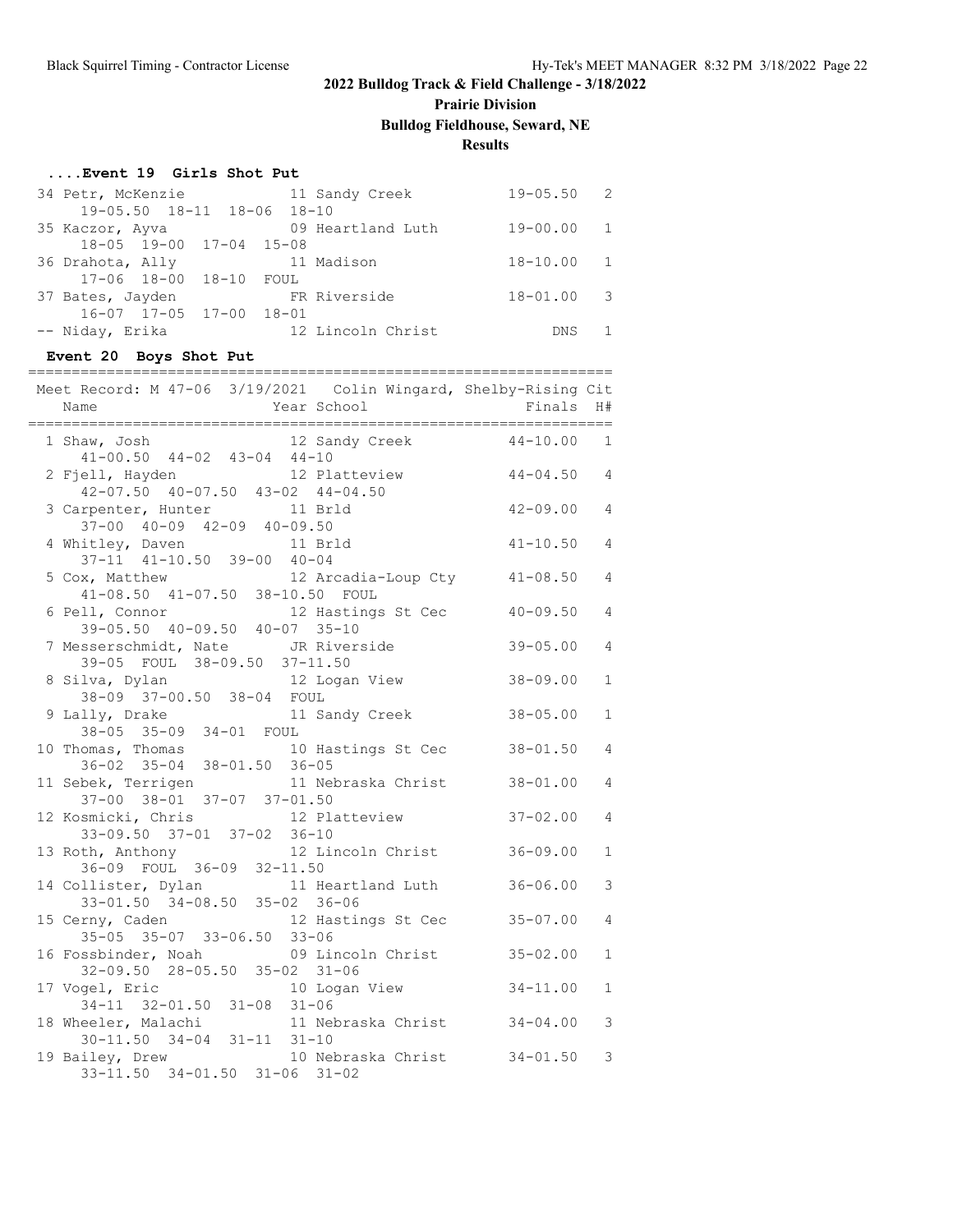# **Prairie Division**

# **Bulldog Fieldhouse, Seward, NE**

### **Results**

| Event 20 Boys Shot Put |  |  |  |
|------------------------|--|--|--|
|------------------------|--|--|--|

| 20 Ohnemus, Gavin 10 Shelby-Rising C                                |                              | 33-11.00     | 3                     |
|---------------------------------------------------------------------|------------------------------|--------------|-----------------------|
| 30-10 32-10 FOUL 33-11                                              |                              |              |                       |
| 21 Roberts, Isaac                                                   | 11 St. Edward                | $33 - 10.50$ | $\overline{4}$        |
| 33-10.50 30-07 29-07 31-03                                          |                              |              |                       |
| 22 Scott, Preston                                                   | 09 North Bend Cent 33-00.00  |              | 3                     |
| $32-02$ $30-08.50$ $33-00$ $31-02.50$                               |                              |              |                       |
|                                                                     | 10 Logan View                | $32 - 10.50$ | $\mathbf{1}$          |
| 23 Wobken, Braydon 10 Logan Vie<br>28-01 32-10.50 31-09.50 27-02.50 |                              |              |                       |
| 24 Mock, Talan                                                      | 09 Brld                      | $32 - 07.00$ | 3                     |
| $31 - 11.50$ $28 - 01$ $32 - 07$ $30 - 03$                          |                              |              |                       |
| 25 Alff, Jon                                                        | JR Riverside                 | $32 - 01.00$ | 3                     |
| 32-01 30-10 28-02 30-07                                             |                              |              |                       |
| 26 White, Fischer 12 Shelby-Rising C 32-01.00                       |                              |              | $\overline{2}$        |
| 32-01 30-09 30-03.50 28-02                                          |                              |              |                       |
| 27 Devlin, Ethan                                                    | 11 Sandy Creek               | $32 - 00.50$ | 3                     |
| 32-00.50 29-07.50 31-02 32-00.50                                    |                              |              |                       |
| 28 Pankoke, Evan                                                    | 10 Hampton                   | $31 - 08.50$ | 2                     |
| 31-08.50 29-11 FOUL 30-02                                           |                              |              |                       |
|                                                                     |                              | $31 - 06.00$ | 2                     |
| 29 Stump, Korbin 10 Hampton<br>31-06 31-04.50 31-01 30-08.50        |                              |              |                       |
|                                                                     |                              |              | $\mathbf{2}^{\prime}$ |
| 30 Paniagua, Daniel 12 Madis<br>27-07.50 29-11 28-08.50 30-05       | 12 Madison                   | $30 - 05.00$ |                       |
|                                                                     |                              |              |                       |
| 31 Lewandowski, Max                                                 | 09 Arcadia-Loup Cty 30-01.00 |              | 3                     |
| $29-02.50$ $29-05$ $29-05$ $30-01$                                  |                              |              |                       |
| 32 Stork, Tim                                                       | 12 Platteview                | $29 - 05.00$ | 3                     |
| 29-05 28-03 28-02.50 27-09                                          |                              |              |                       |
| 33 Pokorney, Dalton                                                 | 09 Shelby-Rising C 28-06.50  |              | $\overline{2}$        |
| 28-02 27-02.50 28-06.50 27-03                                       |                              |              |                       |
| 34 Hauser, Talor                                                    | 11 Heartland Luth 27-08.00   |              | 2                     |
| 24-01 26-06 25-05.50 27-08                                          |                              |              |                       |
| 35 Lavender, Cason                                                  | 10 Hampton                   | $27 - 06.50$ | $\overline{2}$        |
| $26-07$ $26-06$ $26-09$ $27-06.50$                                  |                              |              |                       |
| 36 Wegrzyn, Asa                                                     | 09 Lincoln Christ 27-04.00   |              | $\mathbf{1}$          |
| $27 - 02.50$ $27 - 02$ $25 - 09$ $27 - 04$                          |                              |              |                       |
| 37 Pleas, Kaeden SO Riverside                                       |                              | $26 - 11.50$ | $\overline{2}$        |
| 23-08 26-11.50 25-11.50 25-02                                       |                              |              |                       |
| 38 Lewandowski, Chase 12 Arcadia-Loup Cty 26-08.50                  |                              |              | 3                     |
| FOUL FOUL FOUL 26-08.50                                             |                              |              |                       |
| 39 Steensnes, Mason                                                 | 09 St. Edward                | $25 - 03.50$ | $\mathbf{1}$          |
| 25-03 25-03.50 25-02.50 24-09                                       |                              |              |                       |
| 40 Lorance, Justin 12 Heartland Luth 25-01.00                       |                              |              | 2                     |
| 25-01 24-10 22-05 23-06.50                                          |                              |              |                       |
| 41 Reeves, Jacob                                                    | 09 St. Edward                | $23 - 05.50$ | $\mathbf{1}$          |
| 23-05.50 23-04.50 22-05.50 21-08                                    |                              |              |                       |
| 42 Moran, Nick                                                      | 10 Madison                   | $23 - 04.00$ | 2                     |
| $23-04$ $22-09.50$ $22-04.50$ $22-04$                               |                              |              |                       |

#### **Event 21 Girls Discus Throw**

| Meet Record: M 130-04 3/19/2021 Jessica Stieb, Arcadia-Loup Cit |             |                     |              |  |
|-----------------------------------------------------------------|-------------|---------------------|--------------|--|
| Name                                                            | Year School |                     | Finals H#    |  |
|                                                                 |             |                     |              |  |
| 1 Stieb, Jessica                                                |             | 11 Arcadia-Loup Cty | $125 - 07$ 4 |  |
| 124-00 105-05 125-07 120-05                                     |             |                     |              |  |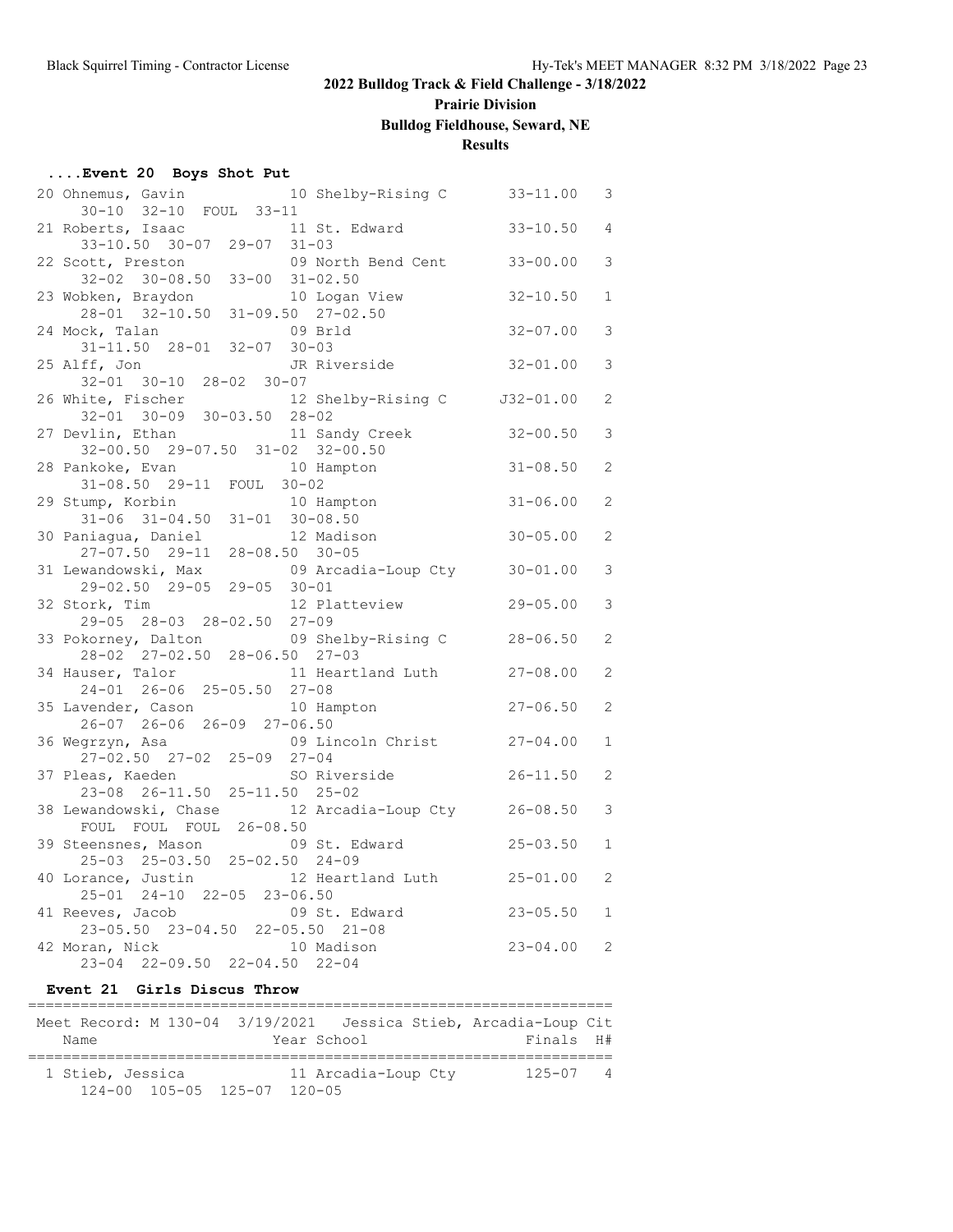# **Prairie Division**

# **Bulldog Fieldhouse, Seward, NE**

### **Results**

#### **....Event 21 Girls Discus Throw**

| 2 Jerabek, Kylie                             |           | 12 Arcadia-Loup Cty | $100 - 02$ | 4            |
|----------------------------------------------|-----------|---------------------|------------|--------------|
| 87-00 100-02 FOUL 94-02                      |           |                     |            |              |
| 3 Bucholz, Alyssa 12 Brld                    |           |                     | $98 - 09$  | 3            |
| 97-08 98-09 97-01 FOUL                       |           |                     | $98 - 07$  | 4            |
| 4 Dose, Lillian 11<br>89-07 FOUL 93-04 98-07 |           | 11 Hampton          |            |              |
| 5 Rademacher, Hailey 10 Arcadia-Loup Cty     |           |                     | $92 - 02$  | 4            |
| FOUL 59-07 92-02 78-11                       |           |                     |            |              |
| 6 Butler, Tayelor 12 Hastings St Cec         |           |                     | $91 - 08$  | 3            |
| $71-06$ $76-04$ $FOUL$ $91-08$               |           |                     |            |              |
| 7 Trumble, Jolene                            |           | 11 Platteview       | $90 - 01$  | 3            |
| $90 - 01$ $84 - 00$ $79 - 06$ $79 - 10$      |           |                     |            |              |
| 8 Larmon, Ava                                |           | 10 Shelby-Rising C  | 86-09      | 4            |
| FOUL 79-10 86-09 66-08                       |           |                     |            |              |
| 9 Settles, Mikayla 10 North Bend Cent        |           |                     | $81 - 06$  | 2            |
| FOUL 57-11 73-06 81-06                       |           |                     |            |              |
| 10 Carter, Rylie 10 Shelby-Rising C          |           |                     | $78 - 10$  | 4            |
| 75-11 78-10 59-04 70-02                      |           |                     |            |              |
| 11 Karschner, Kennedy 11 Platteview          |           |                     | $77 - 00$  | 4            |
| FOUL 77-00 FOUL FOUL                         |           |                     |            |              |
| 12 Metzger, Tasha                            |           | 12 Platteview       | $76 - 07$  | 4            |
| 67-07 FOUL 53-10 76-07                       |           |                     |            |              |
| 13 Head, Jordan<br>59-01 70-00 FOUL 73-10    |           | 11 Hastings St Cec  | $73 - 10$  | 4            |
| 14 Tuttle, Bailey                            |           | 10 Brld             | $73 - 08$  | 3            |
| 63-00 73-08 64-02 69-10                      |           |                     |            |              |
| 15 Flynn, Reghan 11 Nebraska Christ          |           |                     | $73 - 05$  | 2            |
| 73-05 66-05 57-06 FOUL                       |           |                     |            |              |
| 16 Quintana, Valery 10 Madison               |           |                     | $71 - 08$  | $\mathbf{1}$ |
| $58 - 02$ $56 - 06$ $46 - 02$ $71 - 08$      |           |                     |            |              |
| 17 Halladay, Alaina 69 North Bend Cent       |           |                     | $71 - 07$  | 2            |
| 66-09 FOUL 71-07 56-10                       |           |                     |            |              |
| 18 Sherman, Karlee                           |           | 10 Sandy Creek      | 67-01      | 3            |
| $61-11$ $66-07$ $56-06$ $67-01$              |           |                     |            |              |
| 19 Rhoades, Emary                            |           | 09 Heartland Luth   | 65-06      | $\mathbf{1}$ |
| 61-11 60-03 FOUL 65-06                       |           |                     |            |              |
| 20 Eberling, Chloe 69 Madison                |           |                     | 65-03      | 1            |
| 65-03 FOUL 51-01 48-07                       |           |                     |            |              |
| 21 Lemburg, Taylor 10 Heartland Luth         |           |                     | $64 - 02$  | 2            |
| 57-07 53-00 64-02 FOUL                       |           |                     |            |              |
| 22 Stueckrath, Maddie 69 Madison             |           |                     | $63 - 11$  | $\mathbf{1}$ |
| 61-07 FOUL 52-05 63-11                       |           |                     |            |              |
| 23 Bates, Jayden<br>47-08 63-03 48-00 60-10  |           | FR Riverside        | $63 - 03$  | 2            |
|                                              |           | 10 Nebraska Christ  | $59 - 05$  | 2            |
| 24 Seip, Hope<br>59-05 48-06 50-02           | FOUL      |                     |            |              |
| 25 Beutler, Lilly                            |           | 10 Brld             | $57 - 09$  | 2            |
| FOUL 57-09 51-07                             | $54 - 09$ |                     |            |              |
| 26 Irvin, Tawny                              |           | 11 Logan View       | $57 - 06$  | 1            |
| 54-11 44-07 57-06                            | FOUL      |                     |            |              |
| 27 Kaczor, Ayva                              |           | 09 Heartland Luth   | $57 - 02$  | 1            |
| $48 - 03$ $47 - 06$ $57 - 02$                | FOUL      |                     |            |              |
| 28 Barber, Gretchen                          |           | 09 Logan View       | $56 - 07$  | 1            |
| FOUL 56-07 50-00 48-07                       |           |                     |            |              |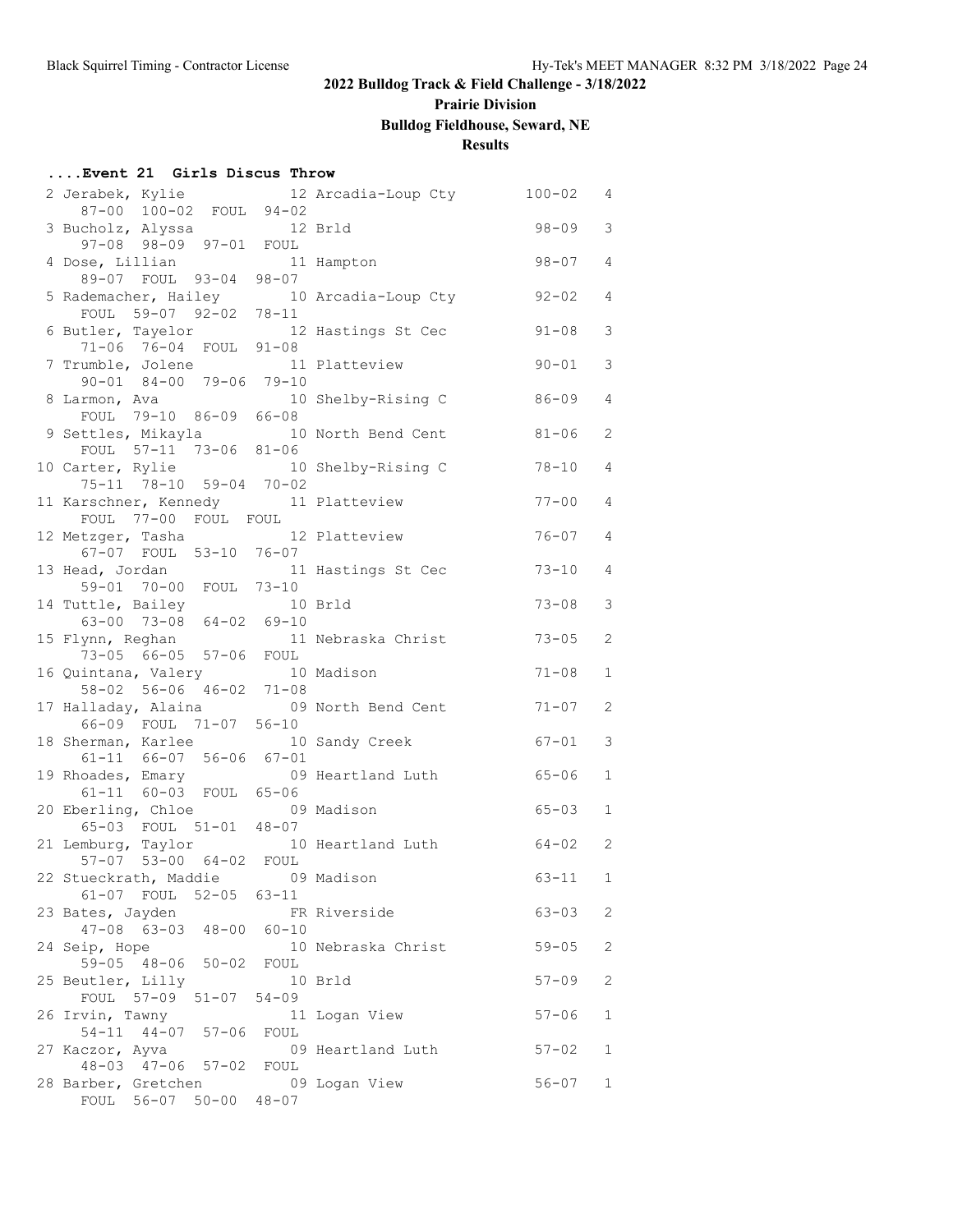# **Prairie Division**

# **Bulldog Fieldhouse, Seward, NE**

#### **Results**

| Event 21 Girls Discus Throw |  |  |  |
|-----------------------------|--|--|--|
|-----------------------------|--|--|--|

|  | 29 Shuck, Lexie                         | 10 Sandy Creek | $56 - 06$   | $\overline{\phantom{a}}$ |
|--|-----------------------------------------|----------------|-------------|--------------------------|
|  | FOUL 49-10 56-06 49-03                  |                |             |                          |
|  | 30 Calderon, Jenae 69 Sandy Creek       |                | $52 - 10$ 3 |                          |
|  | 52-04 41-04 FOUL 52-10                  |                |             |                          |
|  | 31 Gilmore, Gavin 09 Hampton            |                | $52 - 03$ 3 |                          |
|  | $49 - 01$ $52 - 03$ $49 - 07$ $37 - 05$ |                |             |                          |
|  | 32 Scheidemann, Skyler 09 Hampton       |                | $50 - 03$ 3 |                          |
|  | FOUL 43-08 50-03 FOUL                   |                |             |                          |
|  | 33 Siffring, Aubree 10 Shelby-Rising C  |                | $48 - 03$ 2 |                          |
|  | $48 - 03$ $40 - 02$ $46 - 10$ $40 - 05$ |                |             |                          |
|  | 34 Ziepke, Brooke 69 Logan View         |                | $46 - 10$ 1 |                          |
|  | FOUL 46-10 39-08 FOUL                   |                |             |                          |
|  | 35 Paulsen, Tatum 11 Lincoln Christ     |                | $45 - 10$ 1 |                          |
|  | FOUL FOUL 45-10 FOUL                    |                |             |                          |
|  | 36 Selden, Eden 10 Nebraska Christ      |                | $43 - 07$ 2 |                          |
|  | $39-07$ $43-07$ $40-03$ $41-00$         |                |             |                          |
|  | -- Niday, Erika 12 Lincoln Christ       |                | DNS.        | 1                        |

### **Event 22 Boys Discus Throw**

| :==========<br>Meet Record: M 140-08 3/19/2021 Colin Wingard, Shelby-Rising Ci | ____________________ |              |
|--------------------------------------------------------------------------------|----------------------|--------------|
| Year School<br>Name                                                            | Finals               | H#           |
| 1 Carpenter, Hunter 11 Brld<br>144-09 120-03 125-07 143-06                     | 144-09M              | 4            |
| 2 Shaw, Josh 12 Sandy Creek<br>11-01 116-07 122-06 106-09                      | $122 - 06$           | $\mathbf{1}$ |
| 3 Sebek, Terrigen 11 Nebraska Christ 122-01<br>122-01 105-01 115-00 FOUL       |                      | 4            |
| 4 Thomas, Thomas 10 Hastings St Cec 121-08<br>120-00 117-11 121-04 121-08      |                      | 4            |
| 5 De La Cruz, Elijiah 12 Madison<br>FOUL 93-07 121-00 FOUL                     | $121 - 00$           | 3            |
| 6 Fjell, Hayden 12 Platteview<br>117-03 109-00 113-02 101-03                   | $117 - 03$           | 4            |
| 7 Roth, Anthony 12 Lincoln Christ<br>104-00 80-09 97-08 115-00                 | $115 - 00$           | $\mathbf{1}$ |
| 8 Langemeier, Gabe 11 Nebraska Christ<br>105-02 FOUL 111-08 101-04             | $111 - 08$           | 3            |
| 9 Kosmicki, Chris 12 Platteview<br>111-05 FOUL 98-00 88-11                     | $111 - 05$           | 4            |
| 10 Messerschmidt, Nate JR Riverside<br>FOUL 100-05 108-09 95-01                | $108 - 09$           | 3            |
| 11 Pell, Connor<br>101-01 100-01 89-01 108-08<br>108-08                        | $108 - 08$           | 4            |
| 12 Kampa, Keyton 09 Brld<br>94-00 93-04 107-01 101-03                          | $107 - 01$           | 3            |
| 13 Lewandowski, Chase 12 Arcadia-Loup Cty<br>89-09 92-10 106-04 92-10          | $106 - 04$           | 4            |
| 14 Silva, Dylan 12 Logan View<br>76-08 105-04 94-05 81-11                      | $105 - 04$           | $\mathbf{1}$ |
| 15 Cerny, Caden 12 Hastings St Cec<br>FOUL 100-04 104-02 92-05                 | $104 - 02$           | 4            |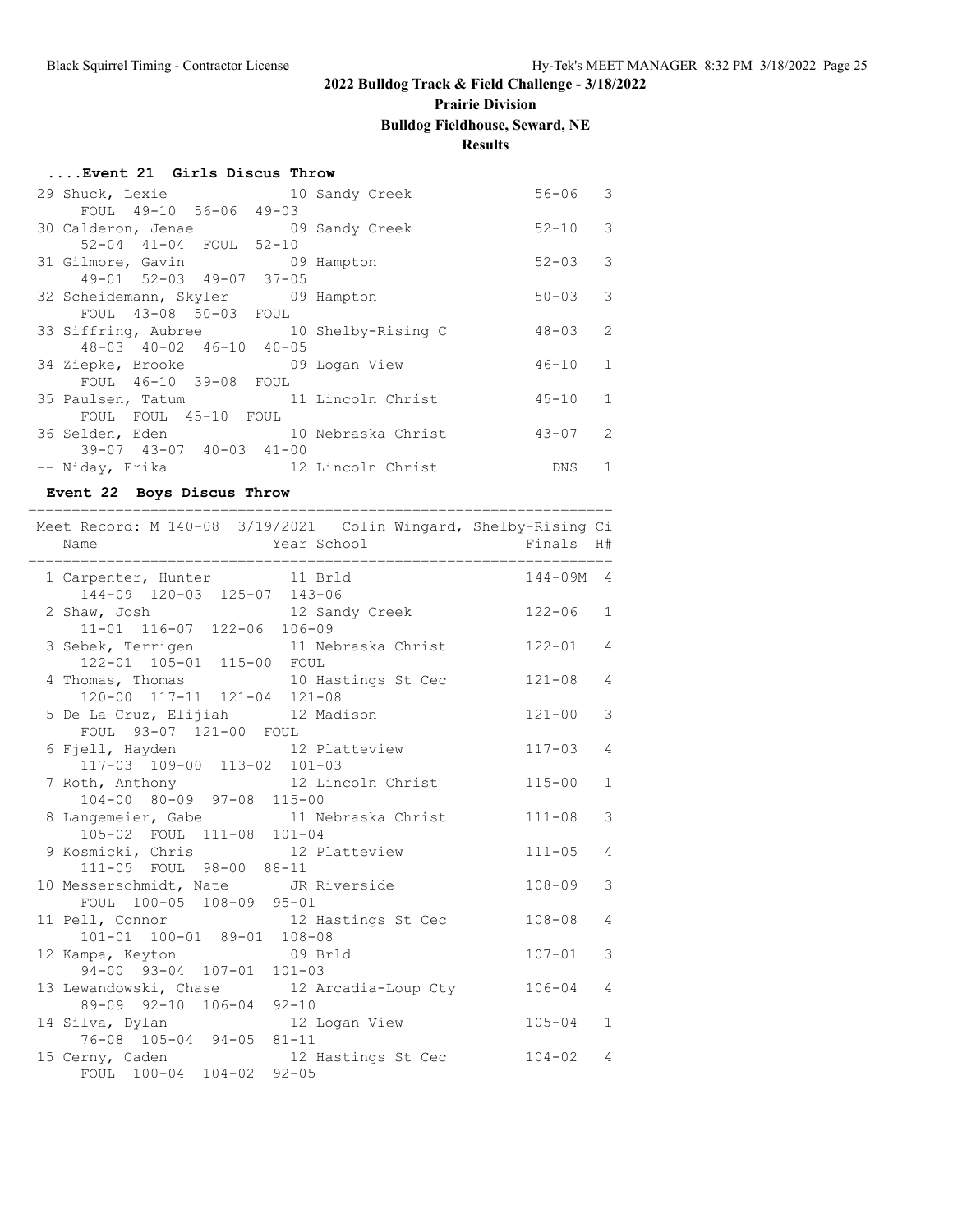# **Prairie Division**

# **Bulldog Fieldhouse, Seward, NE**

### **Results**

| 16 Marsden, Kyle 11 Platteview                                                                              |                     | $103 - 03$ | $\overline{4}$ |
|-------------------------------------------------------------------------------------------------------------|---------------------|------------|----------------|
| 99-11 103-03 92-06 98-06                                                                                    |                     |            |                |
| ilk, Gavin 10 Nebraska Christ 102-05<br>91-01 97-06 FOUL 102-05<br>17 Falk, Gavin                           |                     |            | 4              |
|                                                                                                             |                     | 100-06     | 3              |
| 18 Clark, Jack 11 Sandy Creek<br>FOUL 77-08 88-07 100-06                                                    |                     |            |                |
| 19 Pokorney, Dalton 09 Shelby-Rising C                                                                      |                     | $91 - 05$  | 3              |
| $91-05$ 79-04 79-11 87-10                                                                                   |                     |            |                |
|                                                                                                             |                     |            |                |
| 09 Brld<br>20 Vavra, Garret                                                                                 |                     | $90 - 10$  | 3              |
| 72-09 90-10 82-02 90-00                                                                                     |                     |            |                |
| 12 Logan View<br>21 Purdy, Jacob                                                                            |                     | $90 - 09$  | $\mathbf{1}$   |
| 73-11 90-01 90-09 59-02<br>22 Stump, Korbin 10 Hampton                                                      |                     |            |                |
|                                                                                                             |                     | $90 - 07$  | 3              |
| 85-02 FOUL 89-07 90-07                                                                                      |                     |            |                |
| 23 Collister, Dylan 11 Heartland Luth 87-06                                                                 |                     |            | 3              |
| FOUL 87-06 81-01 81-08                                                                                      |                     |            |                |
|                                                                                                             |                     | 86-10      | 2              |
| 24 Rieken, Keaten FR Riverside<br>77-00 86-10 78-00 64-01                                                   |                     |            |                |
| 25 Scott, Preston 09 North Bend Cent 85-08                                                                  |                     |            | 2              |
| $70-00$ $60-09$ $71-09$ $85-08$                                                                             |                     |            |                |
|                                                                                                             |                     |            |                |
| 26 VanLandingham, Edward 10 Hampton                                                                         |                     | $85 - 06$  | 2              |
| FOUL FOUL 85-06 82-10                                                                                       |                     |            |                |
| 27 Watts, Jack                                                                                              | 09 Sandy Creek      | 84-00      | 2              |
| 77-05 74-02 81-06 84-00                                                                                     |                     |            |                |
| 28 Roth, Benjamin 12 Lincoln Christ                                                                         |                     | $83 - 02$  | $\mathbf{1}$   |
| 83-02 66-05 70-05 FOUL                                                                                      |                     |            |                |
| 29 Pankoke, Evan                                                                                            | 10 Hampton          | $79 - 03$  | 2              |
| 79-03 69-01 FOUL 69-04                                                                                      |                     |            |                |
|                                                                                                             |                     | $75 - 11$  | 2              |
|                                                                                                             |                     |            |                |
| 30 Hauser, Talor 11 Heartland Luth 55-00 69-11 FOUL 75-11<br>31 Lewandowski, Max 69 Arcadia-Loup Cty 575-11 |                     |            | 3              |
| FOUL FOUL FOUL 75-11                                                                                        |                     |            |                |
|                                                                                                             |                     |            |                |
| 32 Wobken, Braydon 10 Logan View                                                                            |                     | $75 - 05$  | 2              |
| FOUL FOUL 75-05 FOUL                                                                                        |                     |            |                |
| 33 Moran, Nick                                                                                              | 10 Madison          | $73 - 02$  | 2              |
| FOUL 70-06 73-02 66-08                                                                                      |                     |            |                |
| 34 Horton, Trevor                                                                                           | 09 Arcadia-Loup Cty | $71 - 10$  | 2              |
| 70-02 71-10 69-11 FOUL                                                                                      |                     |            |                |
| 35 Steensnes, Mason 09 St. Edward                                                                           |                     | $70 - 08$  | $\mathbf{1}$   |
| 70-08 54-04 61-02 69-03                                                                                     |                     |            |                |
| 36 Zimmerman, Aiden 10 Shelby-Rising C                                                                      |                     | $70 - 03$  | $\mathbf{1}$   |
| 70-01 FOUL 70-03<br>FOUL                                                                                    |                     |            |                |
| 37 Reeves, Jacob                                                                                            | 09 St. Edward       | 69-09      | 1              |
| FOUL 69-09 58-08<br>FOUL                                                                                    |                     |            |                |
|                                                                                                             |                     |            |                |
| 38 Wilson, JJ                                                                                               | JR Riverside        | $67 - 11$  | 2              |
| $67-11$ $64-02$ $43-06$<br>$67 - 10$                                                                        |                     |            |                |
| 39 Novotne, Ross                                                                                            | 11 Heartland Luth   | $52 - 03$  | 1              |
| 52-03 FOUL FOUL 4-00                                                                                        |                     |            |                |
| 40 Vallejo, Samuel                                                                                          | 09 Shelby-Rising C  | $46 - 09$  | 1              |
| 45-05 FOUL 46-09 44-11                                                                                      |                     |            |                |
| -- Thompson, Johnathan                                                                                      | 09 Lincoln Christ   | FOUL       | 1              |
| FOUL FOUL FOUL FOUL                                                                                         |                     |            |                |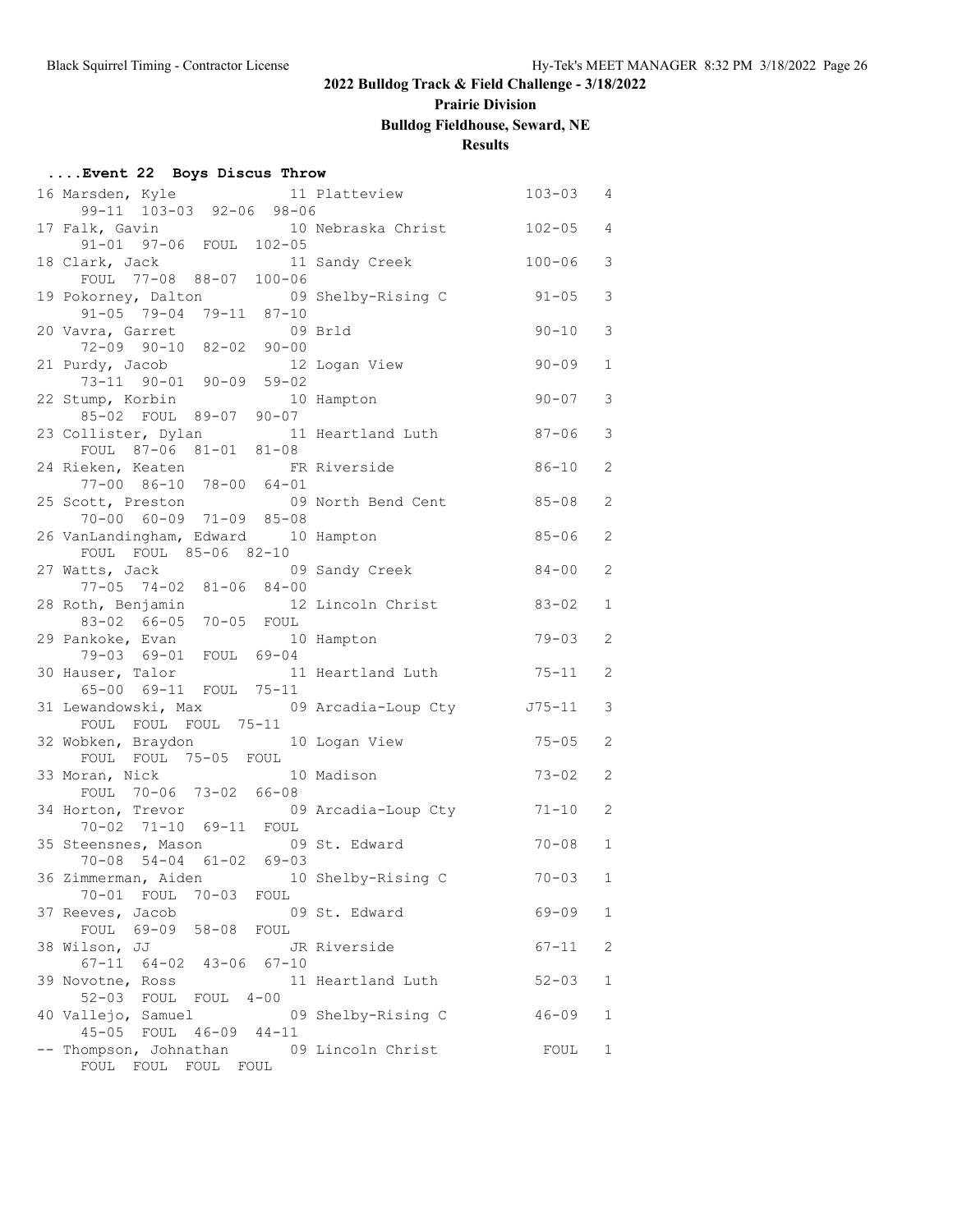# **Prairie Division**

### **Bulldog Fieldhouse, Seward, NE**

#### **Results**

### **Event 23 Girls Long Jump**

| Meet Record: M 18-06 3/17/2011 Maggie Malone, Filmore Cent                                                                         |                |              |
|------------------------------------------------------------------------------------------------------------------------------------|----------------|--------------|
| Year School<br>Name<br>____________________________________                                                                        | Finals         | H#           |
| ---------------------------------<br>1 Hatch, Leah 12 Sandy Creek<br>14-08.50 16-06.25 16-01 16-06                                 | 16-06.25       | 1            |
| 2 Jeffrey, Kaitlyn 12 Platteview<br>13-11.75 14-10.50 15-06 15-11                                                                  | $15 - 11.00$ 3 |              |
| 10 Platteview<br>3 Tagel, Hannah<br>$14-02.50$ $14-11$ $14-08$ $15-06$                                                             | $15 - 06.00$   | 3            |
| 4 Baker, Liberty 11 Shelby-Rising C 15-03.50<br>15-03.50 14-09.50 14-07.50 14-03                                                   |                | 3            |
| 5 Sidak, Julie 10 Nebraska Christ 15-01.50<br>12-09 15-01.50 11-11.50 15-00                                                        |                | 3            |
| 6 Rexilius, Jacie 09 Lincoln Christ<br>FOUL 14-09 FOUL 13-00.50                                                                    | $14 - 09.00$   | $\mathbf 1$  |
| 7 Richardson, Ayla FR Riverside<br>FOUL FOUL 14-03 14-02.50                                                                        | $14 - 03.00$   | 2            |
| 8 Czech, Macy 09 Plattevie<br>14-02 13-09.50 13-06.50 13-02.50<br>09 Platteview                                                    | $14 - 02.00$   | 3            |
| 9 James, Makenna<br>09 Brld<br>$13-10$ $14-01$ $13-10.50$ $13-03.25$                                                               | $14 - 01.00$   | $\mathbf{1}$ |
| 10 Schaeffer, Evyn 11 Lincoln Christ 14-00.50<br>13-06 13-07.50 13-07 14-00.50<br>11 Chanh, Anastasiia 12 Heartland Luth J14-00.50 |                | $\mathbf{1}$ |
| FOUL 13-00 13-04.50 14-00.50                                                                                                       |                | 2            |
| 12 Boersen, Graci 10 Nebraska Christ 14-00.00<br>$13-11.50$ $14-00$ $13-05$ $13-08.50$                                             |                | 3            |
| 13 Kaslon, Halie 12 Arcadia-Loup Cty 13-10.00<br>12-11.50 13-08 13-08.50 13-10                                                     |                | 3            |
| 14 Stritt, Alli 11 Hastings St Cec<br>13-07.25 13-02 13-04 13-09                                                                   | $13 - 09.00$   | 2            |
| 15 Nyanok, Kiki 11 Heartland Luth<br>12-03 13-07 13-05 13-07.50                                                                    | $13 - 07.50$   | 3            |
| 16 Schechinger, Veronica FR Riverside<br>13-04.50 13-00.50 12-03.50 13-02.50                                                       | $13 - 04.50$   | 2            |
| 17 Wheeler, Maryah 11 Nebraska Christ 13-04.00<br>12-05 12-02.75 12-10.50 13-04                                                    |                | 3            |
| 18 Weeks, Brynn 69 Hastings St Cec 13-03.50<br>12-08 FOUL 12-11.50 13-03.50                                                        |                | 2            |
| 19 Augustin, Emily 12 Shelby-Rising C<br>12-04.50 13-03 12-00 12-01                                                                | $13 - 03.00$   | $\mathbf{1}$ |
| 20 Kloster, Katie<br>09 Logan View<br>13-00.50 13-01.50 12-03.50 FOUL                                                              | $13 - 01.50$   | $\mathbf{1}$ |
| 21 Brehmer, Camryn<br>10 Brld<br>FOUL FOUL FOUL 13-00                                                                              | $13 - 00.00$   | $\mathbf{1}$ |
| 22 Christianson, Elli 10 Logan View<br>12-04.75 12-10.50 12-11.25 12-11.50                                                         | $12 - 11.50$   | 1            |
| 23 Bailey, Rylee<br>10 Sandy Creek<br>12-11 12-07.50 FOUL 12-03.50                                                                 | $12 - 11.00$   | 1            |
| 09 North Bend Cent<br>24 Schuelke, Ava<br>11-05 11-05 12-10.50 FOUL                                                                | $12 - 10.50$   | 2            |
| 25 Woods, Macy<br>JR Riverside<br>FOUL 11-06 12-00 12-07.50                                                                        | $12 - 07.50$   | 3            |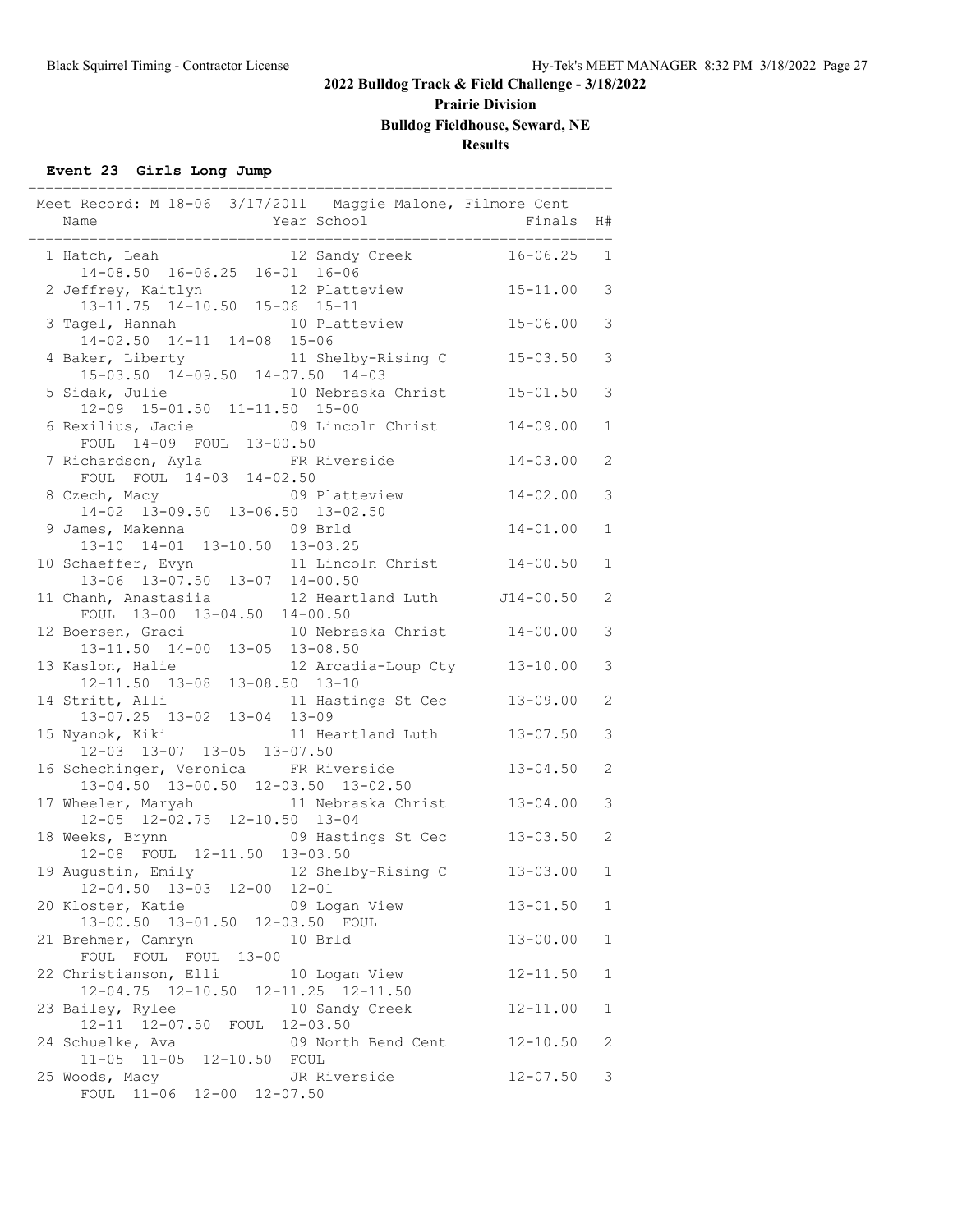# **Prairie Division**

# **Bulldog Fieldhouse, Seward, NE**

### **Results**

#### **....Event 23 Girls Long Jump**

| 26 Theisen, Rachel 11 Hastings St Cec      |            | $12 - 05.00$   | 2                        |
|--------------------------------------------|------------|----------------|--------------------------|
| $11-09.50$ $12-05$ $11-09$ $11-06$         |            |                |                          |
| 27 Miller, Macy                            | 09 Hampton | 12-04.50       | $\overline{\phantom{a}}$ |
| $12-02.50$ $11-07$ $12-04.50$ $11-05.50$   |            |                |                          |
| 28 Asche, Autumn 09 Heartland Luth         |            | $11 - 08.50$   | $\overline{2}$           |
| $10-09.50$ $10-10.50$ $10-10$ $11-08.50$   |            |                |                          |
| 29 Joseph, Kiersten 69 Hampton             |            | $11 - 00.50$   | $\overline{1}$           |
| 10-06.50 10-04 11-00.50 10-09              |            |                |                          |
| 30 Hernandez, Mia 69 North Bend Cent       |            | $10 - 09.00 1$ |                          |
| FOUL FOUL 10-03.25 10-09                   |            |                |                          |
| 31 VanNortwick, Kaitlyn 11 North Bend Cent |            | $10 - 02.00$   | $\overline{2}$           |
| $10-02$ 9-09.50 10-00.25 9-08.50           |            |                |                          |
| -- Lukassen, Nevaeh 10 Hampton             |            | SCR            |                          |

#### **Event 24 Boys Long Jump**

| Meet Record: M 21-05 3/16/2018 Austin Coffin, Shelby-Rising                      |              |                |
|----------------------------------------------------------------------------------|--------------|----------------|
| Year School<br>Name                                                              | Finals       | H#             |
| ----------------------------------                                               |              | ------         |
| 1 Rahbein, Jacob 12 Platteview 20-05.50 3                                        |              |                |
| 18-02 20-05.50 19-05.75 FOUL                                                     |              |                |
| 2 White, Hunter 12 Shelby-Rising C                                               | $19 - 03.50$ | 2              |
| 19-03.50 18-11.50 FOUL 17-10.25                                                  |              |                |
| 11 Lincoln Christ<br>3 Roth, Nick                                                | $19 - 02.75$ | $\mathbf{1}$   |
| FOUL FOUL 18-09.25 19-02.75                                                      |              |                |
| 4 Dolezal, Mason 11 Brld                                                         | $19 - 02.50$ | 3              |
| FOUL 19-00.50 18-03 19-02.50                                                     |              |                |
| 5 Rogers, Prestyn 12 Arcadia-Loup Cty 18-11.50                                   |              | 3              |
| 17-10 18-03 18-11.50 FOUL                                                        |              |                |
| 6 Fagan, Liam SR Riverside                                                       | $18 - 05.25$ | 3              |
| 18-05.25 17-00.50 FOUL FOUL                                                      |              |                |
| 7 Juzyk, Vendell (09 Nebraska Christ 18-03.00                                    |              | 2              |
| 18-03 17-10 17-04.50 16-09.25                                                    |              |                |
| 8 McDonald, Nate 11 North Bend Cent                                              | $18 - 01.00$ | 3              |
| 15-10 13-04 17-03 18-01                                                          |              |                |
|                                                                                  | $18 - 00.75$ | 2              |
| 9 Hoegerl, Trevor 12 Shelby-Rising C<br>17-10 17-05.50 18-00.75 17-07.50         |              |                |
|                                                                                  |              |                |
| 10 Ghyra, Justin 12 Hampton                                                      | $18 - 00.50$ | 2              |
| 18-00.50 17-08.75 17-10.25 FOUL                                                  |              |                |
| 11 Weseley, Tyler 11 North Bend Cent J18-00.50<br>17-03.75 18-00.50 17-09 17-00  |              | 3              |
|                                                                                  |              |                |
| 12 Schafer, Drake 12 Hampton<br>17-11.75 17-05.50 16-08.75 15-04                 | $17 - 11.75$ | 2              |
|                                                                                  |              |                |
| 13 Schaefer, JJ 09 Hastings St Cec J17-11.75                                     |              | 3              |
| 16-10.50 17-11.75 17-04 17-02                                                    |              |                |
| 14 Casson, Mikey SR Riverside                                                    | $16 - 06.00$ | 3              |
| 16-06 FOUL FOUL FOUL                                                             |              |                |
| 15 Rieken, Kyler SO Riverside                                                    | $16 - 04.00$ | $\overline{c}$ |
| 15-04 15-10 16-02 16-04                                                          |              |                |
|                                                                                  |              | 3              |
| 16 Bruce, Peyton 11 North Bend Cent 16-02.00<br>16-02 15-05.25 15-08.75 14-03.75 |              |                |
| 17 Roth, Dominic 09 Lincoln Christ                                               | $16 - 01.50$ | $\mathbf{1}$   |
| 16-01.50 14-06.50 15-05.50 16-01                                                 |              |                |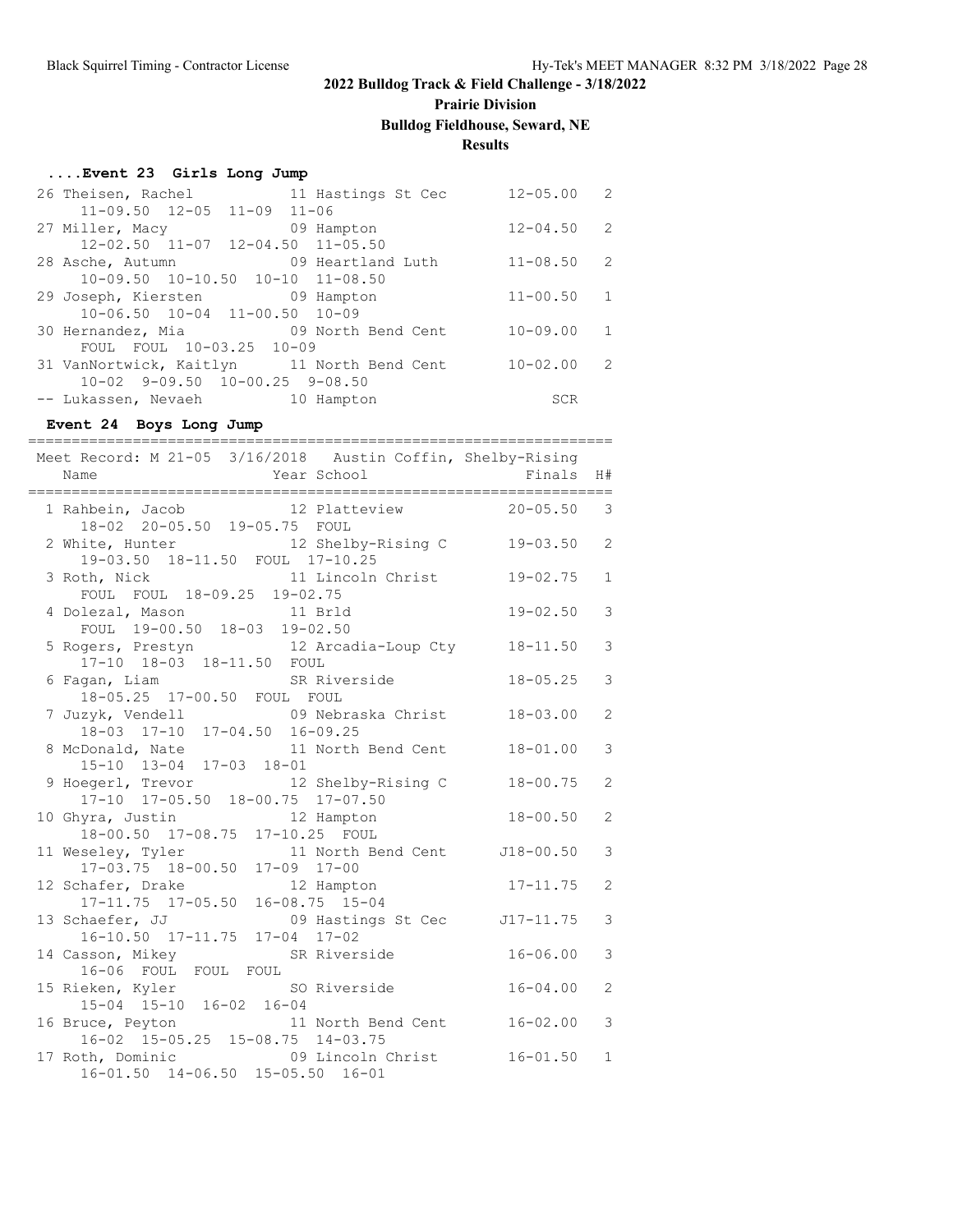# **Prairie Division**

#### **Bulldog Fieldhouse, Seward, NE**

**Results**

| Event 24 Boys Long Jump |  |  |  |  |
|-------------------------|--|--|--|--|
|-------------------------|--|--|--|--|

| 18 Nekl, Tanner                                                | 11 Shelby-Rising C 16-00.25 2 |              |               |
|----------------------------------------------------------------|-------------------------------|--------------|---------------|
| 16-00.25 15-09.50 16-00.25 15-10                               |                               |              |               |
| 19 Weise, Hunter 12 Logan View 15-10.00                        |                               |              | $\mathbf{1}$  |
| 15-03.50 15-10 14-07 15-01                                     |                               |              |               |
| 20 Briggs, Graysen 69 Brld                                     |                               | $15 - 08.50$ | $\mathcal{S}$ |
| 15-00 15-08.50 15-08 14-05.75                                  |                               |              |               |
| 21 Cooper, Landen 69 Brld                                      |                               | $15 - 02.00$ | 2             |
| 15-02 14-04.50 13-06.75 14-05.75                               |                               |              |               |
| 22 Peters, Elijah 12 Nebraska Christ 15-00.50                  |                               |              | 2             |
| FOUL 14-02.75 14-00 15-00.50                                   |                               |              |               |
| 23 Meyer, Owen 10 Logan View 14-08.50                          |                               |              | $\mathbf{1}$  |
| 14-08.50 14-01.50 14-06.75 14-03.25                            |                               |              |               |
| 24 Brenfoerder, Zach andy Creek 14-04.50                       |                               |              | $\mathbf{1}$  |
| 14-04.50 13-08 13-08.75 13-07.75                               |                               |              |               |
| 25 Corman, Zac and 25 Corman, Zac and 20 Sandy Creek 214-02.25 |                               |              | $\mathbf{1}$  |
| 13-02.50 12-09.75 FOUL 14-02.25                                |                               |              |               |
| 26 Davis, Josiah (19 Nebraska Christ 13-02.75                  |                               |              | $\mathbf{1}$  |
| 11-07.50 13-02.75 11-06.50 12-08.50                            |                               |              |               |
| 27 Mowrey, Trevin 10 St. Edward 12-09.50                       |                               |              | 2             |
| 12-09.50 12-05.75 12-03 12-06.50                               |                               |              |               |
| 28 Hurt, Ethan 10 Hampton                                      |                               | $12 - 02.50$ | $\mathbf{1}$  |
| 10-09 12-02.50 11-06 FOUL                                      |                               |              |               |
| 29 Ziepke, Noah 12 Logan View 10-03.50                         |                               |              | $\mathbf{1}$  |
| 10-00.50 FOUL 9-03.25 10-03.50                                 |                               |              |               |
| -- Worley, Noah 11 Lincoln Christ SCR                          |                               |              |               |

#### **Event 25 Girls Triple Jump**

=================================================================== Meet Record: M 36-08 3/17/2011 Maggie Malone, Filmore Cent Name  $Year School$  Finals H# =================================================================== 1 Heinz, Jenna 12 Sandy Creek 33-01.00 1 33-01 30-11.50 31-01 31-09.50 2 Rempe, Caitlin 12 Sandy Creek 33-00.00 1 33-00 32-01 32-05.50 32-02.75 3 Jeffrey, Kaitlyn 12 Platteview 32-06.00 2 31-10.25 32-06 31-04 31-09 4 Boersen, Graci 10 Nebraska Christ 31-06.50 2 30-04.25 FOUL 31-06.50 30-01.75 5 Czech, Macy 09 Platteview 30-09.00 2 28-08 29-05.75 30-09 27-11.50 6 Weaver, Hanna  $10$  Heartland Luth  $30-05.50$  2 30-02 30-05.50 FOUL FOUL 7 Schaeffer, Evyn 11 Lincoln Christ J30-05.50 1 30-05.50 FOUL 29-05 FOUL 8 Bruning, Ali 10 Nebraska Christ 29-10.25 2<br>28-08 29-10.25 28-11 28-10 28-08 29-10.25 28-11 28-10 9 Anderson, Aubrey 10 Brld 29-02.75 1 29-02.75 28-05.75 27-10.25 28-03.50 10 Isaac, Haley 10 Logan View 28-08.75 1 FOUL 27-04 28-04 28-08.75 11 Vacha, Neveah 09 Logan View 28-07.50 1 28-07.50 27-11 FOUL 27-04.50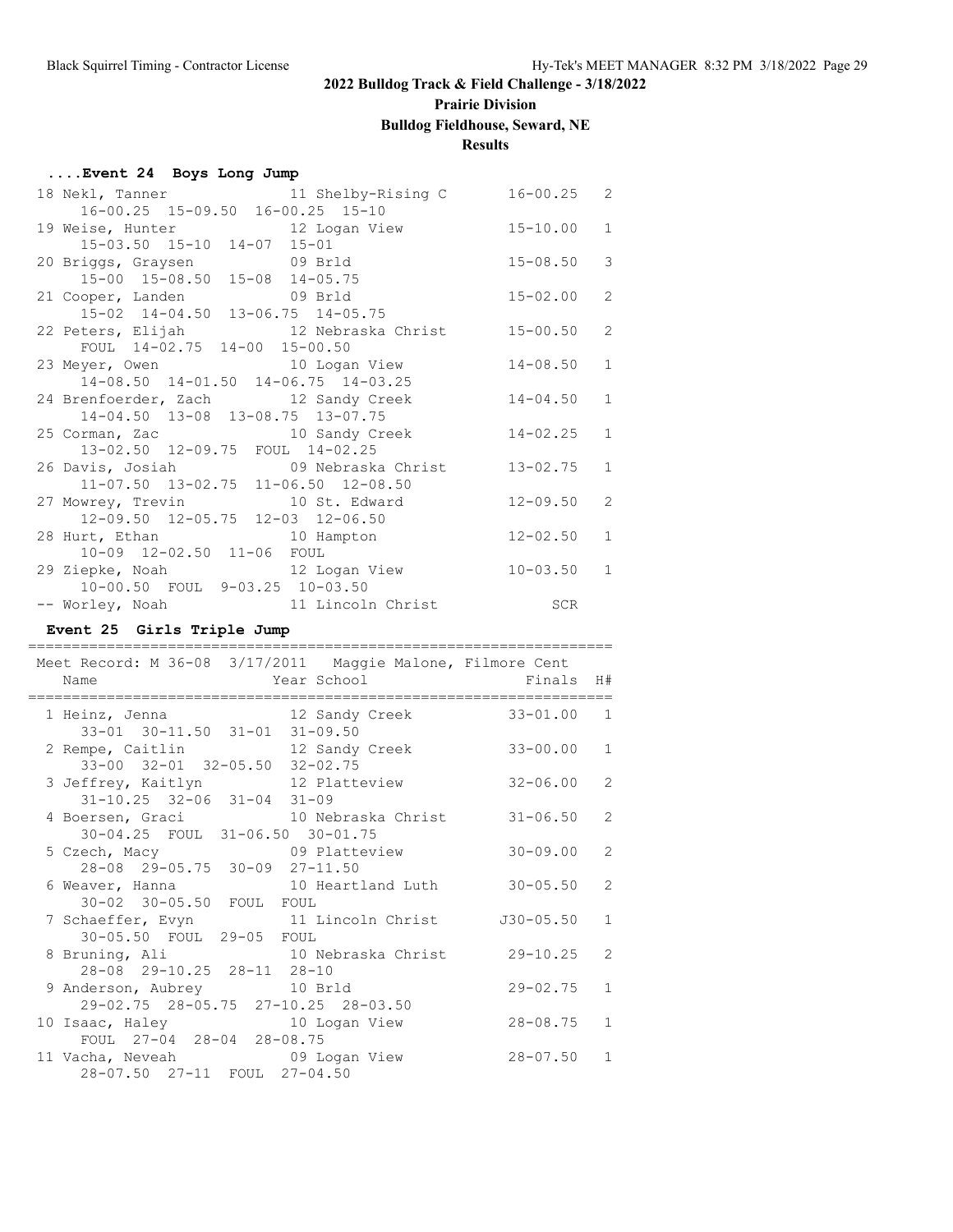# **Prairie Division**

# **Bulldog Fieldhouse, Seward, NE**

### **Results**

#### **....Event 25 Girls Triple Jump**

| 12 Perry, Kaylei                         | 10 Shelby-Rising C | 28-06.75     | $\mathcal{L}$ |
|------------------------------------------|--------------------|--------------|---------------|
| 28-06.75 FOUL FOUL FOUL                  |                    |              |               |
| 13 Hansen, Raegan 69 Hampton             |                    | $28 - 04.75$ | 2             |
| 28-02.75 28-04.75 28-03.50 27-11.25      |                    |              |               |
| 14 James, Makenna 69 Brld                |                    | $27 - 10.50$ | 1             |
| $27-10.50$ $27-02$ $25-10.50$ $25-09.75$ |                    |              |               |
| 15 Kingery, Shae 10 Hampton              |                    | $27 - 07.25$ | 2             |
| 25-06.50 27-07.25 26-04.25 FOUL          |                    |              |               |
| 16 Augustin, Emily 12 Shelby-Rising C    |                    | $26 - 01.00$ | $\mathbf{1}$  |
| FOUL 26-01 FOUL FOUL                     |                    |              |               |
| 17 Huggins, Emma 11 Heartland Luth       |                    | $24 - 04.50$ | 1             |
| FOUL FOUL FOUL 24-04.50                  |                    |              |               |
| -- Nekl, Katelyn 69 Shelby-Rising C      |                    | FOUL         | 1             |
| FOUL FOUL FOUL FOUL                      |                    |              |               |
| -- Consbruck, Lilly 11 Hastings St Cec   |                    | FOUL         | 2             |
| FOUL FOUL FOUL FOUL                      |                    |              |               |
| -- Bullis, Maci                          | 10 Hampton         | FOUL         | 1             |
| FOUL FOUL FOUL FOUL                      |                    |              |               |
| -- Schreiner, Etta 11 Hastings St Cec    |                    | DNS          | 2             |
| -- Christiansen, Halle 11 Platteview     |                    | DNS          | $\mathcal{P}$ |

#### **Event 26 Boys Triple Jump**

| Meet Record: M 42-02 3/21/2017 Caleb Buresh, Lincoln |                       |              |                |
|------------------------------------------------------|-----------------------|--------------|----------------|
| Name                                                 | Year School Finals H# |              |                |
| .================================                    |                       |              |                |
| 1 Juzyk, Vendell 69 Nebraska Christ 37-11.50         |                       |              | 2              |
| 36-01 FOUL 36-03.25 37-11.50                         |                       |              |                |
| 2 Rogers, Prestyn 12 Arcadia-Loup Cty 37-07.25 2     |                       |              |                |
| 35-02.25 36-06.25 35-07 37-07.25                     |                       |              |                |
| 3 Wegrzyn, Isaac 12 Lincoln Christ 37-00.50          |                       |              | $\mathbf{1}$   |
| 36-07 37-00.50 37-00.50 36-11                        |                       |              |                |
| 4 Hoegerl, Trevor 12 Shelby-Rising C 36-08.50        |                       |              | $\overline{2}$ |
| 34-06.75 36-08.50 36-00.25 36-01                     |                       |              |                |
| 5 Brownell, Gavin 11 Brld                            |                       | $36 - 05.50$ | 2              |
| $35 - 00.75$ $36 - 00$ $35 - 04$ $36 - 05.50$        |                       |              |                |
| 6 Shuck, Parker 12 Sandy Creek                       |                       | $35 - 07.00$ | $\mathbf{1}$   |
| 35-07 35-06 34-07.25 34-06.25                        |                       |              |                |
| 7 Petr, Jacob 35-02.75                               |                       |              | $\mathbf{1}$   |
| 35-00 35-01 35-02.75 33-08.75                        |                       |              |                |
| 8 Roth, Dominic and 09 Lincoln Christ 35-01.00       |                       |              | $\mathbf{1}$   |
| 35-01 29-05.50 32-07.50 33-10                        |                       |              |                |
| 9 Nekl, Tanner 11 Shelby-Rising C 34-10.75           |                       |              | $\overline{2}$ |
| 32-06.25 34-10.75 34-00 FOUL                         |                       |              |                |
| 10 Roberts, Isaac 11 St. Edward 34-08.50             |                       |              | 2              |
| 31-01 34-08.50 34-05.75 FOUL                         |                       |              |                |
| 11 Christiansen, Jake 09 Brld                        |                       | $33 - 03.50$ | $\overline{2}$ |
| 30-10 33-03.50 31-04.75 31-07.75                     |                       |              |                |
| 12 Rieken, Kyler SO Riverside                        |                       | $33 - 03.00$ | $\mathbf{1}$   |
| $32 - 02.50$ $33 - 03$ $32 - 08.25$ $33 - 02$        |                       |              |                |
| 13 Sliva, Payton 11 Shelby-Rising C 31-11.00         |                       |              | $\overline{2}$ |
| FOUL 31-08.50 31-11 31-07                            |                       |              |                |
| 14 Reynolds, Ethan 11 Heartland Luth 31-06.00        |                       |              | $\mathbf{1}$   |
| 31-06 29-09 29-06.50 FOUL                            |                       |              |                |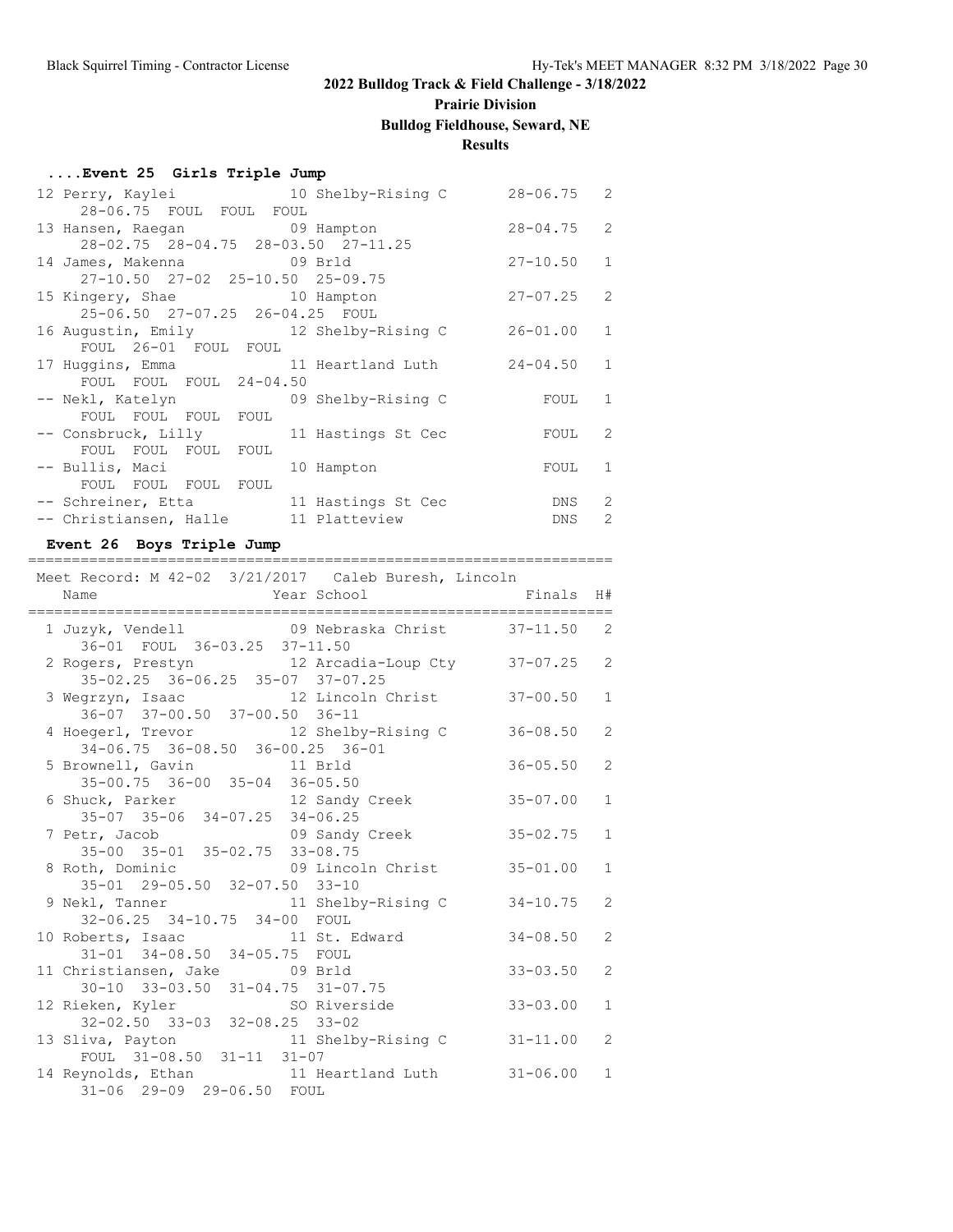# **Prairie Division**

### **Bulldog Fieldhouse, Seward, NE**

### **Results**

### **....Event 26 Boys Triple Jump**

| 15 Wiese, Andrew    |                      |            |      | 09 Brld            | $31 - 02.00$ |   |
|---------------------|----------------------|------------|------|--------------------|--------------|---|
|                     | FOUL 31-02 FOUL FOUL |            |      |                    |              |   |
| 16 Peters, Elijah   |                      |            |      | 12 Nebraska Christ | $30 - 05.00$ |   |
| FOUL                | FOUL                 | FOUL 30-05 |      |                    |              |   |
| -- Hoops, Sam       |                      |            |      | 09 Hastings St Cec | FOUL         |   |
| FOUL                | FOUL                 | FOUL       | FOUL |                    |              |   |
| -- Endorf, Asher    |                      |            |      | 10 North Bend Cent | DNS.         | 2 |
| -- Brandt, Brodrick |                      |            |      | 12 Heartland Luth  | DNS.         | 2 |
| -- Carey, Ben       |                      |            |      | 09 Hastings St Cec | <b>DNS</b>   |   |
| -- Novotne, Ross    |                      |            |      | 11 Heartland Luth  | <b>DNS</b>   | 2 |
|                     |                      |            |      |                    |              |   |

#### **Event 27 Girls Pole Vault**

| ============                                                                                                              |                             |             |
|---------------------------------------------------------------------------------------------------------------------------|-----------------------------|-------------|
| Meet Record: M 11-06 3/16/2018 Josie Puelz, Lincoln Lutheran<br>Name                                                      | Year School                 | Finals      |
| 1 Bohlen, McKenzie             11 Sandy Creek               8-06.00<br>$7-00$ $7-06$ $8-00$ $8-06$ $9-00$<br>P O O XO XXX |                             |             |
| 2 Carlson, Amanda 11 Nebraska Christ 8-00.00<br>$7 - 00$ $7 - 06$ $8 - 00$ $8 - 06$<br>O O XXO XXX                        |                             |             |
| 3 Brumbaugh, Izzi<br>$7 - 00$ $7 - 06$ $8 - 00$<br>O O XXX                                                                | 09 Nebraska Christ 7-06.00  |             |
| 4 Bidrowsky, MaKenna 12 Platteview<br>$7 - 00$ $7 - 06$<br>O XXX                                                          |                             | $7 - 00.00$ |
| 4 Chilewski, Nicole<br>$7 - 00$ $7 - 06$<br>O XXX                                                                         | 09 Arcadia-Loup Cty 7-00.00 |             |
| -- Knapp, Natalie 12 North Bend Cent<br>$7 - 00$<br>XXX                                                                   |                             | NH          |
| -- Kirschenmann, Mya<br>$7 - 00$<br>XXX                                                                                   | 10 North Bend Cent          | ΝH          |
| -- Vyhlidal, Charity 69 North Bend Cent<br>$7 - 00$<br>XXX                                                                |                             | NH          |
| -- Jensen, Phoenix<br>11 Platteview<br>$7 - 00$<br>XXX                                                                    |                             | NH          |

#### **Event 28 Boys Pole Vault**

| Meet Record: M 14-06 3/15/2013 Tyler Loontjer, Fillmore Cen |  |                                                                     |                     |                  |           |              |     |
|-------------------------------------------------------------|--|---------------------------------------------------------------------|---------------------|------------------|-----------|--------------|-----|
| Name                                                        |  |                                                                     | Year School         |                  |           | Finals       |     |
|                                                             |  |                                                                     |                     |                  |           |              |     |
| 1 Reeves, Kaden                                             |  |                                                                     | 11 Arcadia-Loup Cty |                  |           | $13 - 00.00$ |     |
|                                                             |  | 8-00 8-06 9-00 9-06 10-00 10-06 11-00 11-06 12-00 12-06 13-00 13-06 |                     |                  |           |              |     |
|                                                             |  |                                                                     |                     | $\left( \right)$ | $\bigcap$ |              | YYY |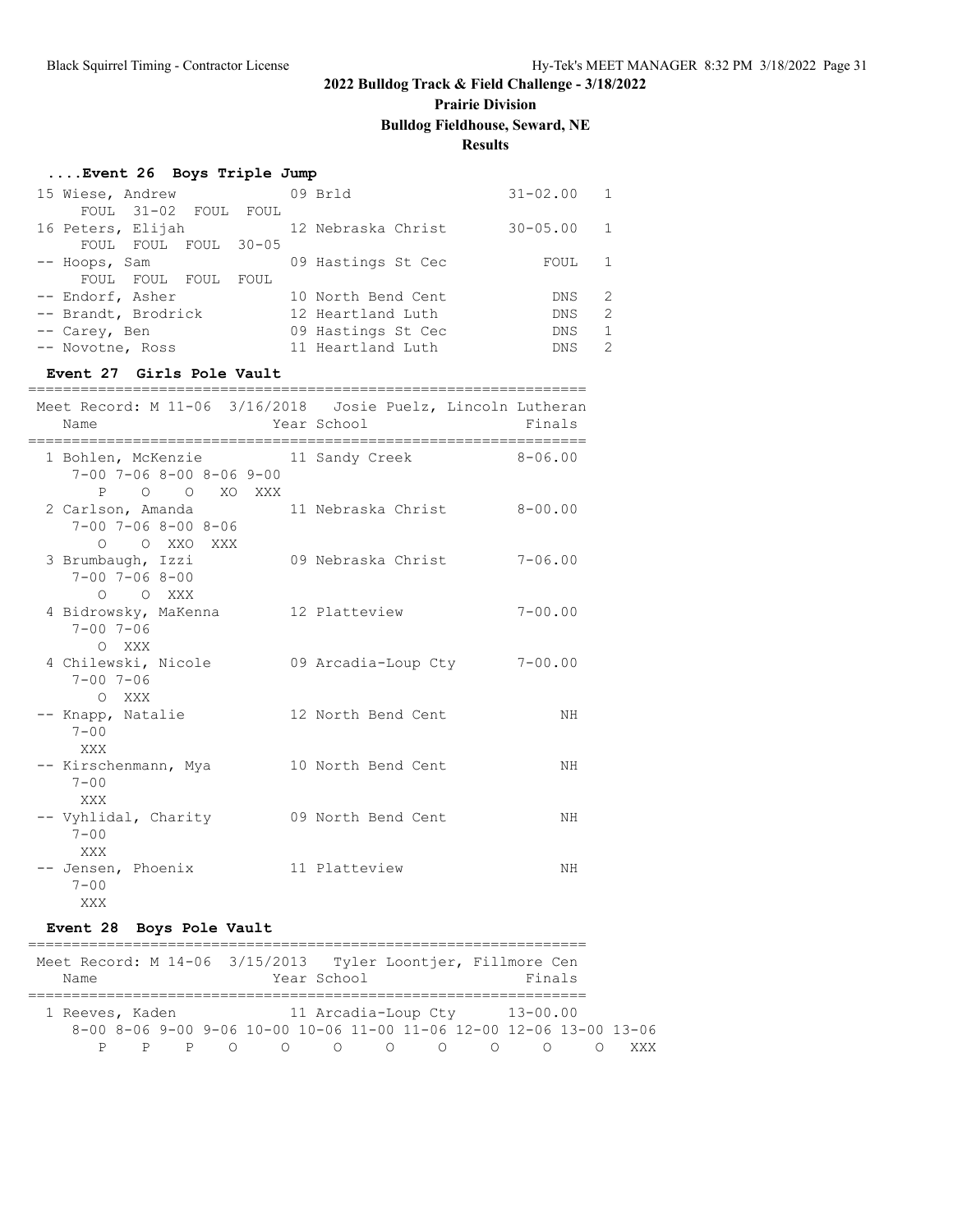# **Prairie Division**

# **Bulldog Fieldhouse, Seward, NE**

### **Results**

#### **....Event 28 Boys Pole Vault**

|                  |                             |  |                                                         |                    |  | 2 Post, Noah 12 North Bend Cent 11-06.00           |
|------------------|-----------------------------|--|---------------------------------------------------------|--------------------|--|----------------------------------------------------|
|                  |                             |  | 8-00 8-06 9-00 9-06 10-00 10-06 11-00 11-06 12-00       |                    |  |                                                    |
|                  |                             |  | P P O O XO XO O O XXX                                   |                    |  |                                                    |
|                  |                             |  |                                                         |                    |  | 3 Stieb, Chase 12 Arcadia-Loup Cty 10-06.00        |
|                  |                             |  | 8-00 8-06 9-00 9-06 10-00 10-06 11-00                   |                    |  |                                                    |
|                  |                             |  | P P O O O XXO XXX                                       |                    |  |                                                    |
|                  |                             |  | 4 Davis, Noah 10 Platteview                             |                    |  | $10 - 00.00$                                       |
|                  |                             |  | $8 - 00$ $8 - 06$ $9 - 00$ $9 - 06$ $10 - 00$ $10 - 06$ |                    |  |                                                    |
|                  | $0\qquad 0\qquad 0\qquad 0$ |  | XXO XXX                                                 |                    |  |                                                    |
|                  |                             |  |                                                         |                    |  | 5 Settles, Jordan 10 North Bend Cent 9-06.00       |
|                  |                             |  | $8-00$ $8-06$ $9-00$ $9-06$ $10-00$                     |                    |  |                                                    |
|                  |                             |  | P P O XXO XXX                                           |                    |  |                                                    |
|                  |                             |  |                                                         |                    |  | 6 Carlson, Adam (a) 10 Nebraska Christ (a) 8-00.00 |
| $8 - 008 - 06$   |                             |  |                                                         |                    |  |                                                    |
| XXO XXX          |                             |  |                                                         |                    |  |                                                    |
| -- Flynn, Brodey |                             |  |                                                         | 09 Nebraska Christ |  | NΗ                                                 |
| $8 - 00$         |                             |  |                                                         |                    |  |                                                    |
| XXX              |                             |  |                                                         |                    |  |                                                    |
| -- Shaw, Ethan   |                             |  |                                                         | 09 Sandy Creek     |  | NH                                                 |
| $8 - 00$         |                             |  |                                                         |                    |  |                                                    |
| XXX              |                             |  |                                                         |                    |  |                                                    |
| -- Cerny, Brier  |                             |  |                                                         | 09 North Bend Cent |  | NH                                                 |
| $8 - 00$         |                             |  |                                                         |                    |  |                                                    |
| XXX              |                             |  |                                                         |                    |  |                                                    |

### **Event 29 Girls High Jump**

| Name |                                    |  | Meet Record: M 5-03 3/21/2014 Allison Lux, North Bend<br>Meet Record: M 5-03 3/16/2018 Kristin Lux, North Bend Centr<br>Meet Record: M 5-03 3/19/2021 Ally Pojar, North Bend Centra<br>Year School Theory<br>Finals |
|------|------------------------------------|--|---------------------------------------------------------------------------------------------------------------------------------------------------------------------------------------------------------------------|
|      |                                    |  |                                                                                                                                                                                                                     |
|      |                                    |  | 1 Roseland, Kate 10 Platteview<br>$4 - 10.00$                                                                                                                                                                       |
|      |                                    |  | 3-10 4-00 4-02 4-04 4-06 4-08 4-10 5-00                                                                                                                                                                             |
|      |                                    |  | P P O O O O O XXX                                                                                                                                                                                                   |
|      |                                    |  | 2 Vrooman, Megan 12 Hastings St Cec J4-10.00                                                                                                                                                                        |
|      |                                    |  | $3-10$ 4-00 4-02 4-04 4-06 4-08 4-10 5-00                                                                                                                                                                           |
|      |                                    |  | P P P O O O XO XXX                                                                                                                                                                                                  |
|      |                                    |  | 3 Wiebelhaus, Emily 10 Platteview<br>$4 - 08.00$                                                                                                                                                                    |
|      |                                    |  | $3-10$ $4-00$ $4-02$ $4-04$ $4-06$ $4-08$ $4-10$                                                                                                                                                                    |
|      |                                    |  | P O O O O XO XXX                                                                                                                                                                                                    |
|      |                                    |  | 4 Flynn, Reghan 11 Nebraska Christ J4-08.00                                                                                                                                                                         |
|      |                                    |  | $3-10$ 4-00 4-02 4-04 4-06 4-08 4-10                                                                                                                                                                                |
|      |                                    |  | P P P O XO XO XXX                                                                                                                                                                                                   |
|      |                                    |  | 5 Cottrell, Josephine 12 Platteview<br>$4 - 06.00$                                                                                                                                                                  |
|      |                                    |  | $3-10$ $4-00$ $4-02$ $4-04$ $4-06$ $4-08$                                                                                                                                                                           |
| P    |                                    |  | O O O O XXX                                                                                                                                                                                                         |
|      |                                    |  | 5 Henderson, Elly FR Riverside<br>$4 - 06.00$                                                                                                                                                                       |
|      |                                    |  | $3-10$ $4-00$ $4-02$ $4-04$ $4-06$ $4-08$                                                                                                                                                                           |
| P    |                                    |  | O O O O XXX                                                                                                                                                                                                         |
|      |                                    |  | 7 Turpitt, Bailey 69 Shelby-Rising C<br>$4 - 04$ , 00                                                                                                                                                               |
|      | $3-10$ $4-00$ $4-02$ $4-04$ $4-06$ |  |                                                                                                                                                                                                                     |
|      | O XO XXO XXO XXX                   |  |                                                                                                                                                                                                                     |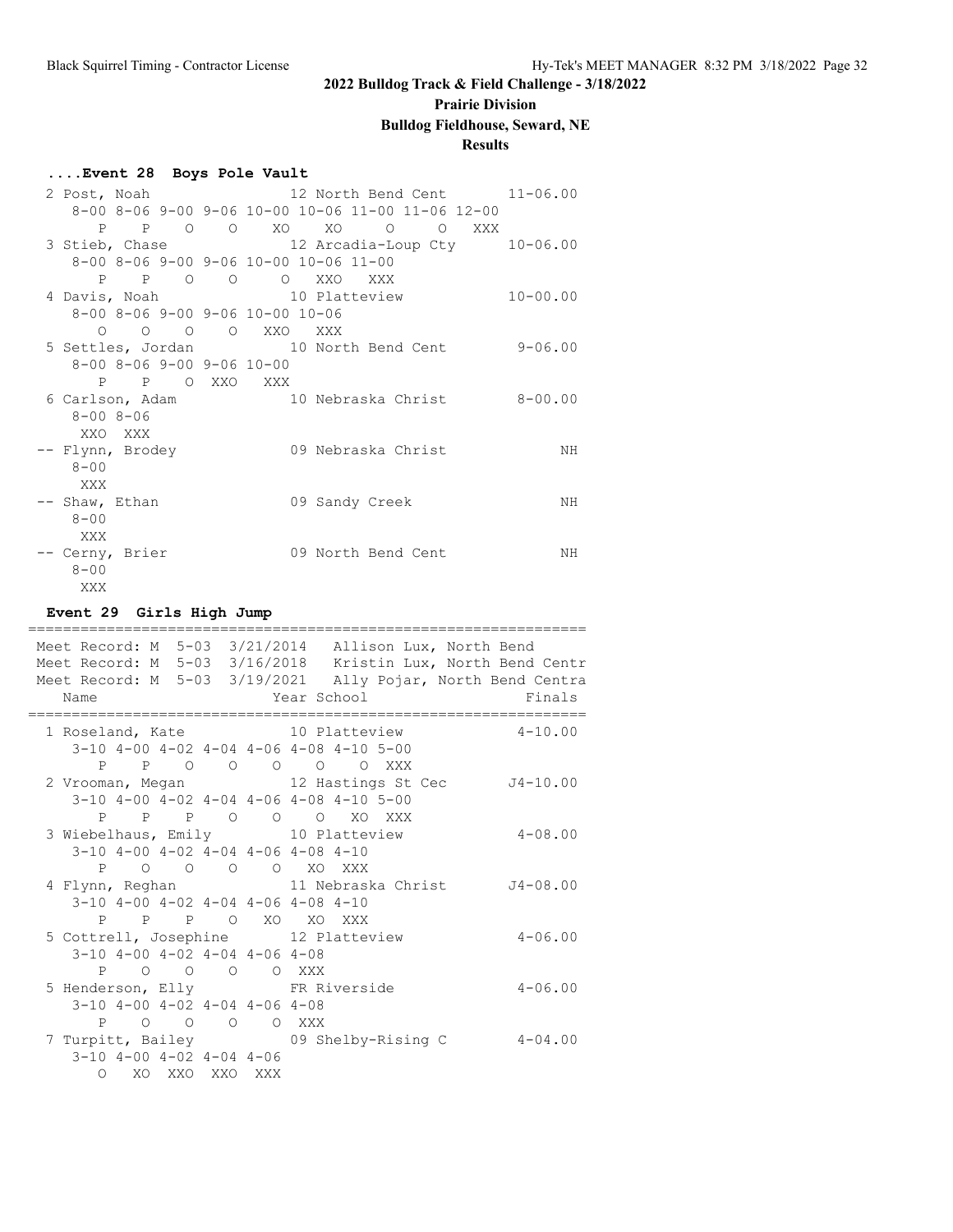#### **Prairie Division**

#### **Bulldog Fieldhouse, Seward, NE**

|                                                                      |                             | <b>Results</b> |
|----------------------------------------------------------------------|-----------------------------|----------------|
| Event 29 Girls High Jump                                             |                             |                |
| 8 Brodd, Alexa                                                       | 09 North Bend Cent 4-02.00  |                |
| $3-10$ $4-00$ $4-02$ $4-04$                                          |                             |                |
| $O$ $O$ $O$ $XXX$                                                    |                             |                |
| 9 Janzen, Anna                                                       | 09 Nebraska Christ J4-02.00 |                |
| $3-10$ $4-00$ $4-02$ $4-04$<br>XO<br>$\bigcap$<br>O XXX              |                             |                |
| 10 Nekl, Katelyn                                                     | 09 Shelby-Rising C          | $J4 - 02.00$   |
| $3-10$ $4-00$ $4-02$ $4-04$                                          |                             |                |
| O O XO XXX                                                           |                             |                |
| 11 Schneider, Joslyn                                                 | 09 Lincoln Christ 4-00.00   |                |
| $3 - 10$ $4 - 00$ $4 - 02$                                           |                             |                |
| P OXXX                                                               |                             |                |
| 12 Silva, Miley                                                      | 09 Logan View               | J4-00.00       |
| $3 - 10$ $4 - 00$ $4 - 02$<br>O XO XXX                               |                             |                |
| 13 Schlueter, Aubree                                                 | 09 Logan View               | $3 - 10.00$    |
| $3 - 10$ 4-00                                                        |                             |                |
| O XXX                                                                |                             |                |
| -- Klein, Madysen                                                    | 09 Lincoln Christ           | NH             |
| $3 - 10$                                                             |                             |                |
| XXX                                                                  |                             |                |
| -- Walker, Zoey                                                      | 11 Shelby-Rising C          | DNS.           |
| Event 30 Boys High Jump                                              |                             |                |
| Meet Record: M 6-04 3/19/2021 Micah Biltoft, Sandy Creek             |                             |                |
| Name                                                                 | Year School                 | Finals         |
|                                                                      |                             |                |
| 1 Biltoft, Micah 12 Sandy Creek                                      |                             | $6 - 02.00$    |
| 5-00 5-02 5-04 5-06 5-08 5-10 6-00 6-02 6-04<br>P P P O O XO O O XXX |                             |                |
| 1 Rahbein, Jacob 12 Platteview                                       |                             | $6 - 02.00$    |
| 5-00 5-02 5-04 5-06 5-08 5-10 6-00 6-02 6-04                         |                             |                |

P P O O O O XO O XXX

5-00 5-02 5-04 5-06 5-08 5-10 6-00 6-02

5-00 5-02 5-04 5-06 5-08 5-10 6-00 6-02

P P O O O XO XO XXX

O O O O O XXO XO XXX

 5-00 5-02 5-04 5-06 5-08 5-10 6-00 P P O O O O XXX

 5-00 5-02 5-04 5-06 5-08 5-10 6-00 P O O O XO XXO XXX

 5-00 5-02 5-04 5-06 5-08 5-10 O O O XO XO XXX

 5-00 5-02 5-04 5-06 5-08 5-10 P O O XXO XO XXX

3 Wienk, Chase 12 Platteview 6-00.00

4 Jeppesen, Grady SO Riverside J6-00.00

5 Nottlemann, Elliott 11 Brld 5-10.00

6 Mowrey, Cole 12 St. Edward J5-10.00

7 Wegrzyn, Isaac 12 Lincoln Christ 5-08.00

8 Endorf, Asher 10 North Bend Cent J5-08.00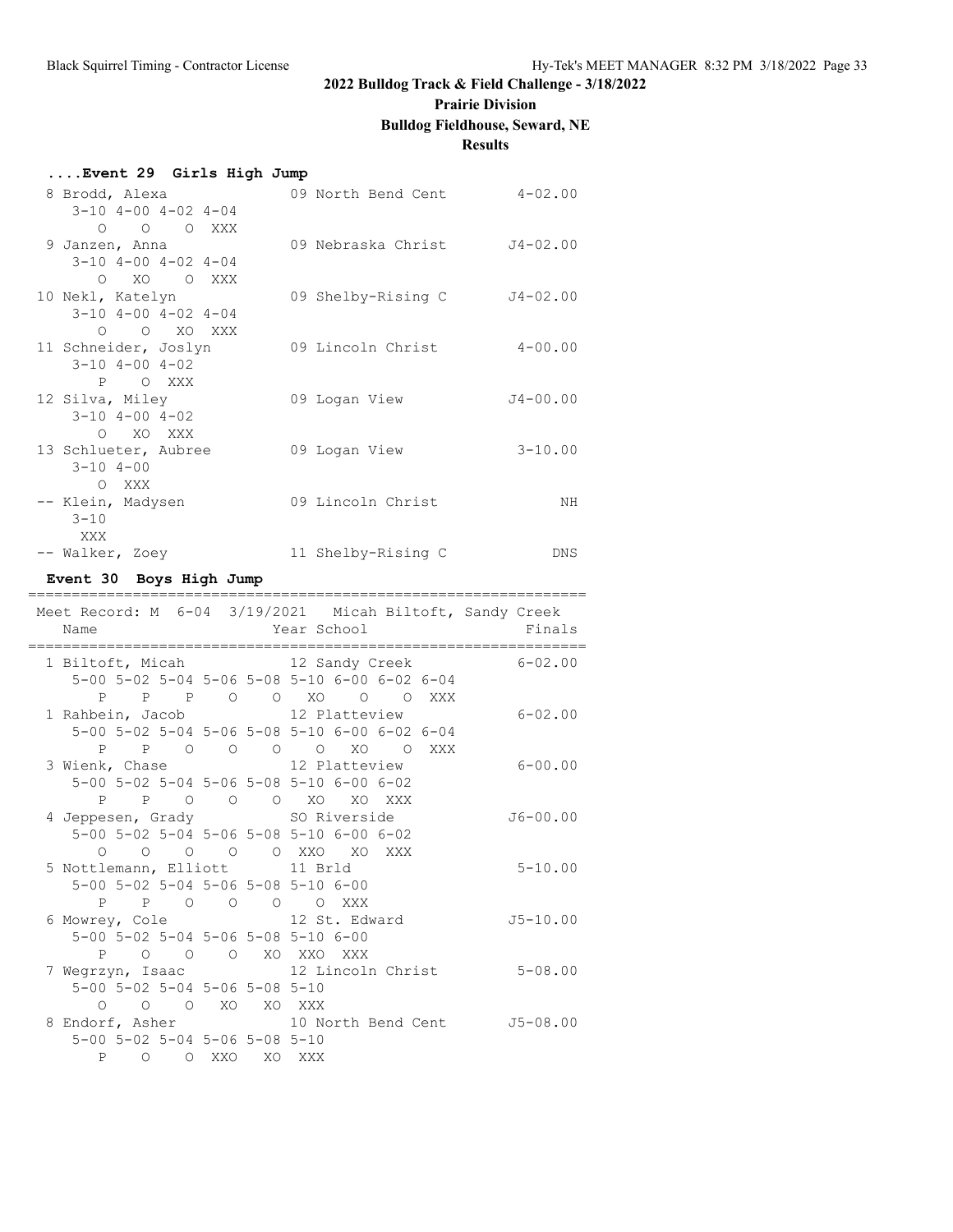#### **Prairie Division**

### **Bulldog Fieldhouse, Seward, NE**

### **Results**

| Event 30 Boys High Jump                      |  |                                                  |              |
|----------------------------------------------|--|--------------------------------------------------|--------------|
| 9 Ghyra, Justin 12 Hampton                   |  |                                                  | $5 - 06.00$  |
| $5-00$ $5-02$ $5-04$ $5-06$ $5-08$           |  |                                                  |              |
| 0 0 0 0 XXX                                  |  |                                                  |              |
| 10 Werts, Spencer 11 St. Edward              |  |                                                  | J5-06.00     |
| $5 - 00$ $5 - 02$ $5 - 04$ $5 - 06$ $5 - 08$ |  |                                                  |              |
| O O XO O XXX                                 |  |                                                  |              |
| 11 Roth, Nick                                |  | 11 Lincoln Christ 55-06.00                       |              |
| $5 - 00$ $5 - 02$ $5 - 04$ $5 - 06$ $5 - 08$ |  |                                                  |              |
| O OXXO XOXXX                                 |  |                                                  |              |
|                                              |  | 12 Langemeier, Gabe 11 Nebraska Christ 5-06.00   |              |
| $5 - 00$ $5 - 02$ $5 - 04$ $5 - 06$ $5 - 08$ |  |                                                  |              |
| O OXXOXXOXXX                                 |  |                                                  |              |
| 13 Salais, Ayden                             |  | JR Riverside                                     | $5 - 04.00$  |
| $5 - 00$ $5 - 02$ $5 - 04$ $5 - 06$          |  |                                                  |              |
| O O O XXX                                    |  |                                                  |              |
| 14 Schultz, Ashton                           |  | 11 Shelby-Rising C                               | $5 - 02.00$  |
| $5 - 00$ $5 - 02$ $5 - 04$                   |  |                                                  |              |
| XO OXXX                                      |  |                                                  |              |
| 15 White, Hunter                             |  | 12 Shelby-Rising C J5-02.00                      |              |
| $5 - 00$ $5 - 02$ $5 - 04$                   |  |                                                  |              |
| O XO XXX                                     |  |                                                  |              |
|                                              |  | 16 Schwanebeck, Wyatt 69 North Bend Cent 5-00.00 |              |
| $5 - 00$ $5 - 02$                            |  |                                                  |              |
| O XXX                                        |  |                                                  |              |
| 17 Ruwe, Gavin                               |  | 10 Logan View                                    | J5-00.00     |
| $5 - 00$ $5 - 02$                            |  |                                                  |              |
| XXO XXX                                      |  |                                                  |              |
| 17 Maxwell, Isaak                            |  | 09 Brld                                          | J5-00.00     |
| $5 - 00$ $5 - 02$                            |  |                                                  |              |
| XXO XXX                                      |  |                                                  |              |
| 17 Whitmore, Isaac                           |  | 10 Shelby-Rising C                               | $J5 - 00.00$ |
| $5 - 00$ $5 - 02$                            |  |                                                  |              |
| XXO XXX                                      |  |                                                  |              |
| 17 Robley, Nolan                             |  | 09 Logan View                                    | $J5 - 00.00$ |
| $5 - 00$ $5 - 02$                            |  |                                                  |              |
| XXO XXX                                      |  |                                                  |              |
| 17 Dolezal, Ayden                            |  | 09 Brld                                          | J5-00.00     |
| $5 - 00$ $5 - 02$                            |  |                                                  |              |
|                                              |  |                                                  |              |
| XXO XXX                                      |  |                                                  |              |
| -- Meyer, Owen                               |  | 10 Logan View                                    | ΝH           |
| $5 - 00$                                     |  |                                                  |              |
| XXX                                          |  |                                                  |              |
| -- Schechinger, Teegan                       |  | JR Riverside                                     | NH           |
| $5 - 00$                                     |  |                                                  |              |
| XXX                                          |  |                                                  |              |
| -- Almond, Cristian                          |  | 09 Hastings St Cec                               | NH           |
| $5 - 00$                                     |  |                                                  |              |
| XXX                                          |  |                                                  |              |
| -- Novotne, Ross                             |  | 11 Heartland Luth                                | DNS          |
| -- Worley, Noah                              |  | 11 Lincoln Christ                                | SCR          |
| -- Dose, Brayden                             |  | 10 Hampton                                       | SCR          |